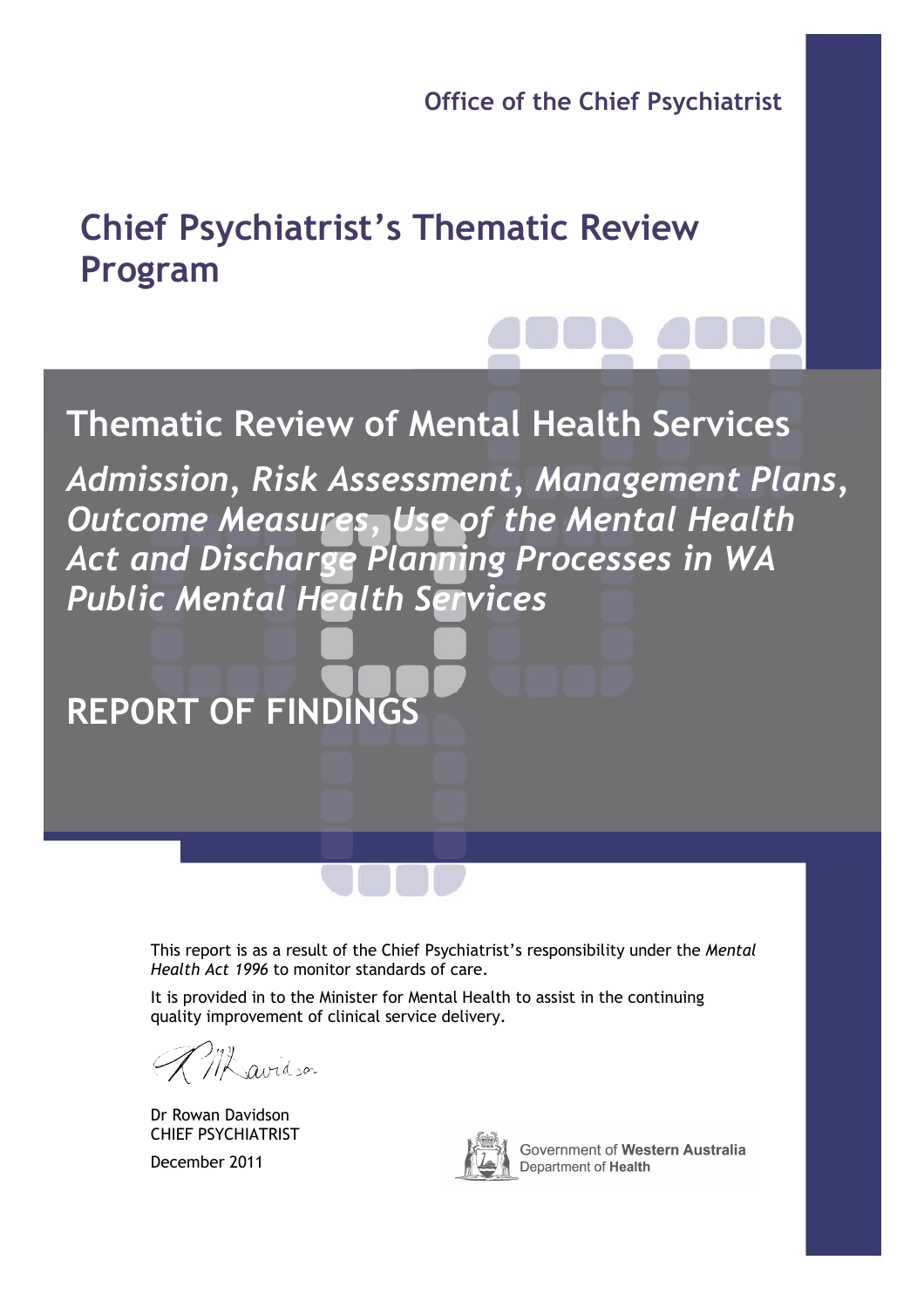### Acknowledgements

Acknowledgement is made of the commitment of the review team, Dr Theresa Marshall (Coordinator), Peter Baker, Lesley Barr, Laurie Coffey, Tracy Cullen, Martin Fisher, Steve Hanslip, Carey Harris, Lorraine Powell, Adrian Redknap and Karen Willox. Gratitude also goes to Andrea Kersten and Linda Robartson who were responsible for organising all of the practicalities associated with this review. Without the expertise and dedication of this team, this review would not have been possible.

Thank you also goes to the mental health services who willingly accepted our presence and facilitated access to the information required to make the review effective.

#### Important Disclaimer

All information and content in this report is provided in good faith by the WA Department of Health, and is based on evidence collected in a standardised format. The information contained is not for public release. Requests for copies of the report should be made directly to the Chief Psychiatrist, Department of Health, 189 Royal Street, East Perth 6004.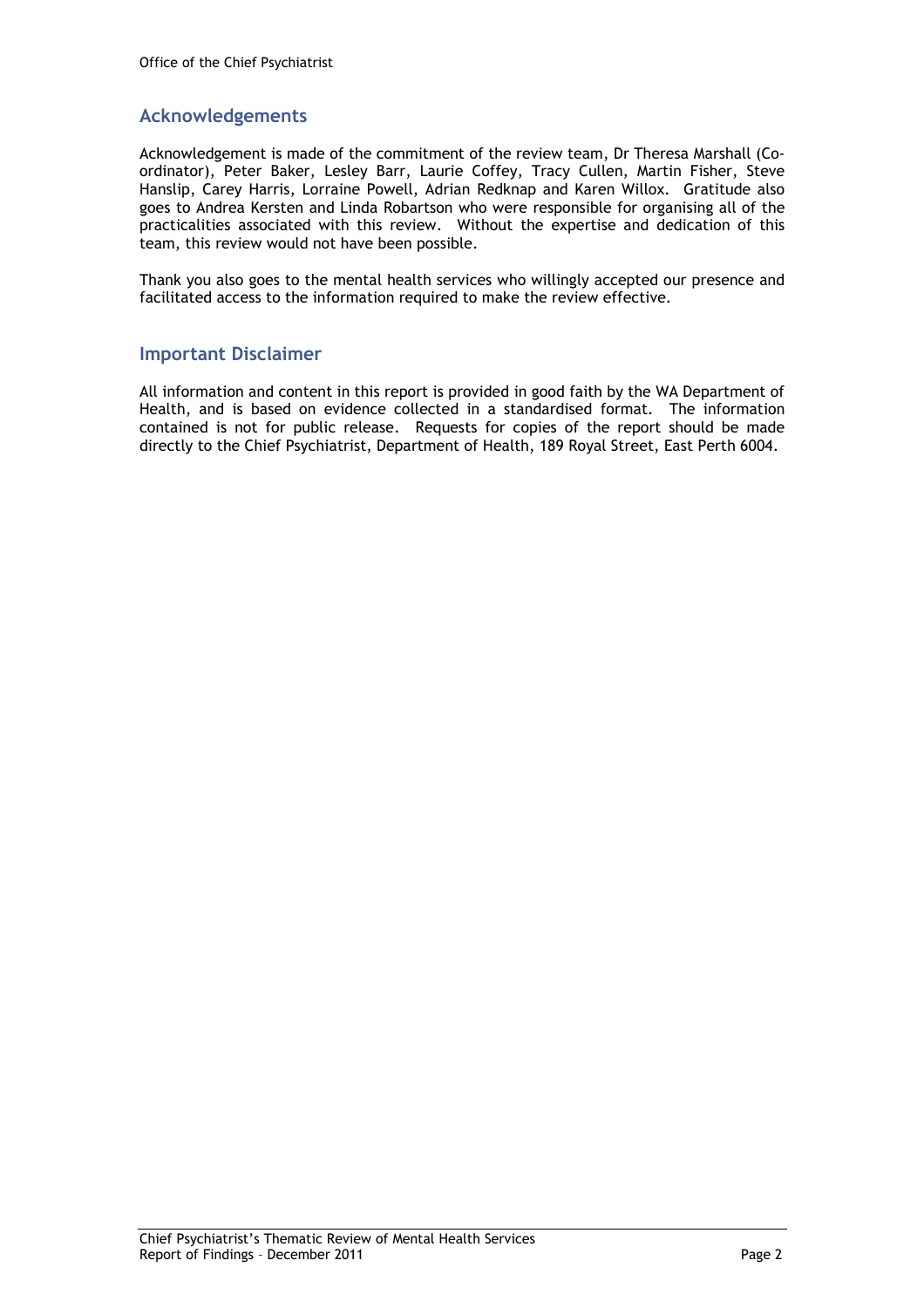### Acronyms

| <b>BRA</b>     | Brief Risk Assessment                                      |
|----------------|------------------------------------------------------------|
| <b>CTO</b>     | <b>Community Treatment Order</b>                           |
| <b>DOH</b>     | Department of Health                                       |
| <b>EPT</b>     | <b>Emergency Psychiatric Treatment</b>                     |
| IMP            | Individual Management Plan                                 |
| <b>HONOS</b>   | Health of the Nation Outcome Scales                        |
| HoNOS 65       | Health of the Nation Outcome Scales - 65+                  |
| <b>HONOSCA</b> | Health of the Nation Outcome Scales - Child and Adolescent |
| <b>LSP</b>     | Life Skills Profile                                        |
| <b>MBR</b>     | Mechanical Bodily Restraint                                |
| MDT            | Multidisciplinary Team                                     |
| <b>MHA</b>     | Mental Health Act (1996)                                   |
| <b>MHS</b>     | <b>Mental Health Service</b>                               |
| <b>NOCC</b>    | National Outcome Casemix Collection                        |
| <b>NSMHS</b>   | National Standards for Mental Health Services              |
| <b>OCP</b>     | Office of the Chief Psychiatrist                           |
| <b>PSOLIS</b>  | Psychiatric Services On Line Information System            |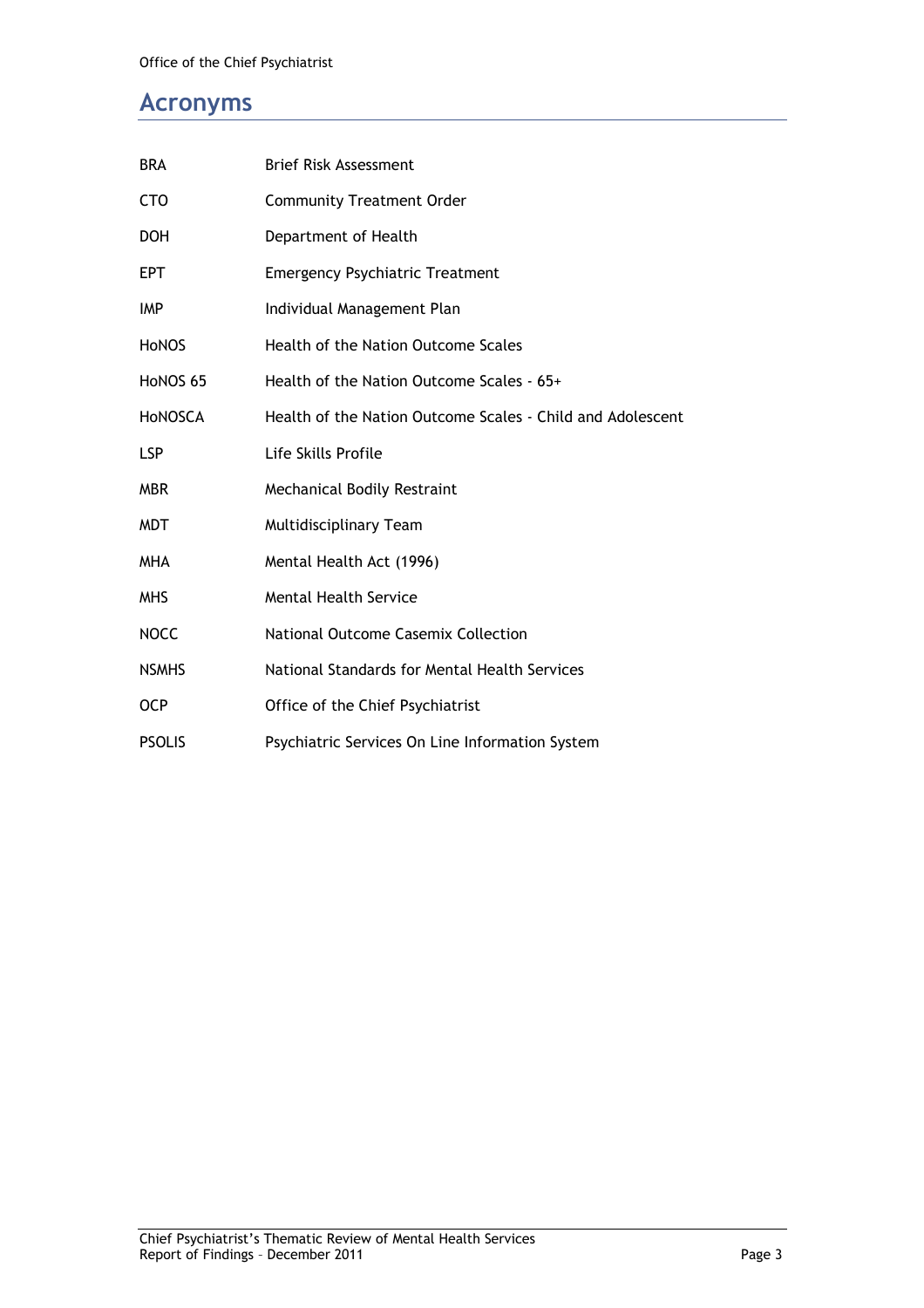### Glossary

#### Carer

A person whose life is affected by virtue of close relationship with a consumer, or who has a chosen carer role with a consumer. Carer, in this document, may also refer to the consumer's identified family, including children and parents, as well as other legal guardians and people significant to the consumer. (NSMHS, 2010)

#### **Community**

In the context of treatment setting - where mental health services are provided to people in a location other than the mental health service, usually in the home.

#### Community Treatment Order (CTO)

Means a person subject to a community treatment order provided by division 3 of part 3 (MHA, 1996)

In line with the principle of the least restrictive alternative, CTOs allow involuntary patients to be treated in the community for up to three months, with the option of extension for a further three months, after which a new order is required. (Clinician's Guide to the Mental Health Act (1996), 2009)

#### Consumer

A person who is currently using, or has previously used, a mental health service. (NSMHS, 2010)

#### Continuity of Care

Linkage of components of individualised treatment and care across health service agencies according to individual needs. (NSMHS, 2010)

#### Emergency Psychiatric Treatment

Psychiatric treatment that is necessary to give to a person:

- a) to save a person's life; or
- b) to prevent the person from behaving in a way that can be expected to result in serious physical harm to the person or any other person.

(Mental Health Act (1996))

#### Individual Management Plan

A written statement developed for entitled persons which states the interventions to be undertaken, the health outcomes to be achieved and the review of care which will occur at regular intervals. (NSMHS, 2010)

#### Informed Consent

Consent obtained freely, without coercion, threats or improper inducements, after questions asked by the consumer have been answered, after appropriate disclosure to the patient, adequate and understandable information in a form and language demonstrably understood by the patient. Such answers and disclosures must be sufficient to enable the consumer to make a fully informed decision based on all relevant factors including the nature of treatment involved, the range of other options and the possible outcomes and implications, risks and benefits for the consumer and carer. (NSMHS, 2010)

#### Inpatient Psychiatric Service

A ward / unit / facility in a general hospital, private psychiatric hospital, stand alone psychiatric hospital or some other location used primarily for the treatment of mental health problems and / or mental illness. (NSMHS, 2010)

#### Involuntary

Means a person who is, for the time being, the subject of involuntary orders for the detention in an authorised hospital an involuntary patient, or a Community Treatment Order. (MHA, 1996)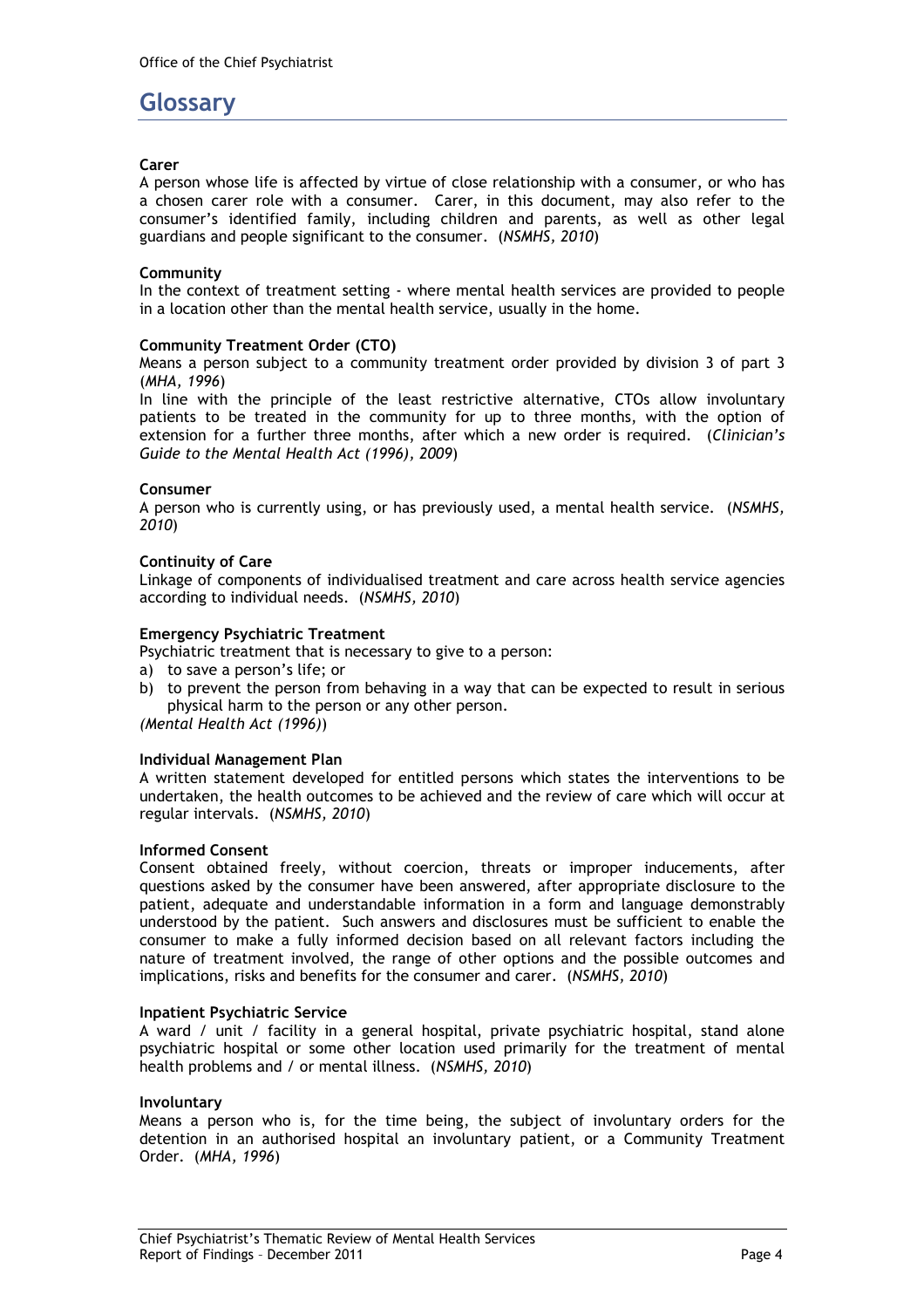#### Mechanical Bodily Restraint

Means restraint preventing the free movement of the person's body or limit by mechanical means other than by the use of a medical or surgical appliance for the proper treatment of physical disease or injury. (MHA, 1996)

#### Mental Health Service

Specialised mental health services are those with the primary function to provide treatment, rehabilitation or community health support targeted towards people with a mental illness or psychiatric disability. These activities are delivered from a service or facility that is readily identifiable as both specialised and serving a mental health care function. (NSMHS, 2010)

#### Multidisciplinary

Care or a service given with input from more than one discipline or profession. (NSMHS, 2010)

#### Open

In the context of a type of admission, or inpatient ward setting. See 'Voluntary'

#### **Outpatient**

In the context of treatment setting - where mental health services are provided to people who are not currently in an inpatient psychiatric service.

#### Rights

Something that can be claimed as justly, fairly, legally or morally one's own. A formal description of the services that consumers can expect and demand from an organisation. (NSMHS, 2010)

#### Risk Assessment

The process of identification, analysis and evaluation of a risk. (NSMHS, 2010)

#### Risk Management

In health care, designing and implementing a program of activities to identify and avoid or minimise risks to patients, employees, visitors and the institution. (NSMHS, 2010)

#### Seclusion

Means the sole confinement in a room that is not within the control of the person confined to leave. (MHA ,1996)

It should not be confused with the practice of time out, where a patient is requested to seek voluntary social isolation for a minimum period of time. (NSMHS, 2010)

#### Secure

In the context of a type of admission, or inpatient ward setting. See 'Involuntary'.

#### Voluntary

Admission to a mental health unit for treatment that results from the client making a decision for admission and signing the necessary agreement for inpatient treatment. (NSMHS, 2010)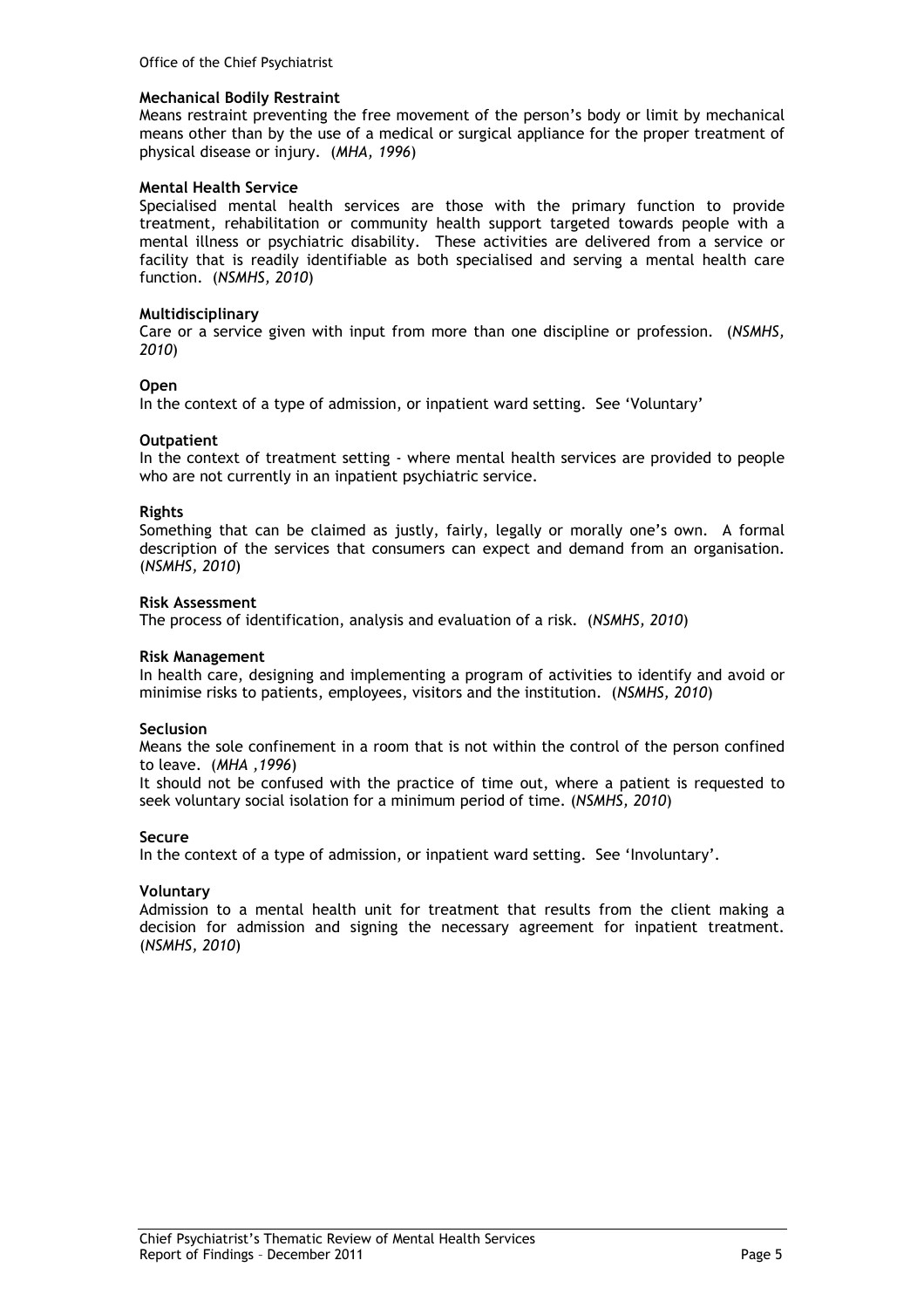## Table of Contents

| <b>Executive Summary</b>                                     | 9  |
|--------------------------------------------------------------|----|
| Recommendations                                              | 10 |
| Introduction                                                 | 11 |
| Background: Establishing the Thematic Review                 | 12 |
| Review Methodology                                           | 13 |
| National Standards for Mental Health Services                | 14 |
| Findings of the Thematic Review                              |    |
| - Demographic Information                                    | 15 |
| - Initial Psychiatric Assessment                             | 17 |
| - Initial and Ongoing Risk Assessment and Management         | 20 |
| - Individual Management Plans (IMP)                          | 26 |
| - Outcome Measures                                           | 31 |
| - Use of the Mental Health Act (1996)                        | 35 |
| - Discharge Planning                                         | 40 |
| Limitations of the Review                                    | 45 |
| Conclusion                                                   | 47 |
| References                                                   | 48 |
| Appendix A: Chief Psychiatrist's Clinical Record Review Tool | 49 |
| Appendix B: Chief Psychiatrist's Consumer Questionnaire      | 57 |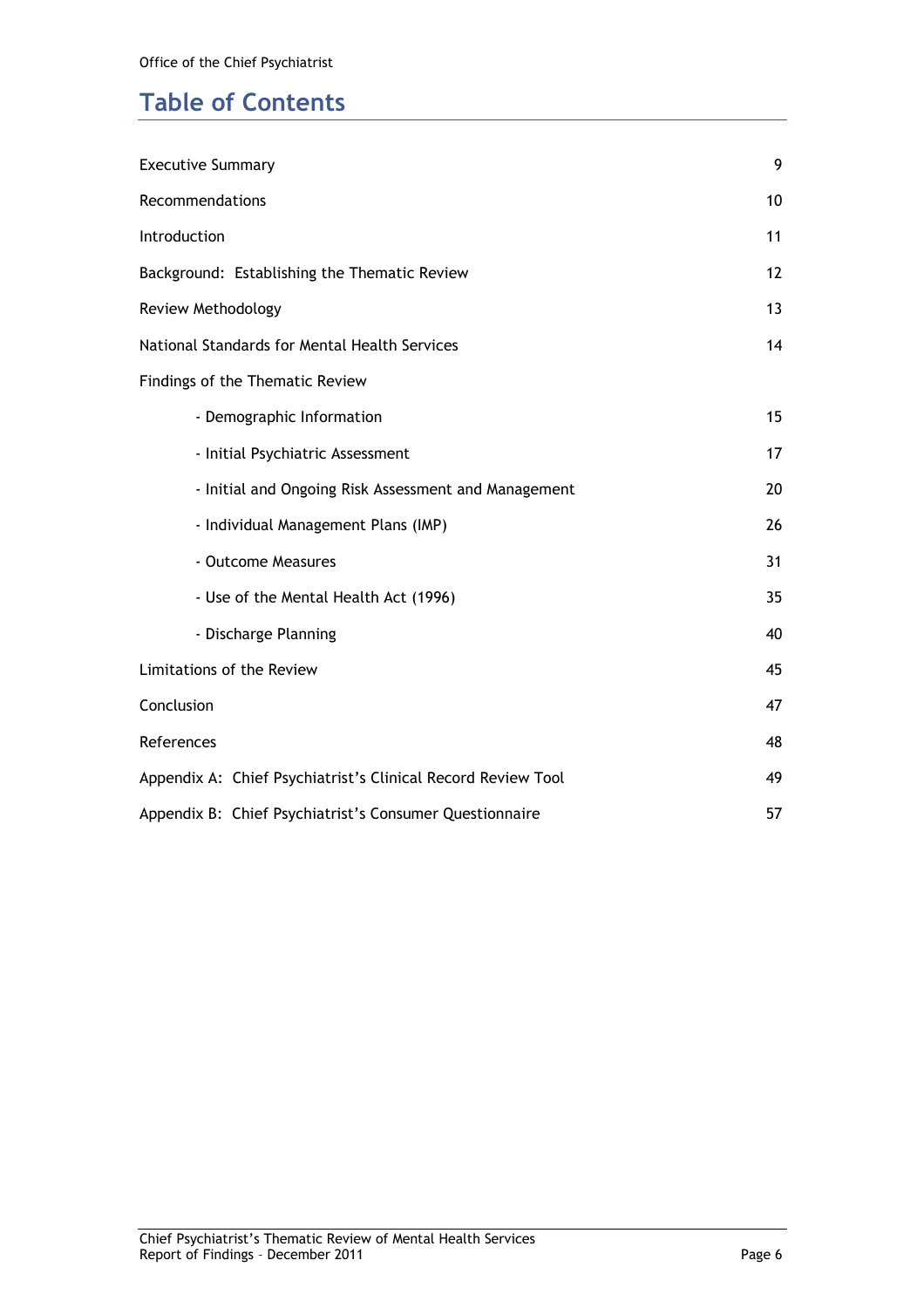### List of Figures

| Figure 1  | Recommendations by Theme                                                   |
|-----------|----------------------------------------------------------------------------|
| Figure 2  | Number of Clinical Records Reviewed by Type of Admission                   |
| Figure 3  | Comprehensive Psychiatric Assessment on Entry to the Mental Health Service |
| Figure 4  | Reasons for 'Partial' Initial Psychiatric Assessments                      |
| Figure 5  | Use of Standardised Risk Assessment Tool - In depth Risk                   |
| Figure 6  | Aspects of Risk Assessed                                                   |
| Figure 7  | Evidence of Risk Being Reviewed                                            |
| Figure 8  | Documented Risk Management Plan                                            |
| Figure 9  | Evidence of Risk Plan Being Revised as per Assessments                     |
| Figure 10 | Individual Management Plans                                                |
| Figure 11 | Content of the Individual Management Plan                                  |
| Figure 12 | Admission - Outcome Measures by Setting                                    |
| Figure 13 | Review - Outcome Measures by Setting                                       |
| Figure 14 | HoNOS Scores Reflected in the Individual Management Plan                   |
| Figure 15 | <b>Community Treatment Orders</b>                                          |
| Figure 16 | Involuntary Inpatient Admission                                            |
| Figure 17 | Emergency Psychiatric Treatment, Seclusion and Mechanical Bodily Restraint |
| Figure 18 | Evidence that Discharge Planning Commenced on Admission to Inpatient Unit  |
| Figure 19 | Consumer Feedback - Has Discharge Planning Been Discussed with You?        |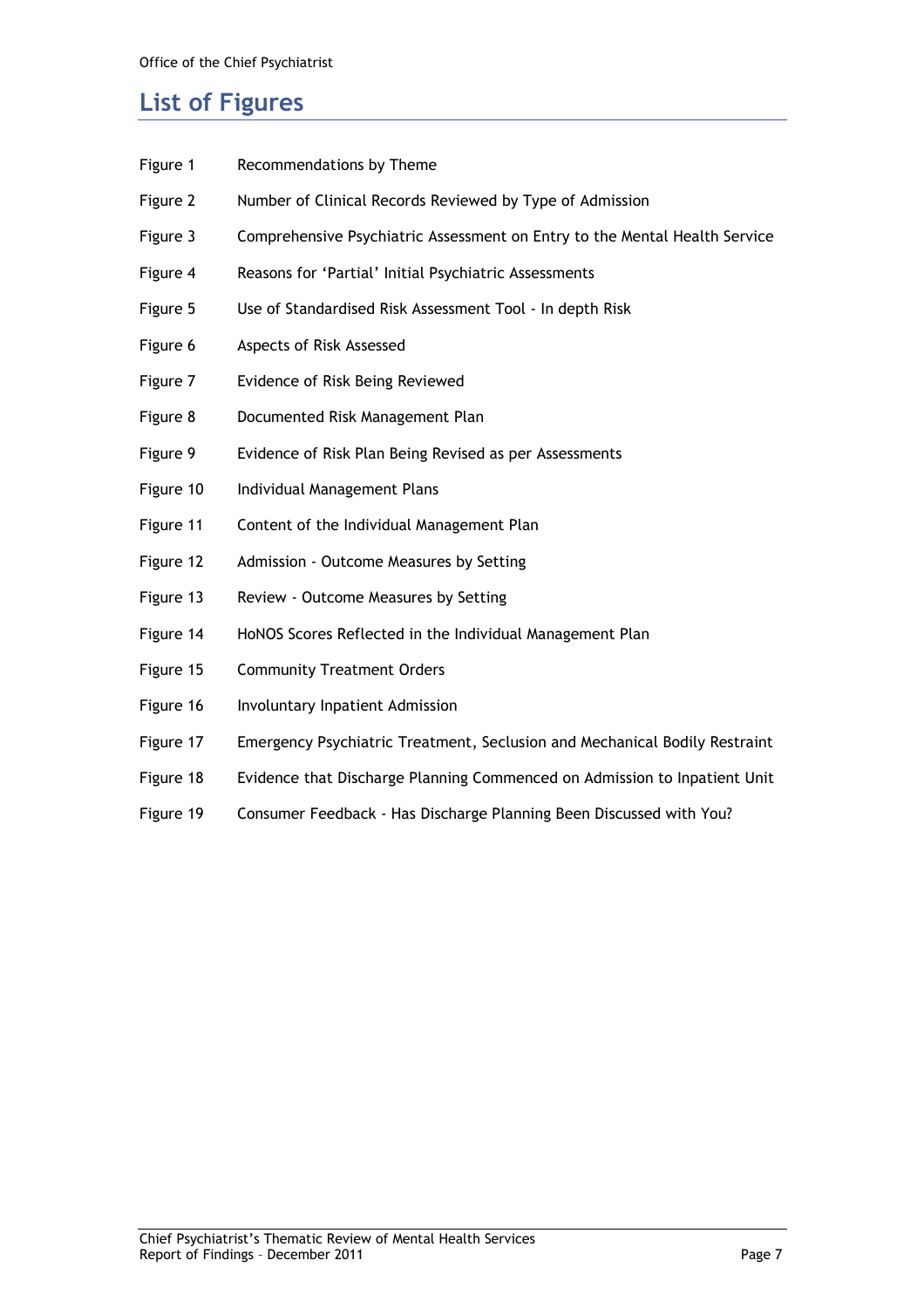### List of Tables

| Table 1 | Number of Clinical Records Reviewed by Stream                                                            |
|---------|----------------------------------------------------------------------------------------------------------|
| Table 2 | Individual Management Plans on PSOLIS                                                                    |
| Table 3 | Consumer Feedback - How good are staff members at this service at including<br>your family in your care? |
| Table 4 | Individual Management Plan on PSOLIS                                                                     |
| Table 5 | Consumer Feedback - Explanation of Involuntary Status                                                    |
| Table 6 | Consumer Feedback - Mental Health Act Forms                                                              |
| Table 7 | Evidence of Discharge Planning                                                                           |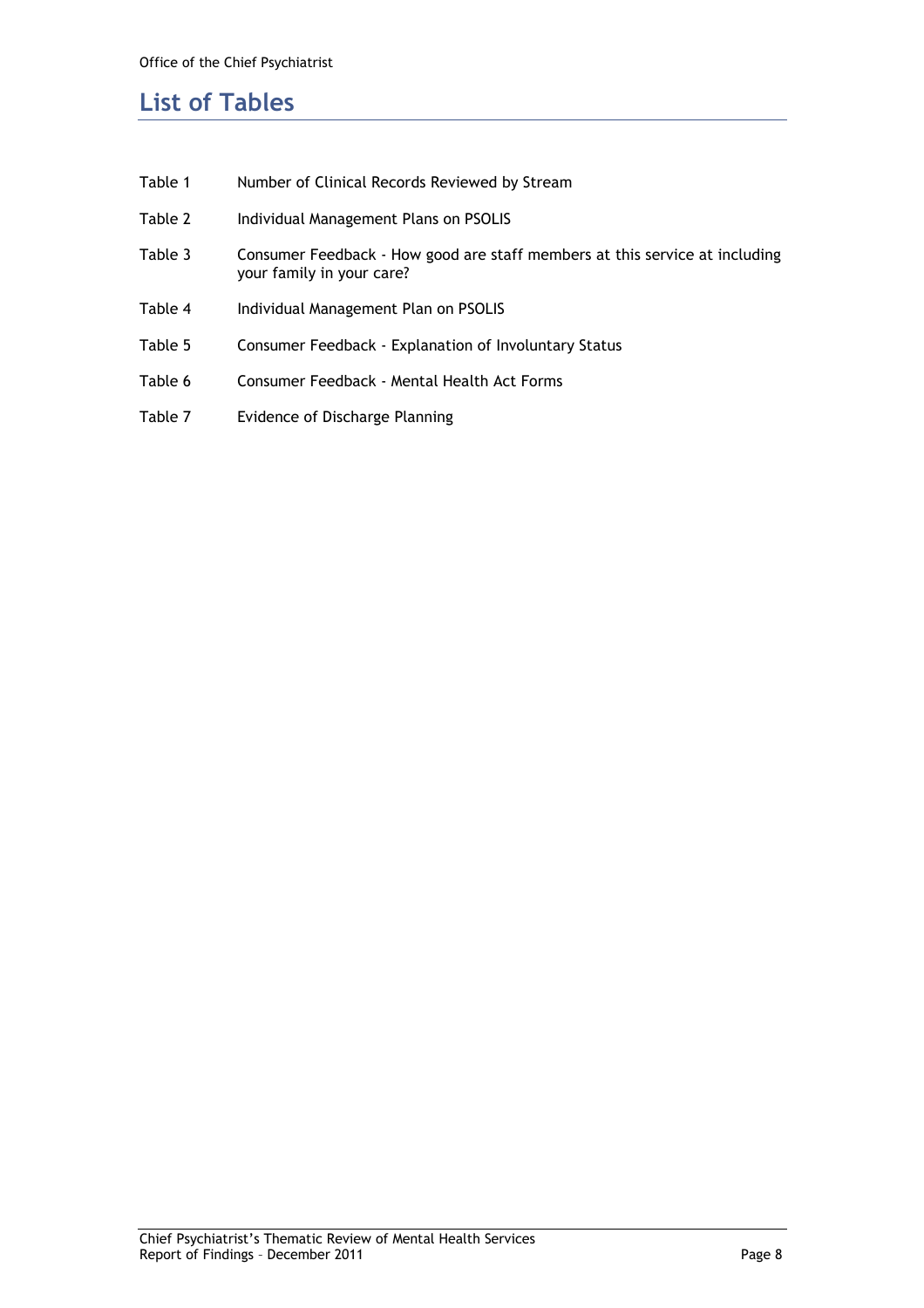### Executive Summary

The Chief Psychiatrist has responsibility under the Mental Health Act 1996 to monitor standards of psychiatric care across Western Australia. In exercising this responsibility the Chief Psychiatrist has been conducting Clinical Governance Reviews of all public mental health services since 2003. During the period 2003 – 2009 a total of 19 Clinical Governance Reviews were completed with 500 recommendations made.

A number of salient themes have emerged, with the majority of services reviewed receiving recommendations in relation to each of these areas. In October 2010 the Chief Psychiatrist implemented Thematic Reviews of Mental Health Services (MHS).

The methodology utilized for the Thematic Reviews includes collecting baseline data, data analysis and trends, developing and disseminating guidelines and audit and reporting. The principles underpinning the National Standards for Mental Health Services (NSMHS) have been embedded into the methodology along with a standardized set of criteria for each section which has allowed for direct comparison of the data collected from the various streams and settings.

The first Thematic Review involved an examination of the Physical Health Care practices within all MHS in Western Australia (WA). The second area and subject of this report focused on six areas of clinical care. This review is concerned with examining the following six aspects of clinical care:

- 1. Initial Psychiatric Assessment
- 2. Initial and Ongoing Risk Assessment and Management
- 3. Individual Management Plans
- 4. Outcome Measures
- 5. Use of the Mental Health Act 1996
- 6. Discharge Planning

In total 1,248 clinical records were examined over a seven week period. In addition 306 consumers provided feedback to the OCP about the care they received whilst involved with mental health services (MHS) via either face to face interview with a consumer reviewer (32% of respondents) or via questionnaire (68% of respondents).

A total of 18 recommendations have been made with the expectation that all MHS will implement all of the recommendations. The Chief Psychiatrist will develop guidelines in relation to each of the clinical areas in order to facilitate adoption of the recommendations by MHS.

The predominant underlying themes in the recommendations relates to MHS ensuring that processes already in place within MHS are consistently applied and compliance is monitored. In addition the use of standardized forms was examined across the sector (by stream and setting where necessary) with the aim of reducing duplication and minimizing the number of times patients have to provide information. In all of the clinical areas reviewed the processes were found to be inconsistently applied.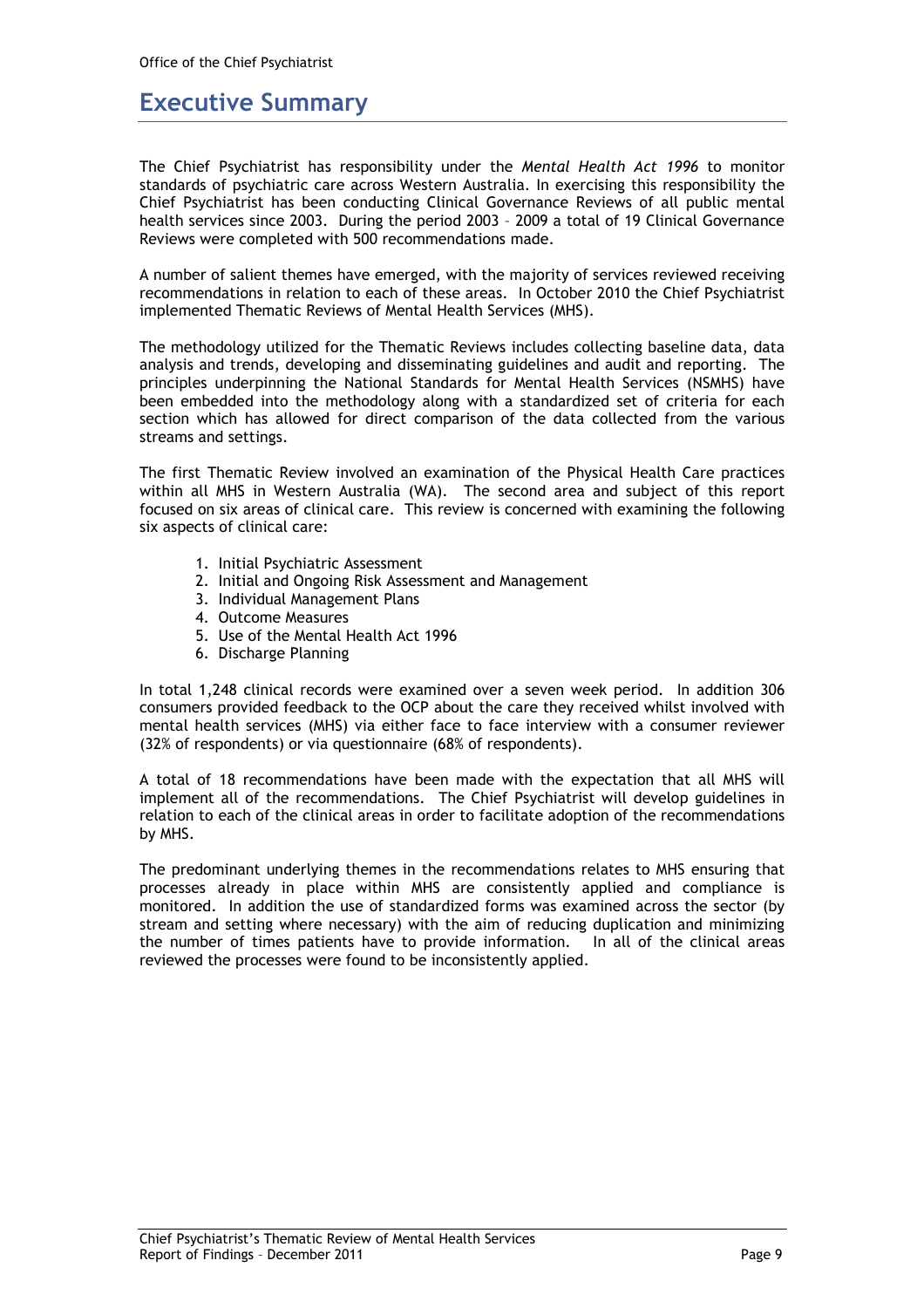### Recommendations

- 1. All patients regardless of how well they are known to the MHS should receive a comprehensive psychiatric assessment on entry to the MHS for each specific episode of care including patients transferred from other facilities.
- 2. The MHS should utilise a standardised psychiatric assessment form to ensure consistency of data collection within and between MHSs.
- 3. The MHS should ensure that a BRA is completed for all patients on entry to the MHS.
- 4. The MHS adopt the CRAM policy as mandatory practice
- 5. The MHS utilises the CRAM audit document to ensure compliance with the policy.
- 6. The MHS ensures that where indicated patients have a current risk management plan (separate from the IMP)
- 7. The MHS ensures that all patients have a current multidisciplinary IMP on their clinical record and on PSOLIS.
- 8. The MHS ensures that all patients IMPs are reviewed within a time frame that is practicable for the MHS and appropriate for interval reviews.
- 9. The MHS ensures that all patients that are "Medical only" have a current IMP on the clinical record and on PSOLIS.
- 10. The MHS ensures that the goals and strategies in the IMP are reflective of the scores on the outcome measures.
- 11. MHS must ensure that outcome measures are collected on entry to the MHS, at three monthly intervals and on discharge.
- 12. MHS must ensure that the outcome measures summary score sheets are printed off and filed on the consumers' clinical record.
- 13. The MHS must ensure there is a process in place for consistent reporting to the MHRB
- 14. The MHS must ensure that there is a documented record of Seclusion and Mechanical Bodily Restraint if it is utilised, consistent with the requirements of Mental Health Regulations.
- 15. The MHS must ensure that patients and their families/carers are provided with documentation regarding their rights and copies of MHA forms where appropriate.
- 16. The MHS ensures that all patients receive a Multidisciplinary Team (MDT) comprehensive review prior to discharge.
- 17. The MHS ensures there is documented evidence in the file that the treating team is in agreement with the decision to discharge the patient. Alternatively, evidence is documented in the file as to why the decision was made that may have been different from the treatment team plan for discharge.
- 18. The MHS ensures that carers, where consent is provided and where appropriate, are involved in the patient's discharge planning.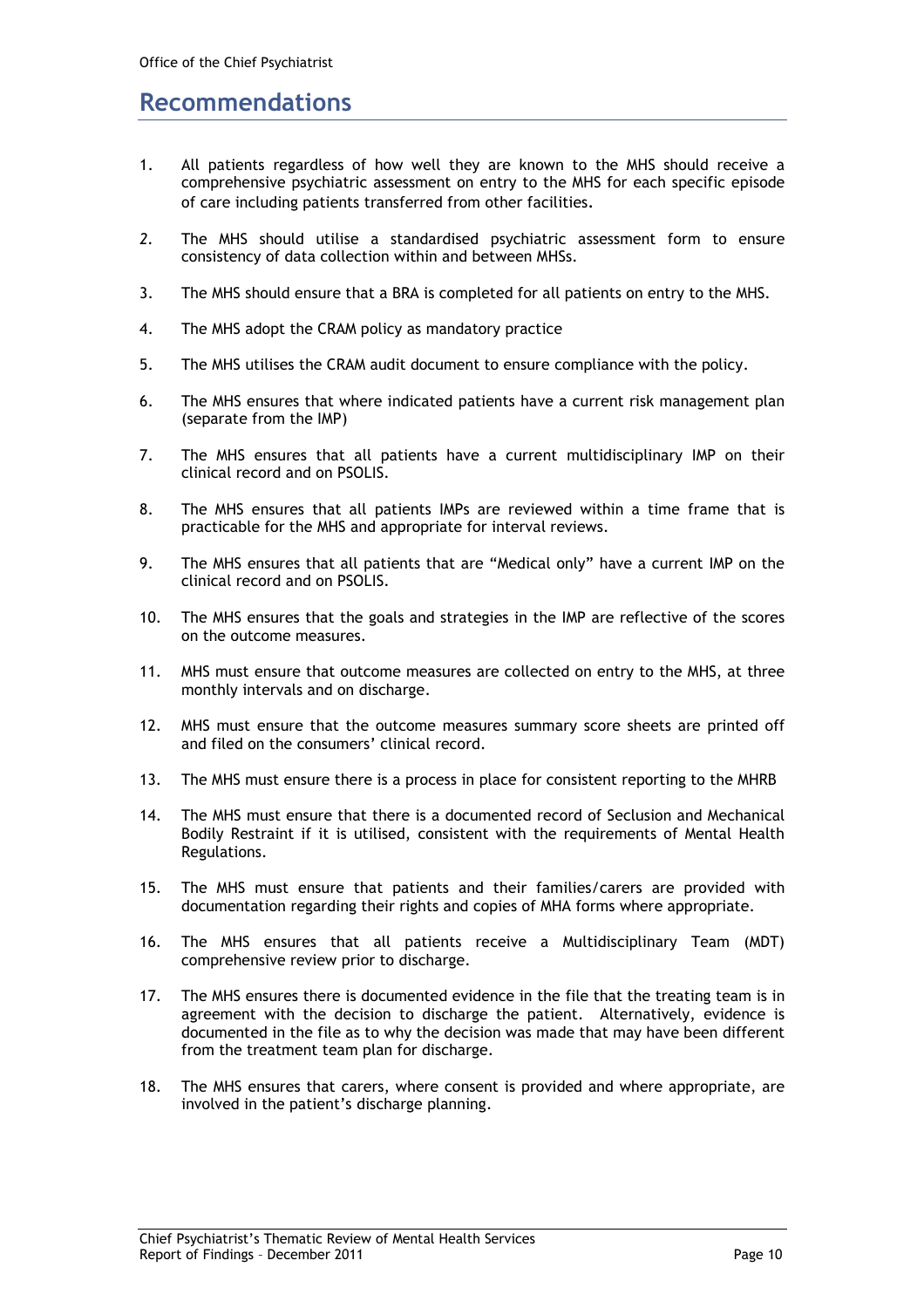### Introduction

The Chief Psychiatrist has responsibility under the Mental Health Act 1996 to monitor standards of psychiatric care across Western Australia. In October 2010 the Chief Psychiatrist implemented Thematic Reviews of Mental Health Services (MHS). The first Thematic Review involved an examination of the Physical Health Care practices within all MHS in Western Australia (WA). The second area and subject of this report focused on six areas of clinical care which are further detailed in the Background section of the report.

The Thematic Review approach also provides an opportunity for the Chief Psychiatrist to develop specific guidelines in relation to each of these areas. These Guidelines will be developed in conjunction with the Area MHS to ensure that they complement currently existing processes and practices.

AM avid son

Dr Rowan Davidson Chief Psychiatrist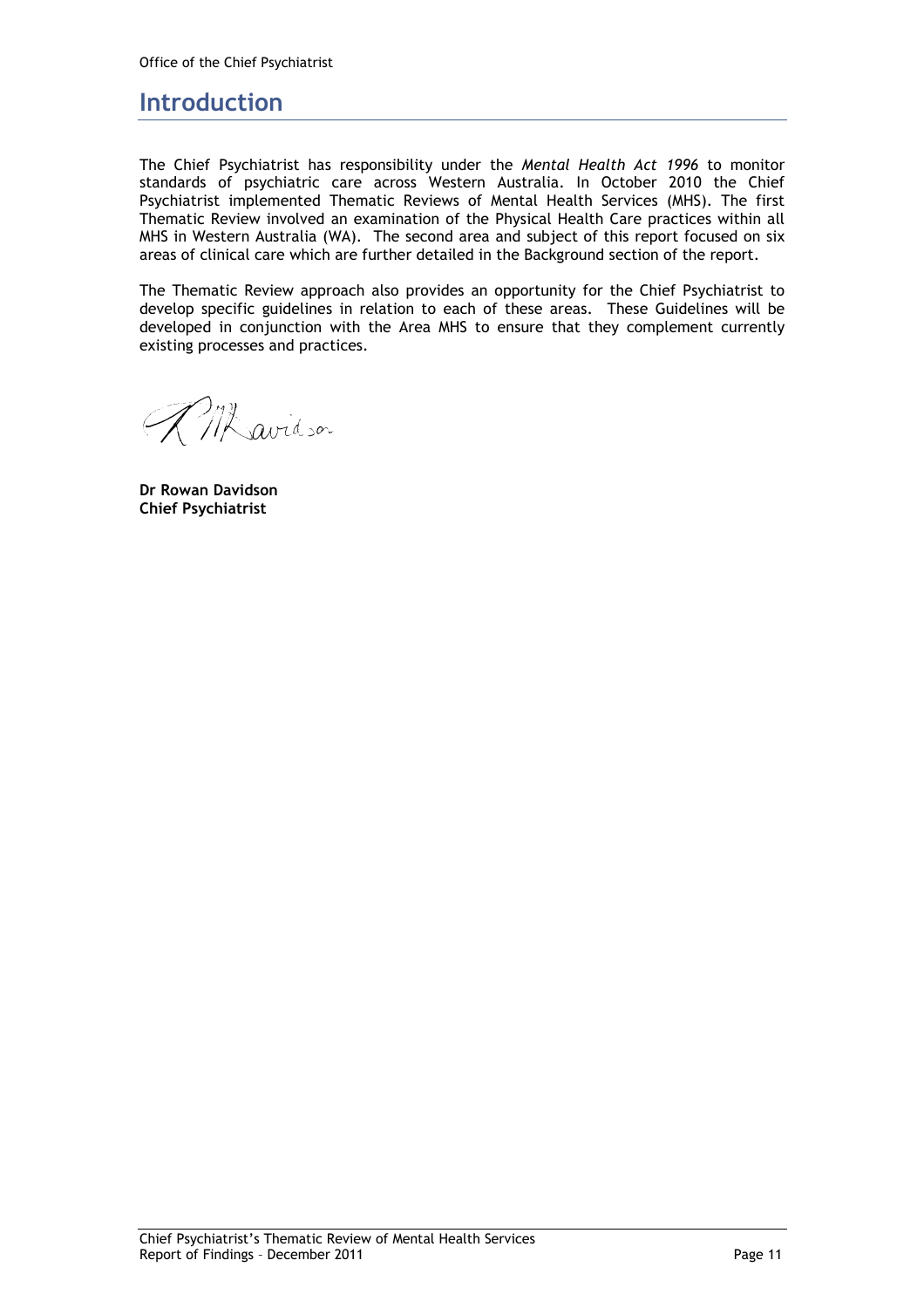### Background: Establishing the Thematic Review

The Chief Psychiatrist has been conducting Clinical Governance Reviews of all public mental health services since 2003. During the period 2003 – 2009 a total of 19 Clinical Governance Reviews were completed with 500 recommendations made.

A number of salient themes have emerged, with the majority of services reviewed receiving recommendations in relation to each of these areas. Emergent themes are represented in the figure below.



#### Figure: 1 Recommendation by Theme

Having identified these themes, the Clinical Governance Review methodology has been modified to utilize a thematic approach.

The Chief Psychiatrist has recently completed a thematic review of all mental health services in relation to the following 6 aspects of clinical care:

- 1. Initial Psychiatric Assessment
- 2. Initial and Ongoing Risk Assessment and Management
- 3. Individual Management Plans
- 4. Outcome Measures
- 5. Use of the Mental Health Act 1996
- 6. Discharge Planning

An outline of the methodology utilized in this Thematic Review is summarized below.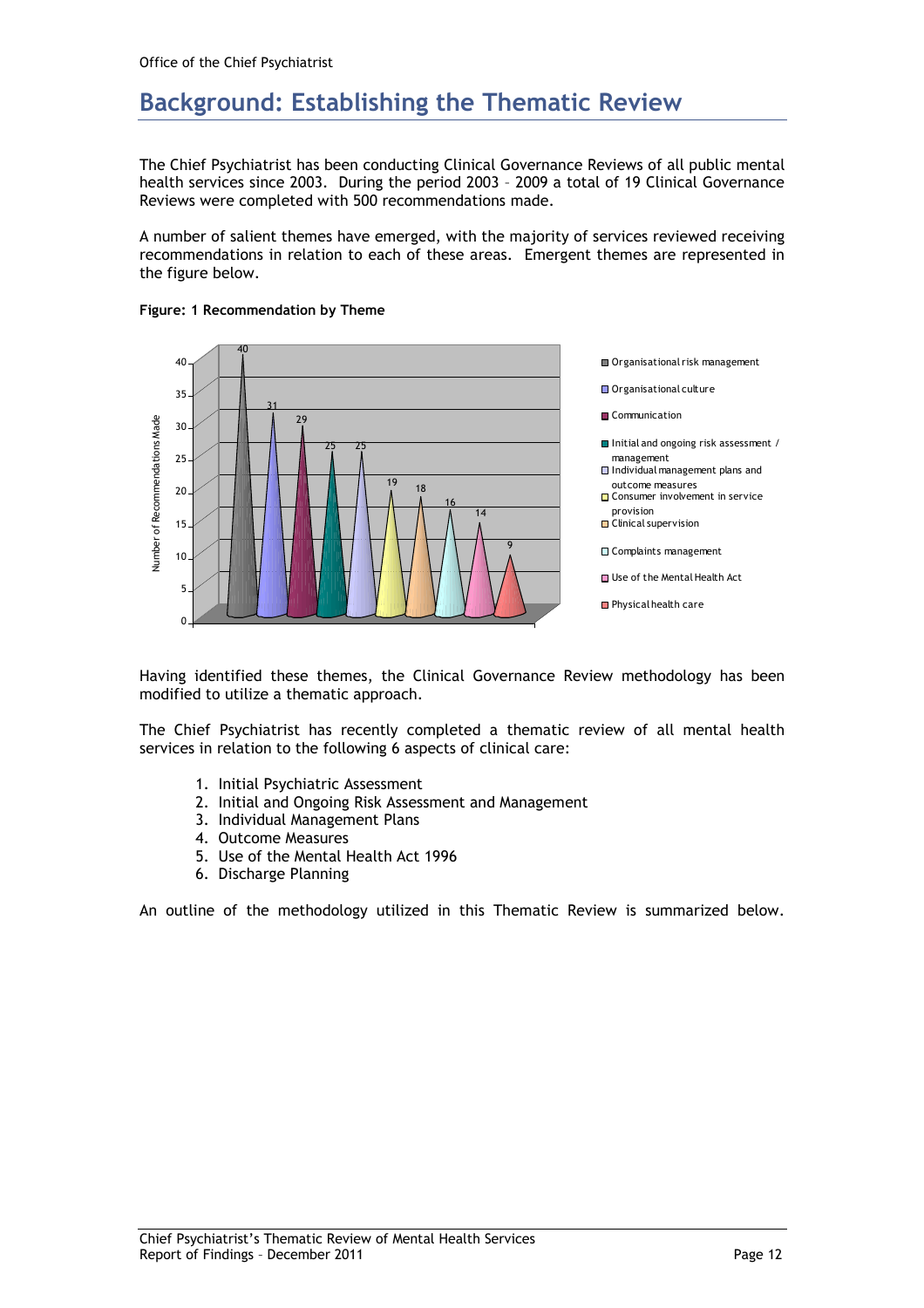### Review Methodology

The initial phases of the review methodology will take one of two forms including either a baseline review of processes or collection of evidence in relation to a specific thematic area. The remaining three phases will be the same for either type of review.



#### Review of Processes

Where processes operating within MHS are unknown (e.g. Physical Health Care) the review will begin with a series of meetings with key personnel, within the MHS, to establish what processes are in place in relation to a specific thematic area.

This initial collection of data is only to understand the processes in place at mental health services, not compliance with the processes. The latter will be assessed during the audit phase. Where processes differ within a service, between programs (eg. inpatient, community, day programs), meetings with key program personnel will occur.

#### Collection of Thematic Evidence

In order to ascertain how mental health services are currently functioning in relation to the identified themes (e.g current review), baseline evidence has been collected from all public mental health services within Western Australia. The data has been collected via reviews of patients' clinical records and direct feedback from patients. The data was collected by mental health clinicians (Reviewers) who were seconded to the Office of the Chief Psychiatrist for part or all of the seven week review period. Reviewers were trained in the use of a standardised measure that was developed on the basis of the requirements of the Mental Health Act (1996) and the Chief Psychiatrist's requirements for the collection of relevant clinical data.

#### Data Analysis and Trend Report

Data collected from all mental health services has been analysed by the OCP. A copy of this report will be provided to the Director General of Health, Area Mental Health Directors and mental health services.

#### Development and Dissemination of Guidelines

Following a review of the data collected, the OCP will develop Chief Psychiatrist Guidelines relating to the specific thematic area (eg. similar to the Chief Psychiatrist's Guidelines for Clinical Audit). These Guidelines will be developed in conjunction with the Area Mental Health Services to ensure that they complement currently existing processes.

Upon the development and approval of the Guidelines, a copy will be sent to all mental health services. It is not intended that these guidelines are prescriptive, but rather provide general direction in relation to the thematic area in order to assist mental health services that do not have processes in place.

#### Audit and Reporting

The audit process varies from the baseline data collection process in that the intention of the audit phase is to assess whether processes identified in the collection of baseline data are actually operational. For those services that did not have processes in place, there is an expectation that these processes have been implemented following dissemination of the Chief Psychiatrist's Guidelines relating to the particular area under review.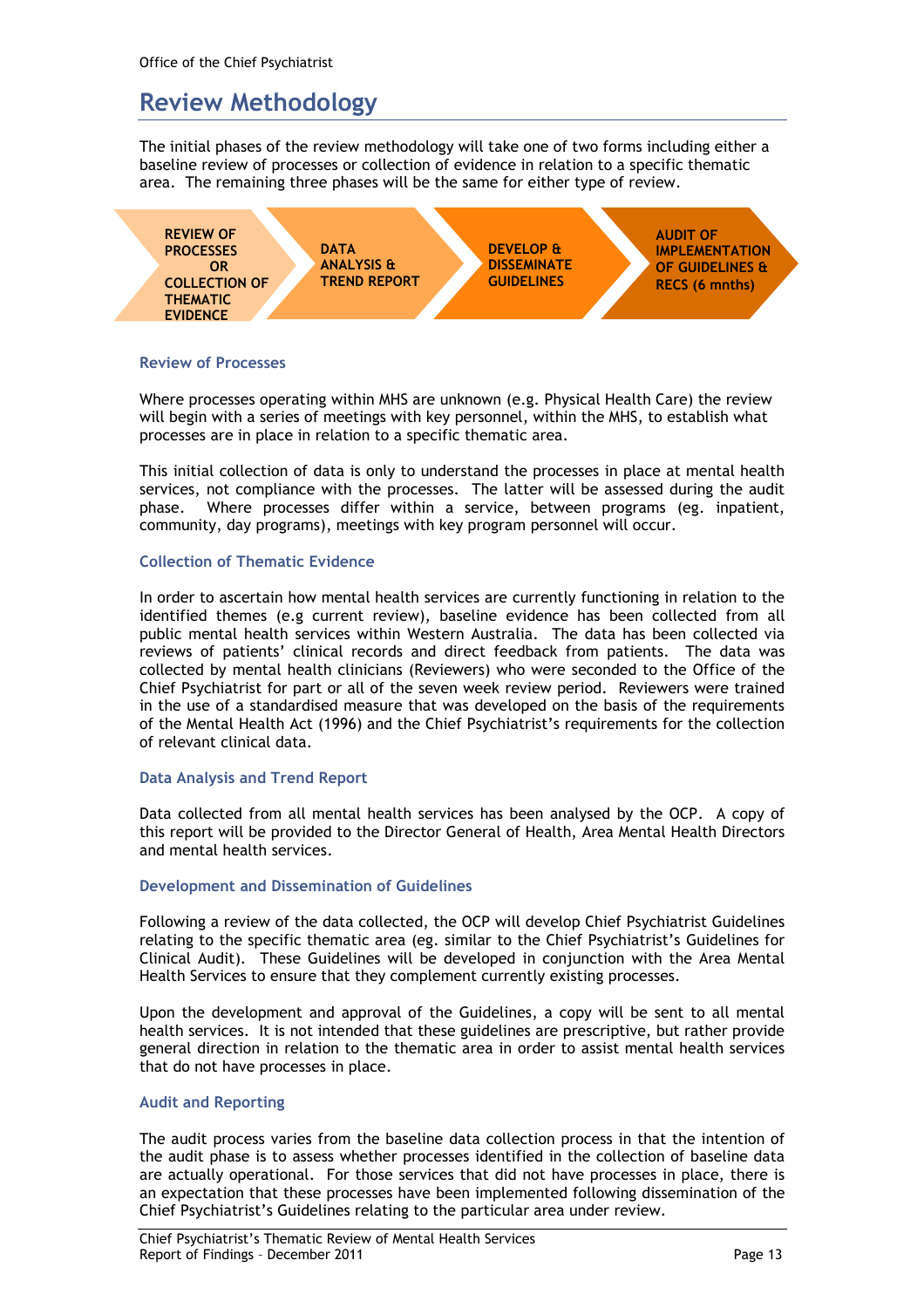### National Standards for Mental Health Services

The National Standards for Mental Health Services (the Standards) were first introduced in 1996 to facilitate the adoption of appropriate and safe practices within mental health services (MHS). The Standards were revised in 2006 to apply to a broader range of government and non government services. The key principles are consistent with national policy and requirements for the delivery of mental health services in Australia and are embedded in the Standards. The principles include:

- Mental health services should promote an optimal quality of life for people with mental health problems and / or mental illness.
- Services are delivered with the aim of facilitating sustained recovery.
- Consumers should be involved in all decisions regarding their treatment and care, and as far as possible, the opportunity to choose their treatment and setting.
- Consumers have the right to have their nominated carer(s) involved in all aspects of their care.
- The role played by carers, as well as their capacity, needs and requirements as separate from those of consumers is recognized.
- Participation by consumers and carers is integral to the development, planning, delivery and evaluation of mental health services.
- Mental health treatment, care and support should be tailored to meet the specific needs of the individual consumer.
- Mental health treatment and support should impose the least personal restriction on the rights and choices of consumers taking account of their living situation, level of support within the community and the needs of their carer(s).

The Standards are embedded in to the methodology developed for this review with the relevant standards presented before the findings of each of the aspects of clinical care.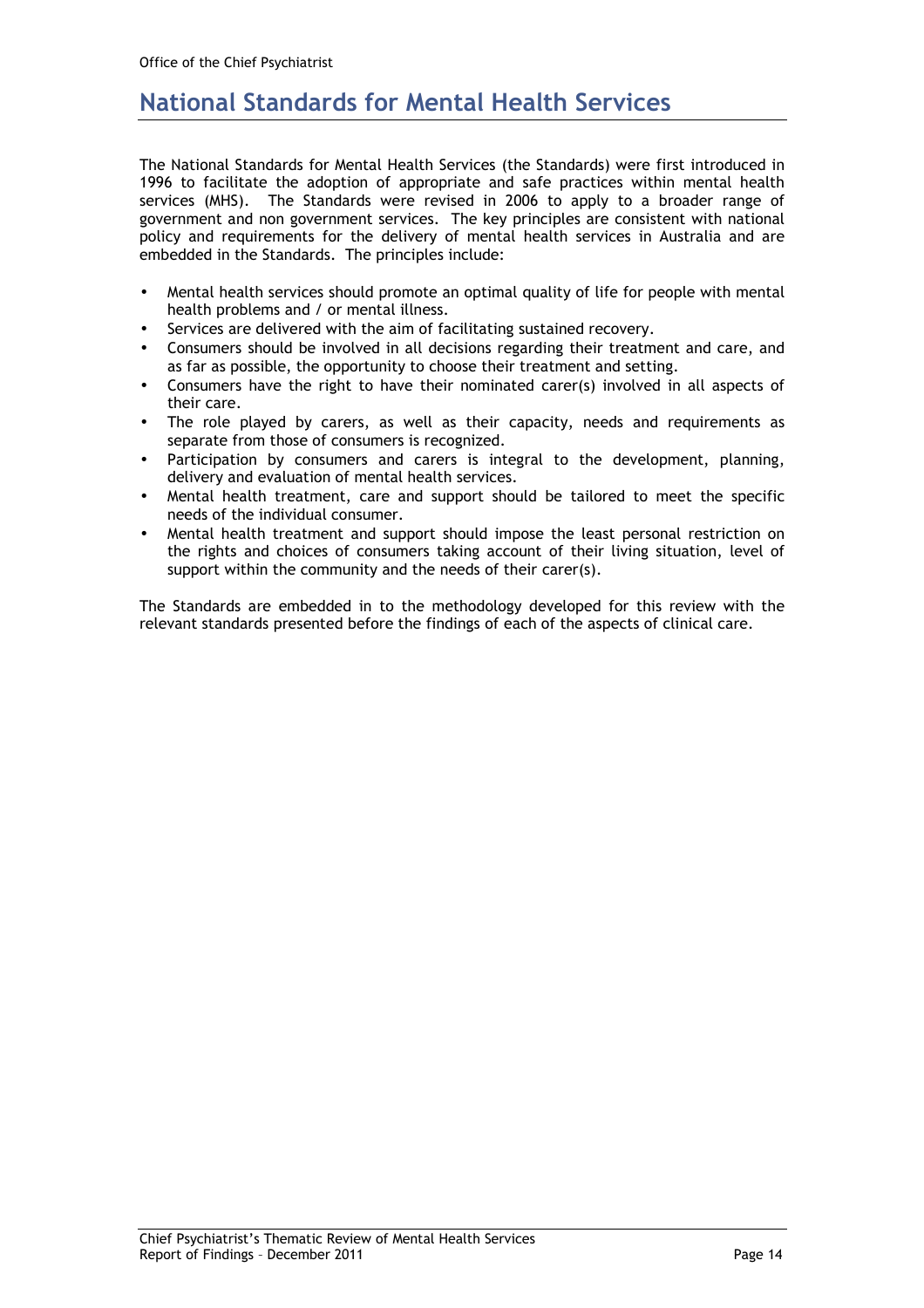### Findings of the Thematic Review

This section begins with a presentation of demographic data, followed by the results associated with each of the six clinical areas:

- 1. Initial Psychiatric Assessment
- 2. Initial and Ongoing Risk Assessment and Management
- 3. Individual Management Plans
- 4. Outcome Measures
- 5. Use of the Mental Health Act 1996
- 6. Discharge Planning

Recommendations are presented at the end of each section with a list of overall recommendations following presentation of the data for each of the six clinical areas. This is followed by a section on limitations and finishes with a section of future directions.

#### Demographic Information

#### Clinical Record Reviews

A total of 1,248 Clinical Records were reviewed across the four streams including Adult, Older Adult, Child and Adolescent Mental Health Services (CAMHS) and Youth. Table 1 provides a breakdown by Stream.

Table 1: Number of Clinical Records Reviewed by Stream

| <b>Stream</b> | <b>Number of Clinical</b><br><b>Records Reviewed</b> |
|---------------|------------------------------------------------------|
| Adult         | 856                                                  |
| Older Adult   | 223                                                  |
| <b>CAMHS</b>  | 127                                                  |
| Youth         | 47                                                   |
| Total         | 1.248                                                |

The clinical records reviewed were across multiple settings within the mental health services, as indicated in Figure 2 below. It should be noted that consumers may have had admissions in multiple settings, and where those admissions were within of the review timeframe, both admissions were reviewed.

Figure 2: Number of Clinical Records Reviewed by Type of Admission

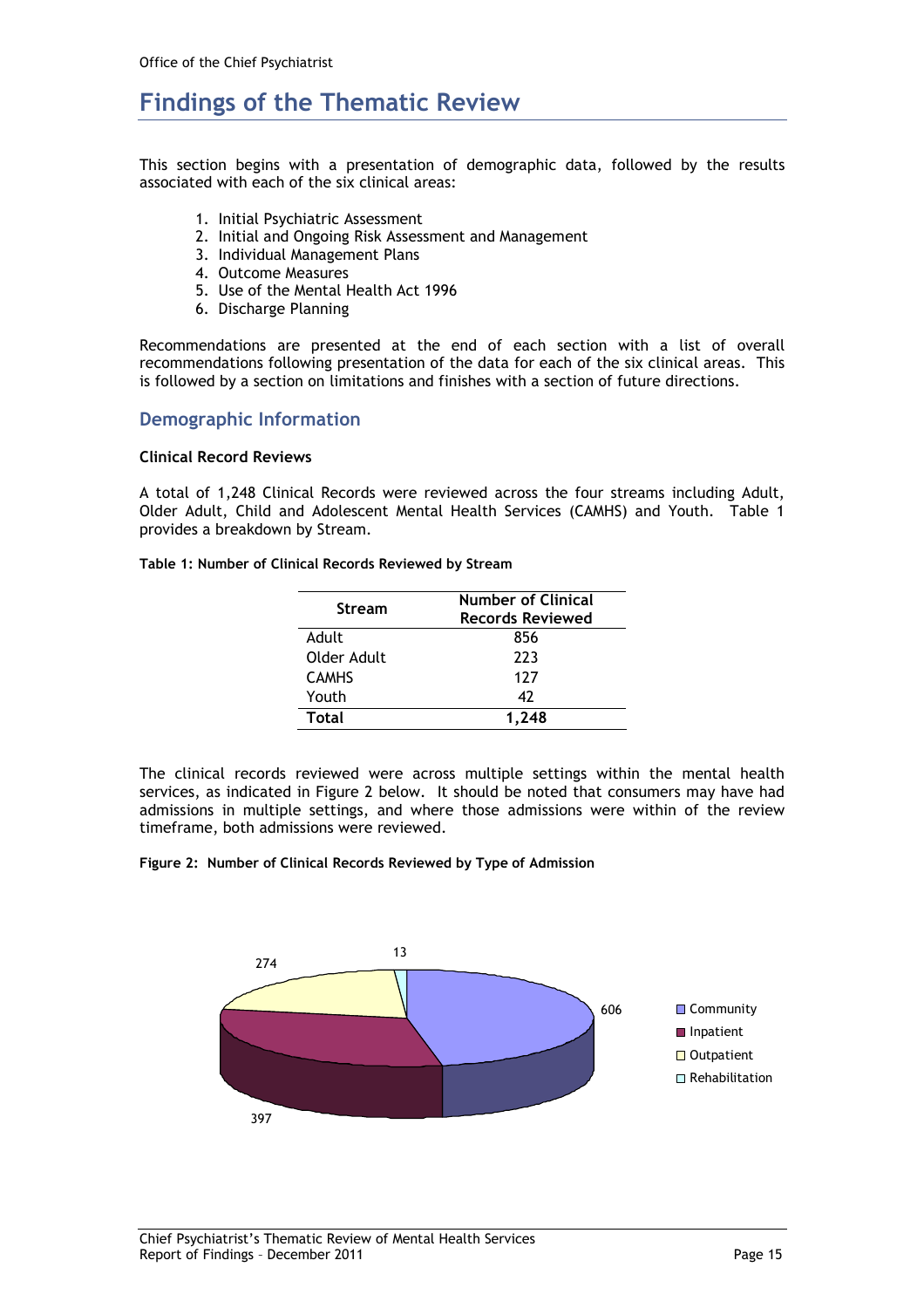The length of consumer admissions of the clinical records reviewed ranged from 1 day to 24 years. The average length of stay was 508 days (1.4 years), and the median was 160 days (22 weeks)

#### Consumer Questionnaires

1,500 Consumer Questionnaires (Appendix A) were sent to a random sample of mental health consumers across all four streams. A total of 207 questionnaires were completed and returned (14% return rate). The questionnaires were in relation to the aspects of clinical care under examination. In addition to the questionnaire, a consumer reviewer formed part of the thematic review team, and interviewed 99 consumers across multiple sites. In total, 306 consumers provided feedback to the review team.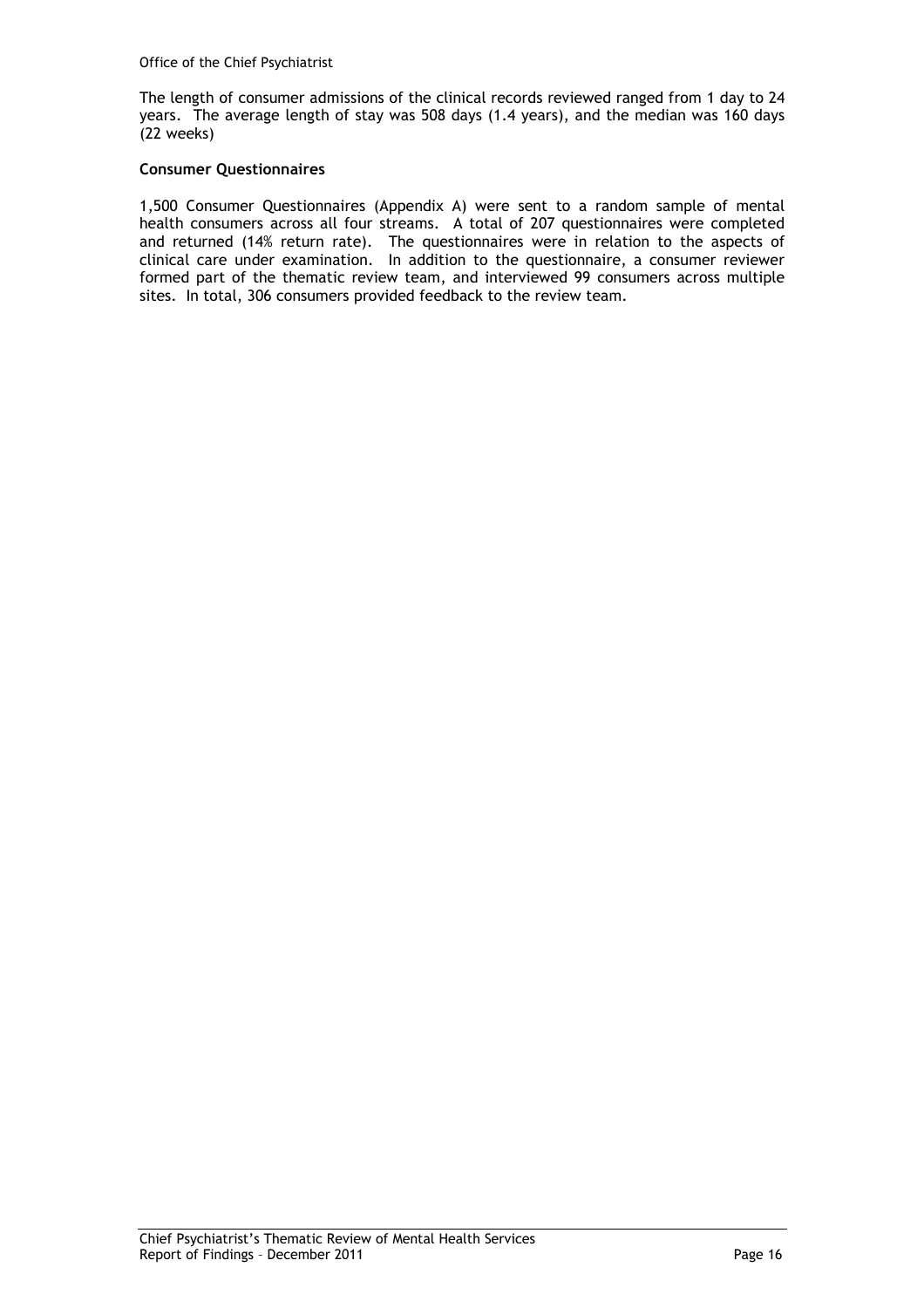#### Initial Psychiatric Assessment

It is imperative that all patients receive an initial psychiatric assessment for each episode of care. This should be completed as soon as is practicable following acceptance of the referral. Standards 9 and 10 of the NSMHS are relevant to this area of review.

#### NATIONAL STANDARD FOR MENTAL HEALTH SERVICES

#### Standard 9 – INTEGRATION

The MHS collaborated with and develops partnerships within its own organisation and externally with other service providers to facilitate coordinated and integrated services for consumers and carers.

#### Specific Criteria:

9.2 - The MHS has formal processes to support and sustain interdisciplinary care teams.

#### Standard 10 – DELIVERY OF CARE

#### 10.4 - ASSESSMENT AND REVIEW

Consumers receive a comprehensive, timely and accurate assessment and a regular review of progress is provided to the consumer and their carer(s).

#### Specific Criteria:

10.4.2 Assessments are conducted during the consumer's first contact with the MHS by appropriately qualified staff experienced and trained in assessing mental health problems, and where possible in a consumer's preferred setting with consideration of safety for all involved.

The Clinical Record criteria used by the Reviewers to assess this aspect of clinical care are outlined in the shaded box below.

- A full psychiatric assessment has been conducted
- An examination of the consumer has been undertaken, including a comprehensive risk assessment.
- A Brief Risk assessment (BRA) has been completed on initial entry to the MHS data for this criterion is presented in the following section.

As is outlined in the NSMHS, MHS are expected to complete a comprehensive psychiatric assessment for all patients entering their service. Although not all MHS utilise standardized initial assessment forms the Chief Psychiatrist recommends that the following information be routinely collected:

- Alerts/Risks
	- Assessment Details
		- Date, time, location
		- Referred by
		- Reason for Referral
		- Sources of information
	- Communication Issues
- History of Presenting Problems
- Past Psychiatric Mental Health History
- Legal Issues
- Drug and Alcohol History
- Family Medical/Mental Health History
- Patient Medical History
- Allergies/adverse drug reactions
- Current Treatments
	- Current Medications
	- Dose/Frequency/route
- Additional Information
- **Other Treatments**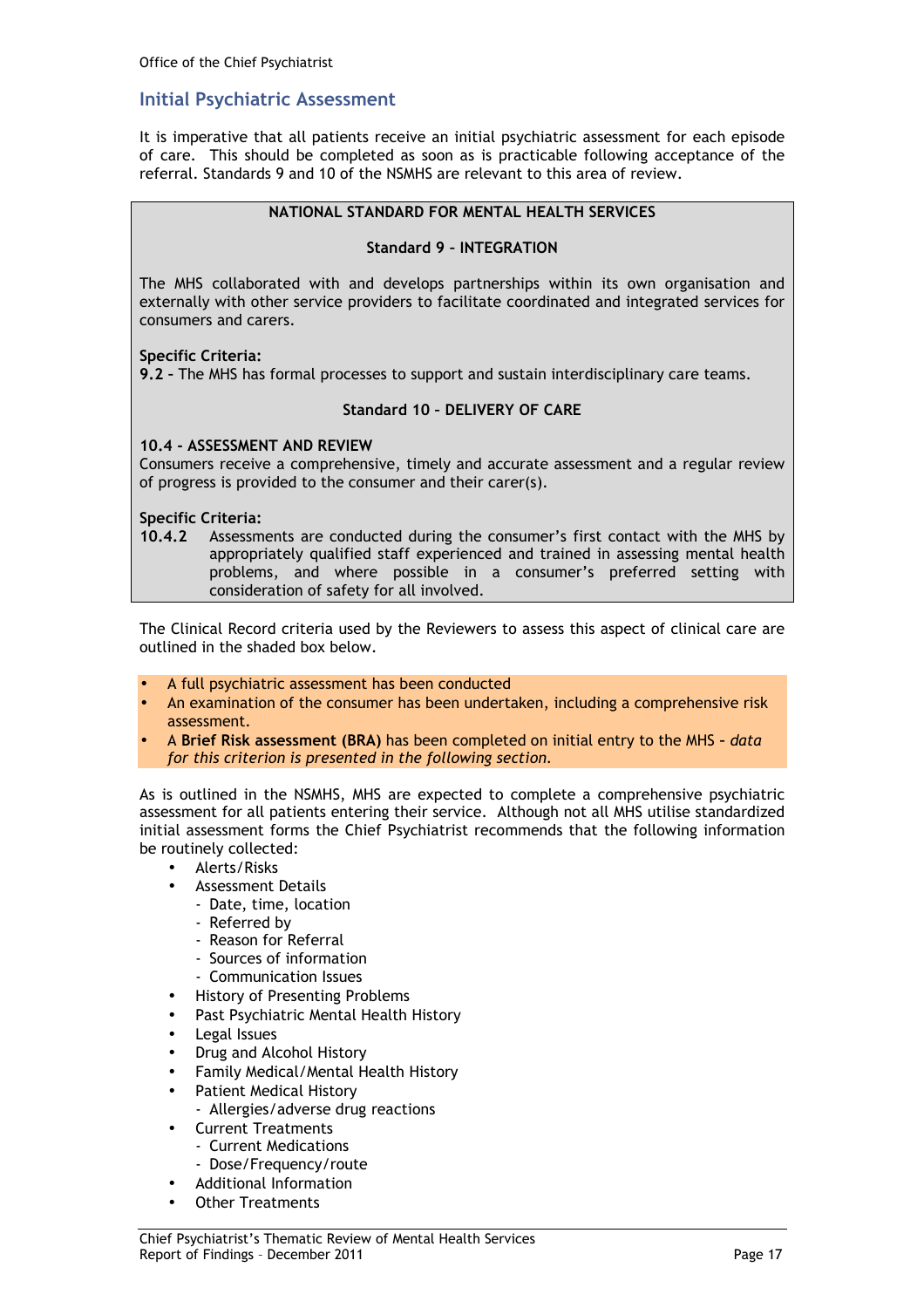- Developmental and Personal History
- Current Functioning and Supports
- Parental Status and/or other Carer Responsibilities
- Details of Children and/or Dependents
- **Personality**
- Mental State Examination
- Physical Examination Summary
- Risk Assessment
- Outcome Measures (National Outcomes and Case Mix Collection)
- Formulation/ Overall Clinical Impression
- Provisional Diagnosis
- Initial Management Plan
- **Contacts**

While this information may initially be collected by one clinician within the MHS (Triage or Duty Officer), once collected the information should be reviewed by a multidisciplinary team prior to acceptance of the referral and the development of a comprehensive individual management plan.

Of the 1,248 clinical records reviewed, 72% contained evidence of an initial psychiatric assessment with 13% assessed as having a partially completed assessment and the remaining 15% containing no evidence of an initial assessment having been conducted.



Figure 3: Comprehensive Psychiatric Assessment on Entry to the Mental Health Service

The 165 clinical records that contained a partial initial assessment were assessed as such for a number of reasons including:

- The initial assessment was limited to a nursing assessment only
- The assessment was incomplete or brief. These assessments lacked detail (ie. Mental State Exam only, risk assessment only, lack of formulation and subsequent diagnosis and plan)
- The initial assessment was filed in a different volume of the clinical record. This happens when the patient has a long standing relationship with the MHS and as such has multiple volumes of clinical notes. The MHS do not always conduct a has multiple volumes of clinical notes. comprehensive assessment for each episode of care but rather rely on the information contained in the patient's previous records.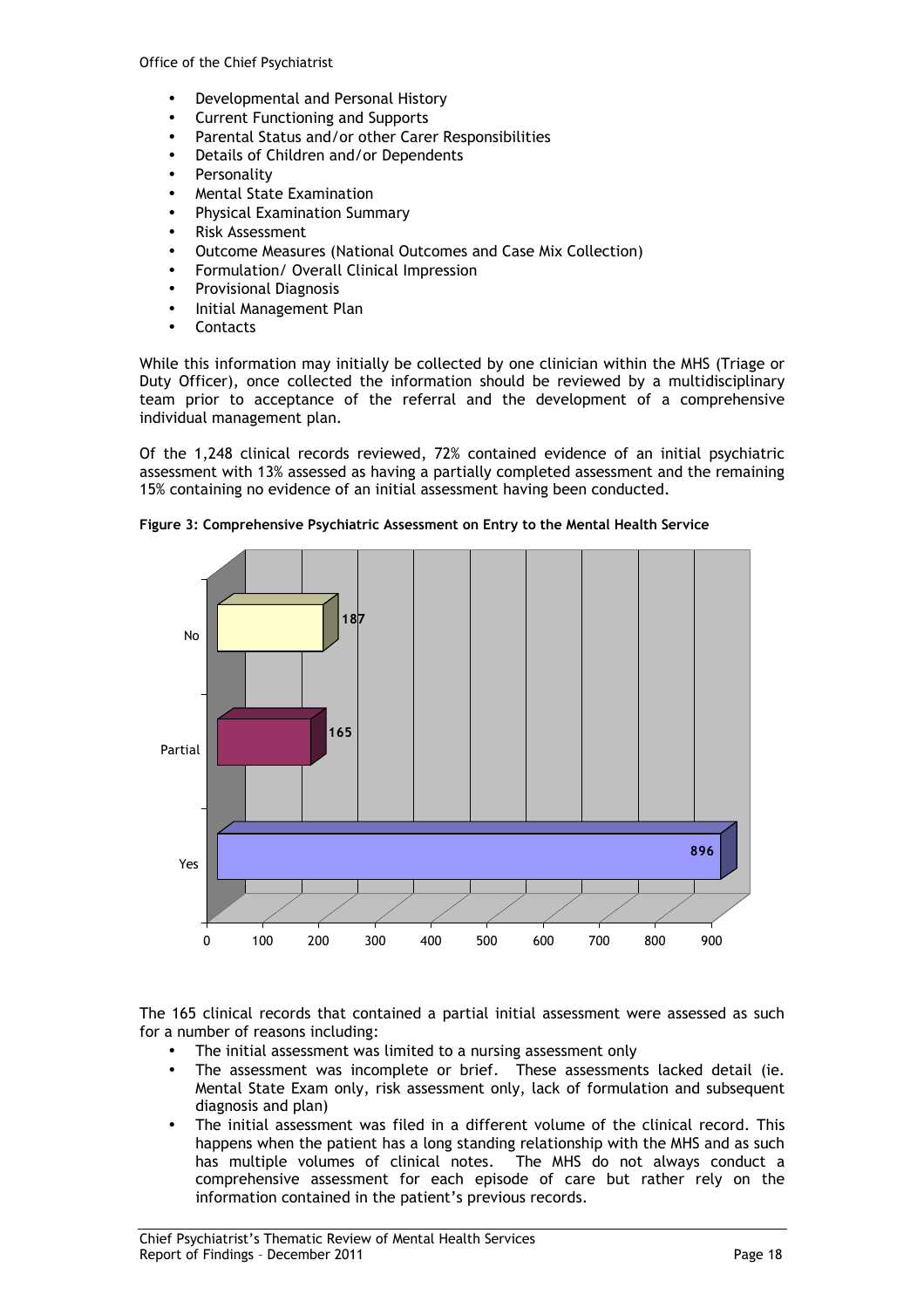Office of the Chief Psychiatrist

• The patient was transferred from another MHS and the clinicians, at the new MHS, relied on the details in the discharge summary rather than completing their own initial assessment.

As is depicted in Figure 4, of the 165 records assessed as 'Partial' the majority were due to incomplete or brief initial assessment documentation. This was followed by a nursing assessment only, the patient having multiple volumes and the MHS relying on the discharge summary from another MHS.



Figure 4: Reasons for 'Partial' Initial Psychiatric Assessments

#### Recommendations – Initial Psychiatric Assessment

- 1. All patients, regardless of how well they are known to the MHS, should receive a comprehensive psychiatric assessment on entry to the MHS for each specific episode of care including patients transferred from other facilities.
- 2. The MHS should utilise a standardised psychiatric assessment form to ensure consistency of data collection within and between MHSs.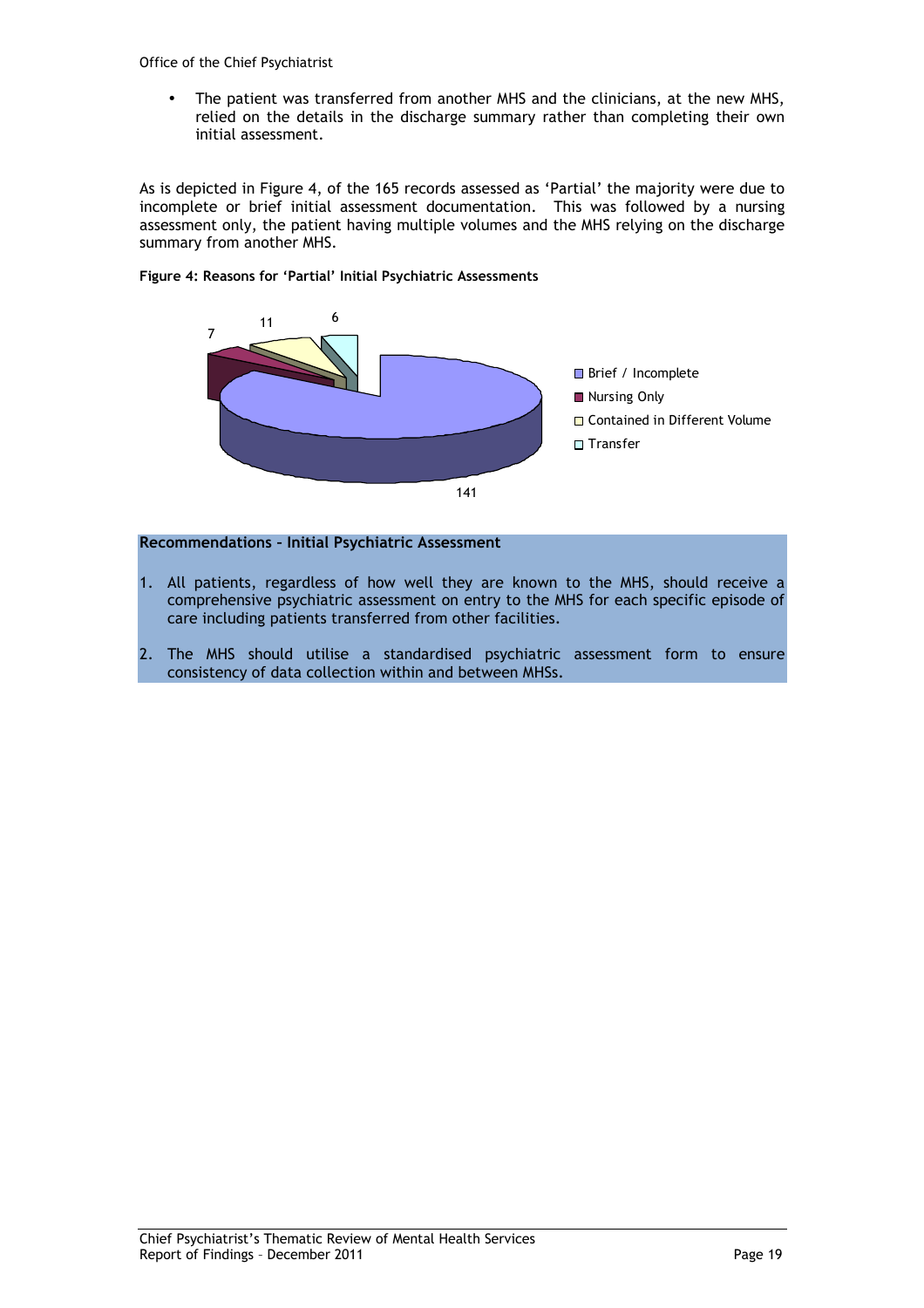#### Initial and Ongoing Risk Assessment and Management

As part of the initial psychiatric assessment clinicians are required to complete a brief risk assessment which will identify if a subsequent more in depth risk assessment is required and a related risk management plan is to be generated.

#### NATIONAL STANDARD FOR MENTAL HEALTH SERVICES

#### Standard 2 – SAFETY

The activities and environment of the MHS are safe for consumers, carers, families, visitors, staff and its community.

#### Specific Criteria:

2.11 - Consumers receive a comprehensive, timely and accurate assessment and a regular review of progress is provided to the consumer and their carer(s).

#### Standard 10 – DELIVERY OF CARE

#### 10.3 - ENTRY

The entry process to the MHS meets the needs of its community and facilitates timeliness of entry and ongoing assessment.

#### Specific Criteria:

10.3.3 The MHS has a documented system for prioritising referrals according to risk, urgency, distress, dysfunction and disability with timely advice and / or response to all those referred, at the time of assessment.

The Clinical Record items used by the Reviewers to assess this aspect of clinical care are outlined in the shaded box below.

#### Risk Assessment

- An examination of the consumer has been undertaken, including a Brief Risk assessment
- Is a more comprehensive risk assessment warranted from initial assessment
- The MHS uses a standardised risk assessment tool (ie. CRAM as endorsed by the Mental Health Division).
- A comprehensive risk assessment is completed on admission/ intake to the service.
- The risk assessment tool provides Level of Risk
- The risk assessment tool provides Formulation of Risk
- The risk assessment tool provides Risk Management Plan (as appropriate to identified risk(s))
- Evidence on the file of risk being reviewed at any of the following:
- At clinical team reviews
- When discharged or transferred
- If there is a significant change in the consumer's status
- When there are clinical concerns about risk

#### Risk Management

- Documented risk management plan including Types of risk and to whom
- Documented risk management plan including Triggers for identification of escalating risk and de-escalation of risk
- Documented risk management plan including Strategies for reducing risk
- Documented risk management plan including Review data
- Documented risk management plan including Clinician responsible
- Evidence of risk being revised as per assessments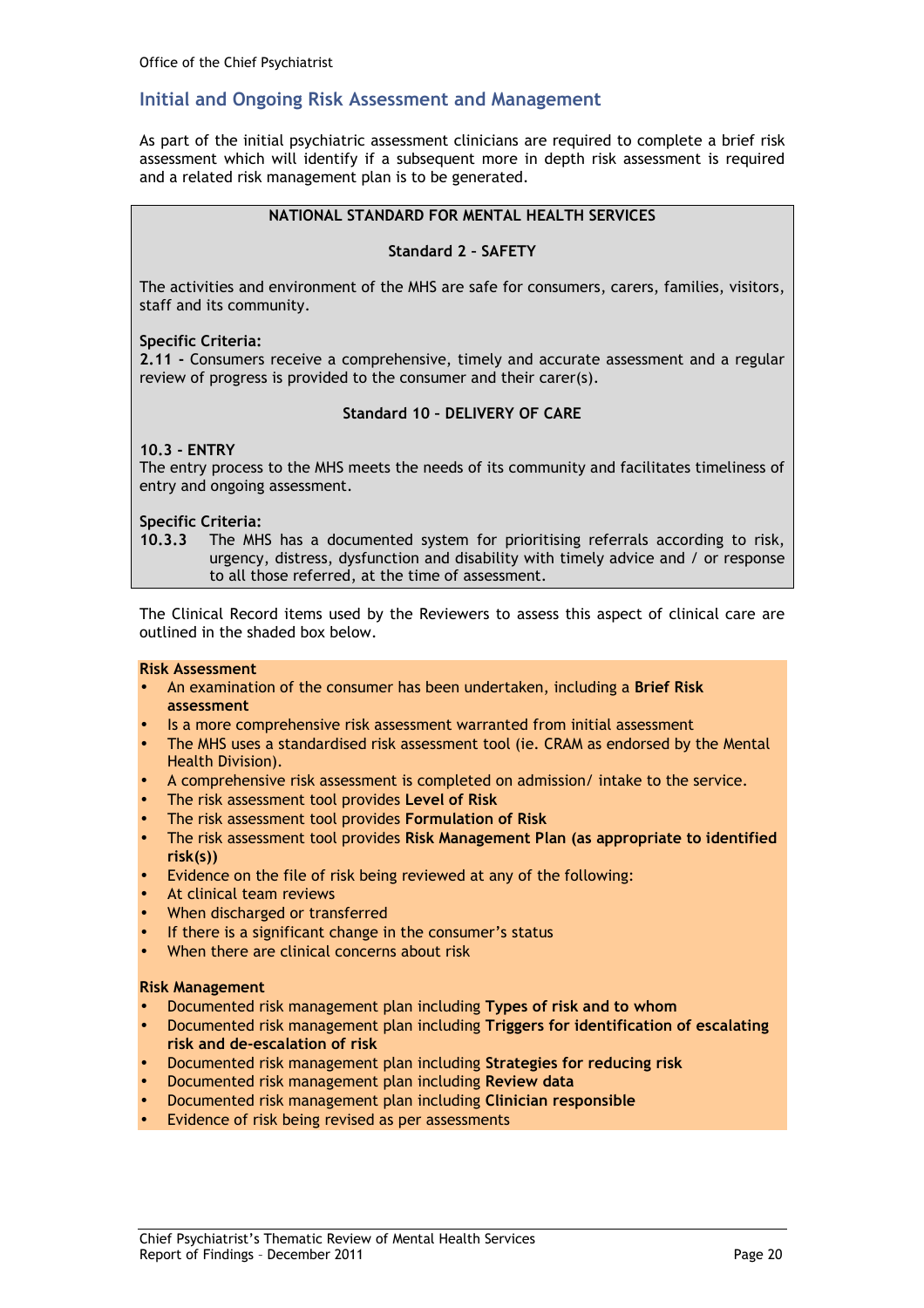The Brief Risk Assessment (BRA) is a standardised risk assessment tool which should be completed on entry to the MHS. The BRA contains the following fields:

- Patient demographics
- Source of Information
- Suicidality Static (historical) and Dynamic (current) Risk Factors
- Protective Factors
- Level of suicide
- Aggression/Violence Static (historical) and Dynamic (current) Risk Factors
- Level of Violence
- Other Risks indentified
- Risk Management Issues
- Designation, Signature of Clinician completing
- Date of assessment

Of the 1,248 records 600 records (48%) provided evidence of a BRA having been completed on entry to the MHS. Reviewers also identified a total of 685 clinical records which warranted an in depth risk assessment. Although 85 patients had not received an initial BRA the reviewers were able to ascertain that an in depth risk assessment was warranted from entries in the integrated progress notes.

A more in depth risk assessment includes those items addressed in the BRA plus sections on:

- General Risk Factors
	- Background Factors (e.g. Personality Disorder, Alcohol/drug abuse, intellectual disability)
	- Current Factors (e.g. disinhibition, physical pain, disorientation)
- Other Vulnerabilities
	- Background Factors (e.g. History of absconding, sexual vulnerability, falls, harm to children)
	- Current Factors (e.g. current delusional beliefs, self neglect, poor self care, non compliance with medication, access to dependents)
- Overall Assessment of Risk (formulation)
- Specific Risk issues to be addressed in the IMP

Of the 1,248 records 559 (45%) had evidence of a standardised risk assessment tool with 100 (8%) being rated as partial and 579 (47%) having no evidence of a standardised tool being utilised. This data varies from the data relating to the BRA as it relates to ongoing risk assessments being in a standardised format.

Figure 5: Use of Standardised Risk Assessment Tool – In depth Risk

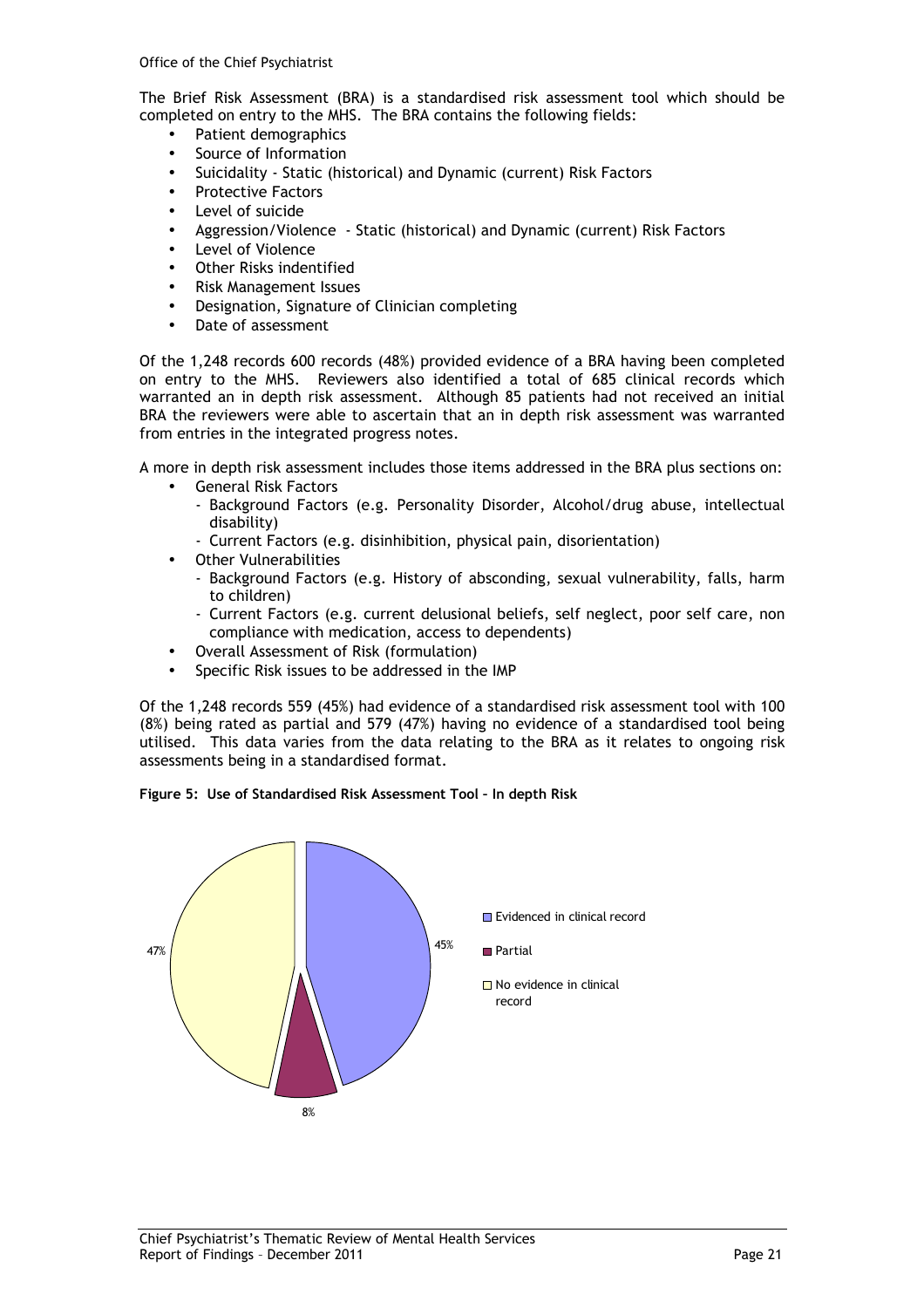Examples of reasons why records were assessed as 'Partial' include:

- There is evidence of a comprehensive risk assessment tool, but it is incomplete
- Additional assessments (i.e. Suicide risk) were completed but not a comprehensive risk assessment.

While not all records contained a standardised risk assessment tool reviewers were asked to rate what aspects of risk were assessed within the clinical record, including hand written documentation within the integrated progress notes. Figure 6 below shows which specific risk issues have been assessed and documented in the clinical record. 56% of records contained a documented level of risk, 46% provided a formulation of risk and 31% had a documented risk management plan.

#### Figure 6: Aspects of Risk Assessed

Note: N/A records have been removed



There are a significant number of clinical records that did not contain evidence of a formulation of risk. A review of the comments made by Reviewers indicates that some clinicians completed the tick box aspects of the tool but then failed to formulate risk overall and develop an associated risk management plan.

CRAM indicates that risk should be reviewed at clinical team reviews, when a patient is discharged or transferred, if there is a significant change in the patient's status or when there are clinical concerns about risk. Examination of the data indicated that 34% (N=405) of clinical records provided no evidence of risk being reviewed with another 10% (N=123) rated as partially meeting the criteria. A total of 656 (56%) clinical records provided evidence of risk being reviewed at the appropriate times.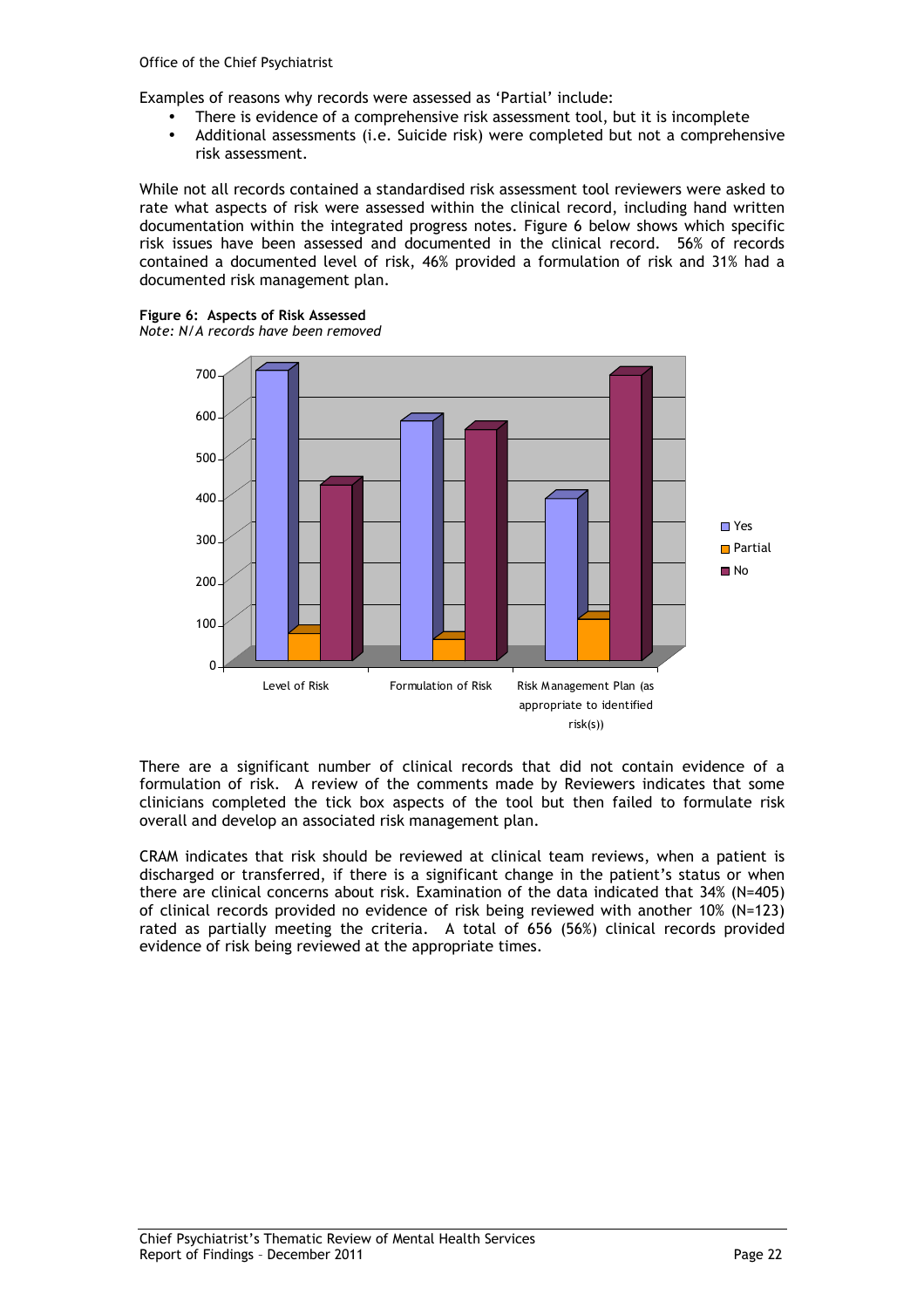#### Figure 7: Evidence of Risk Being Reviewed



In addition to risk being reviewed on a regular basis the Clinical Risk Assessment and Management Policy and Standards document (CRAM) requires that "in managing risk, the immediate safety of consumers, carers and staff is prioritised and a CRAM risk plan is generated".

The CRAM Plan contains the following fields:

- Patient demographics
- Risk Evaluation and Formulation
	- Types of risk specific to one person or situation include identified victims
	- How serious, imminent or immediate is the risk?
	- Is the risk currently increased, lowered or stable? Why is that?
	- What situations or factors might increase the risk? What might decrease it?
	- What specific treatment options can best reduce the risk? What might stop the management plan from being effective?
- Risk Management
	- Steps taken to reduce risk
	- By whom
	- By When
- Communication and Consultation
	- Steps taken to communicate risk and risk management
		- About extreme or high risk with senior clinicians / medical staff
		- About extreme or high risk at team review (including handover)
		- Advanced Statements mental health completed and on file
		- Family/carer provided with copy (within confidentiality)
		- Family/carer notified about CRAM Plan (within confidentiality)
		- Relevant Parties notified of CRAM Plan:
			- GP
			- MHERL/CERT
			- ED Liaison/Inpatient Unit
			- Intermediate Care/CSRU/Hostel
			- Community Mental Health Service
			- Police/Ambulance/Alternative Transport Support
			- Other (specify)
	- Monitoring and Review
		- Risk to be assessed and plan reviewed
			- At next Clinical Team Review \_\_\_\_\_\_\_\_\_\_ date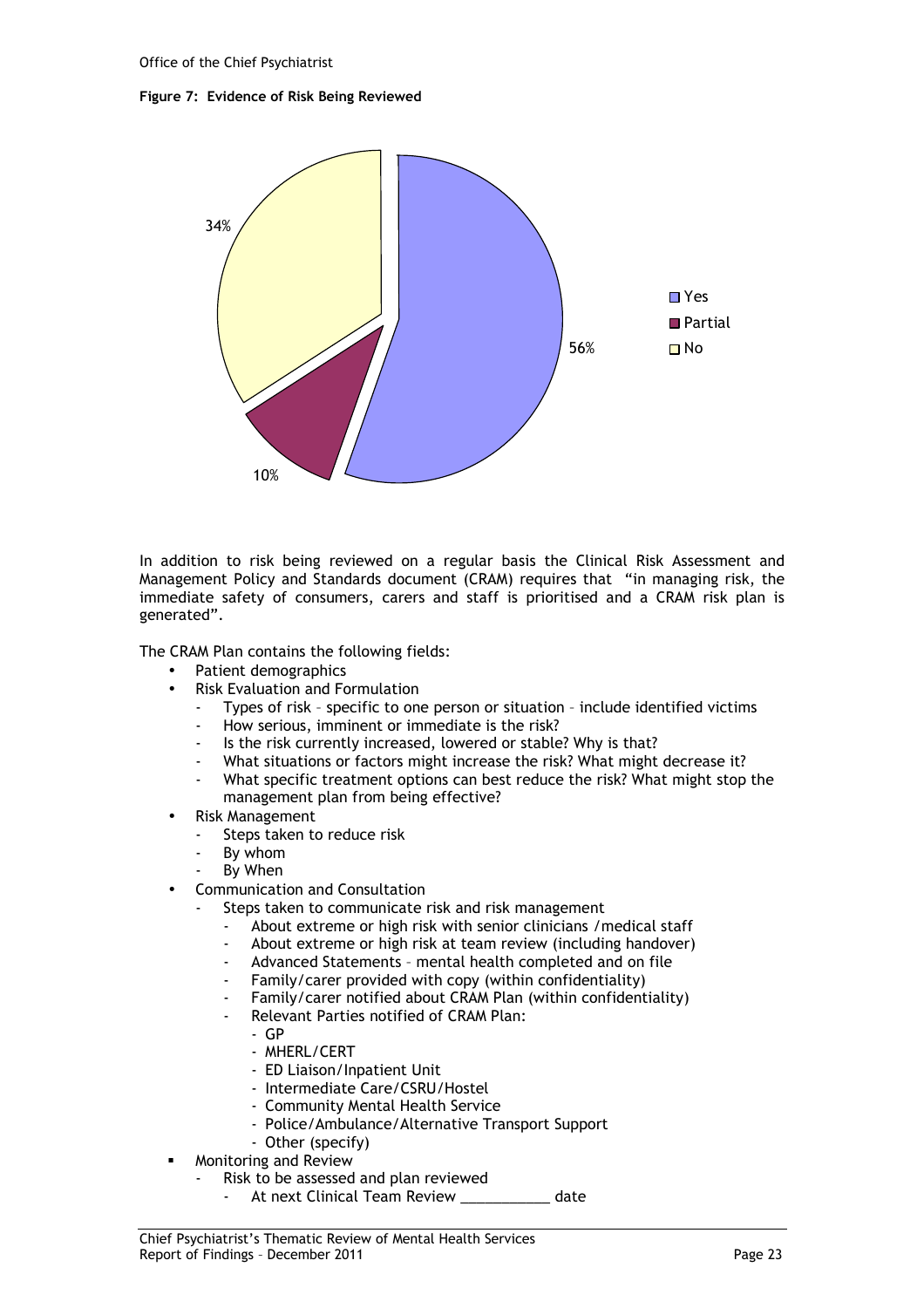- When there is significant change in mental state or circumstances or life events
- On discharge, referral or transfer between settings or
- On refusal or non attendance at outpatient appointment (which ever comes first).





As is illustrated in Figure 8 above a significant number of clinical records did not contain evidence of clinically appropriate risk management plans in relation to the 5 criteria. 42% of files contained a risk management plan which identified the type of risk and to whom, only 25% contained specific triggers for escalating and diffusing risks, 34% had strategies for reducing risk, and 34% contained the signature and designation of the clinician developing the plan.

The CRAM policy also recommends that the risk management plan is reviewed to reflect the ongoing risk assessments. The data indicates that 37% of clinical records provided evidence that the risk plan was reviewed, 56% provided no evidence of review and 7% provided partial data. When comparing the 37% of clinical records that provided evidence of the risk plan being reviewed to the 56% of clinical records that provided evidence of risk being reviewed at the appropriate times it indicates that the risk management plan did not routinely get updated as a result of the review of risk.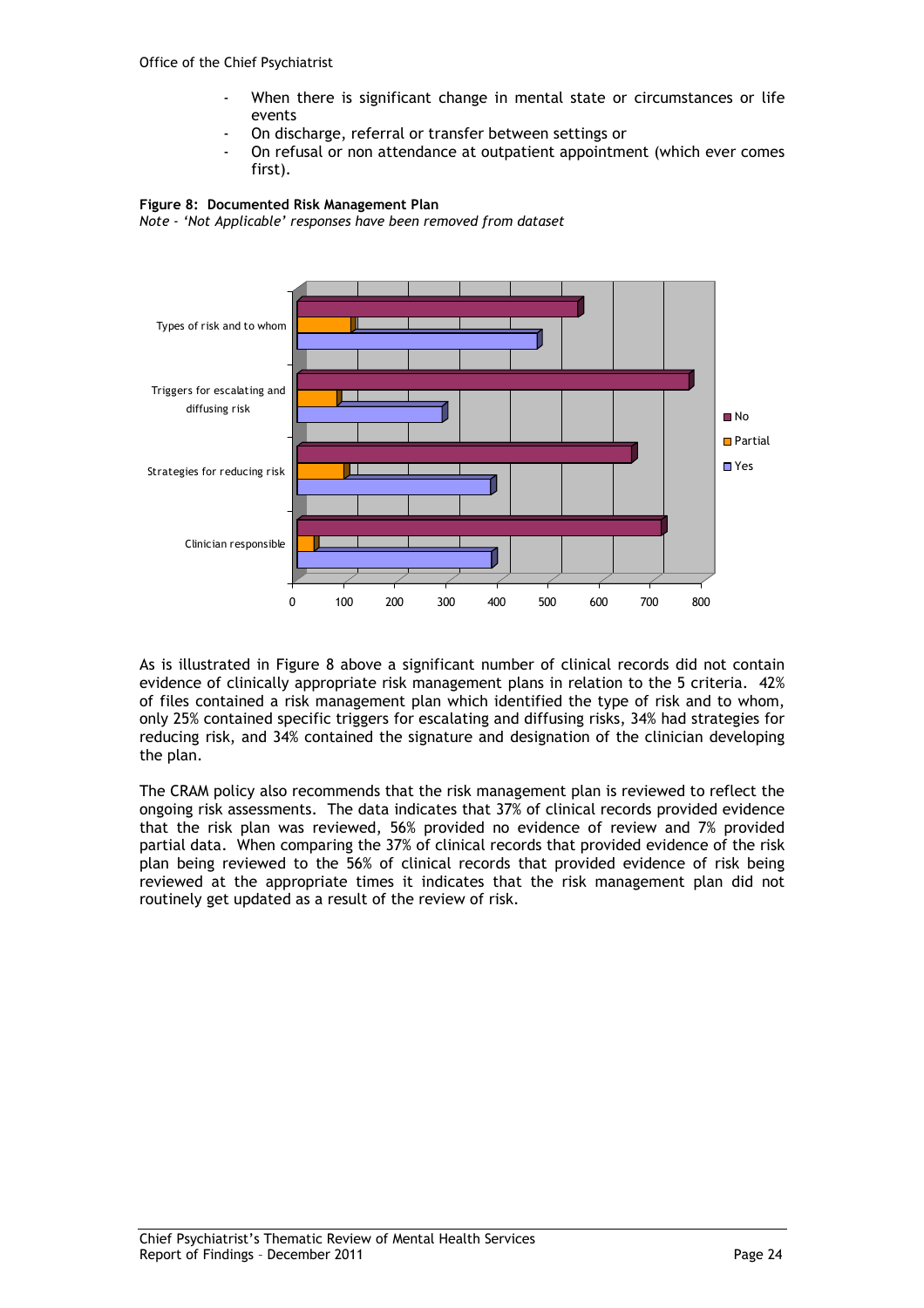#### Figure 9: Evidence of Risk Plan Being Revised as per Assessments



The area of risk is a significant one in effectively managing acute mental health patients. It is imperative that documentation is completed in its entirety and consistently throughout the patient's episode of care. Given the data collected during the review the Chief Psychiatrist makes the following recommendations in relation to Risk Assessment and Management.

#### Recommendations – Initial and Ongoing Risk Assessment and Management

- 3. The MHS should ensure that a BRA is completed for all patients on entry to the MHS.
- 4. The MHS adopt the CRAM policy as mandatory practice
- 5. The MHS utilises the CRAM audit document to ensure compliance with the policy.
- 6. The MHS ensures that where indicated patients have a current risk management plan (separate from the IMP)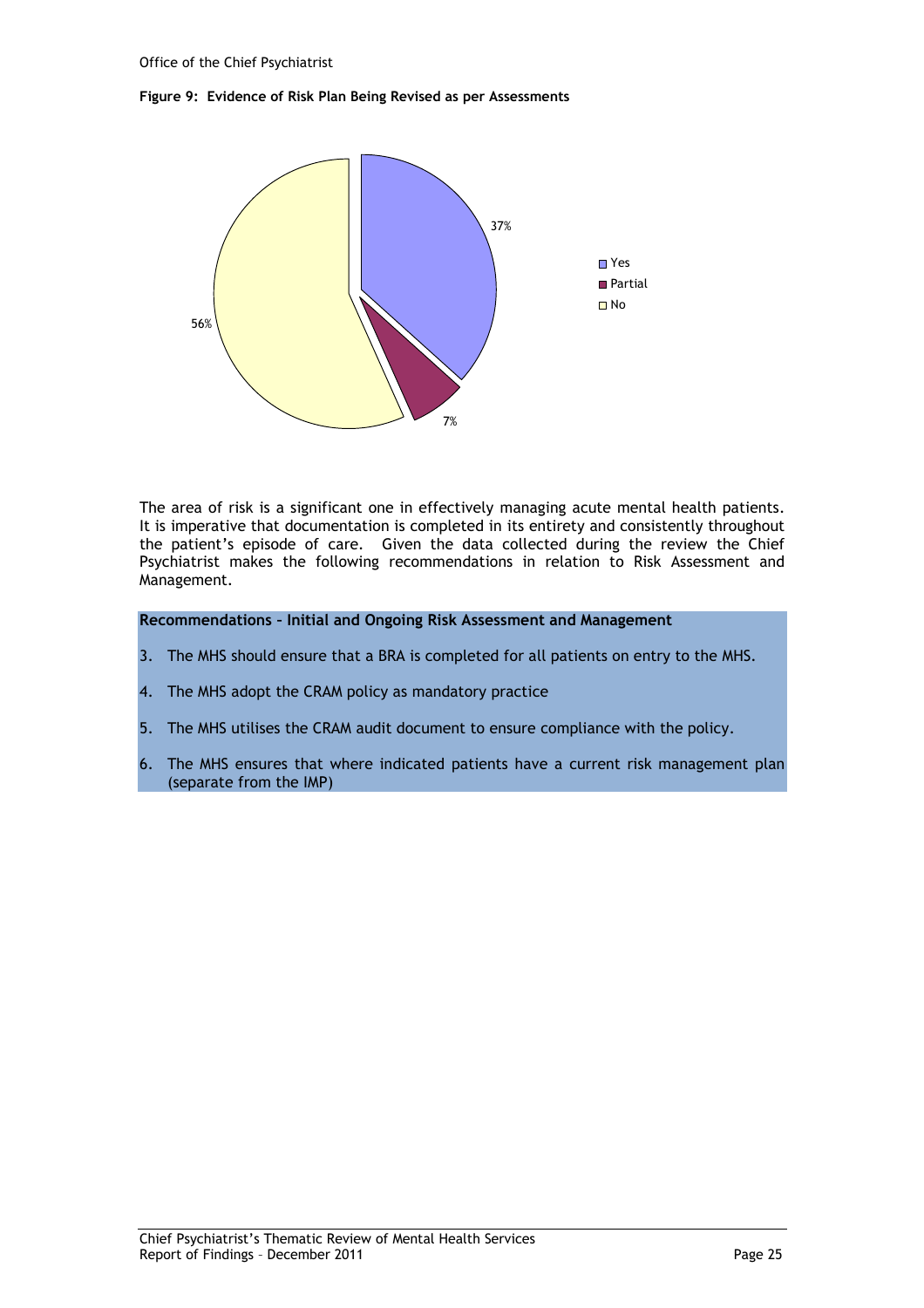#### Individual Management Plans (IMP)

IMPs are an essential piece of documentation in the patients' clinical record. The IMP is a plan that is designed to meet the specific needs of the patient and is developed in conjunction with the patient's treating team and the patient, where possible and appropriate. The IMP should be reviewed on a three monthly basis and revised as necessary. The IMP should be entered into PSOLIS with a copy printed off and placed on the clinical record. Where appropriate and possible both the patient the patient's case manager should sign the IMP.

#### NATIONAL STANDARD FOR MENTAL HEALTH SERVICES

#### Standard 6 – CONSUMERS

Consumers have the right to comprehensive and integrated mental health care that meets their individual needs and achieves the best possible outcome in terms of their recovery.

#### Specific Criteria:

6.7 Consumers are partners in the management of all aspects of their treatment, care and recovery planning.

#### Standard 10 – DELIVERY OF CARE

#### 10.3 – ENTRY

The entry process of the MHS meets the ongoing needs of its community and facilitates timeliness of entry and ongoing assessment.

#### Specific Criteria:

10.3.5 Entry to the MHS minimises delay and the need for duplication in assessment, treatment, care and recovery planning and care delivery.

#### 10.4 – ASSESSMENT AND REVIEW

Consumers receive a comprehensive, timely and accurate assessment and a regular review of progress is provided to the consumer and carer(s).

#### Specific Criteria:

- 10.4.5 The MHS conducts a review of a consumer's treatment, care and recovery plan when the consumer:
	- Requests a review
	- Declines treatment and support
	- Is at significant risk of injury to themselves or another person
	- Receives involuntary treatment or is removed from an involuntary order
	- Is transferred between service sites
	- Is going to exit the MHS
	- Is observed through monitoring of their outcomes (satisfaction with service, measure of quality of life, measure of functioning) to be in decline.
- 10.4.6 The MHS conducts assessment and review of the consumer's treatment, care and recovery plan, whether involuntary or voluntary, at least every three months (if not previously required for reasons stated in criteria 10.4.5)
- 10.4.8 There is a current individual interdisciplinary treatment, care and recovery plan which is developed in consultation with and regularly reviewed with the consumer and with the consumer's informed consent, their carer(s) and the treatment, care and recovery plan is available to both of them.

#### 10.5 – TREATMENT AND SUPPORT

The MHS provides access to a range of evidence based treatments and facilitates access to rehabilitation and support programs which address the specific needs of consumers and promotes their recovery.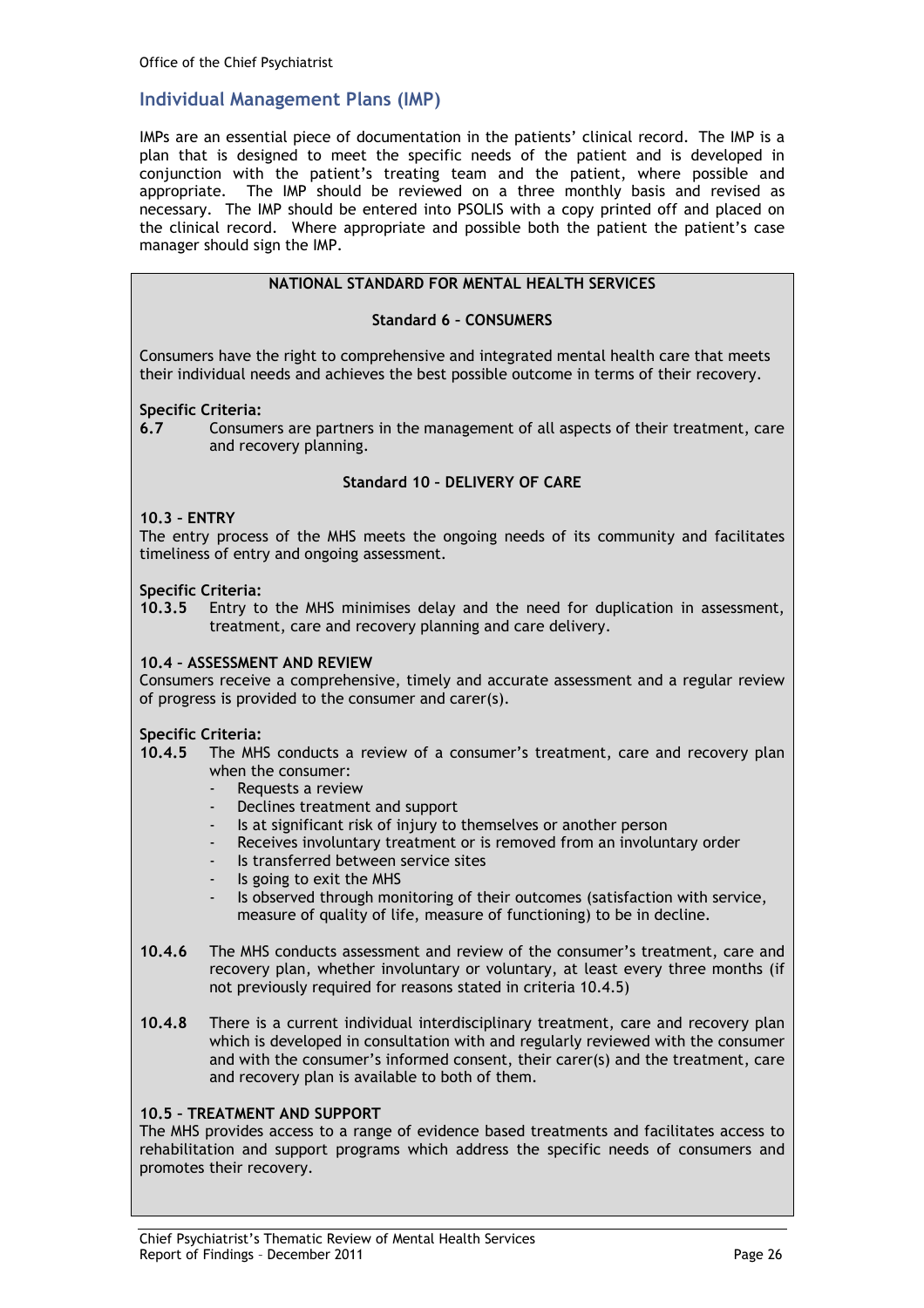#### Specific Criteria:

10.5.11 The treatment and support provided by the MHS is developed and evaluated with the consumer and their carer(s). This is documented in the current individual treatment, care and recovery plan.

Reviewers used the following Clinical Record items to assess this aspect of clinical care.

- There is an individual management plan (IMP) which is in a standardized proforma (eg. PSOLIS care plan)
- There is an individual management plan (IMP) which is multidisciplinary
- There is an individual management plan (IMP) which is developed with the consumer
- (place for consumer to sign) or alternatively there is documented evidence of the consumer's involvement
- There is an individual management plan (IMP) which is current (within the last 3 months)
- There is an individual management plan (IMP) which is relevant (has relationship to the areas identified by outcome measures)
- There is an individual management plan (IMP) which is readily accessible
- There is an individual management plan (IMP) which is clearly documented
- The IMP addresses the consumer's current situation, goals, strategies and responsibilities
- The IMP addresses medication and psychological treatments
- The IMP addresses collaborative education about the illness and medication
- The IMP addresses liaison with carers and significant others (unless otherwise indicated)
- The IMP addresses accommodation needs
- The IMP addresses the consumer's social skills and wider social network
- The IMP addresses work opportunities
- The IMP addresses collaborative service arrangements
- The IMP addresses review of treatment for its effectiveness
- Treatment and care reflect the goals and strategies contained in the IMP reflect the problem area(s) identified in the HoNOS, HoNOS65+ or HONOSCA
- The IMP is reviewed at least six monthly, revised as necessary and the outcome recorded.

Subsequent to the completion of the initial psychiatric assessment the multidisciplinary treating team is required to develop, in conjunction with the patient and carer (the latter where consent is provided), an IMP. The IMP should contain a series of patient focused goals and include strategies for how the patient's progress, in conjunction with the MHS and any other relevant agencies, will meet the goals. The goals should have a direct connection to the scores generated from the National Outcome and Case Mix Collection (NOCC) which is collected on entry to the MHS.

The NOCC Measures traditionally utilised in MHS are the Health of the Nation Outcome Scale (HoNOS), the Life Skills Profile (LSP) and the Kessler 10, the latter being a patient generated measure. The outcome measures are completed on entry to the service, every three months and on discharge. In addition the outcome measures may be re administered should the treating team decide it is clinically indicated. The scores on the HoNOS should be reflected in the patient's IMP with those areas receiving a high score having a related goal in the IMP or documentation stating why the particular area is not included in the plan. Additional data regarding outcome measures is presented later in the report in the section entitled outcome measures.

The findings from the clinical record reviews of IMPs are below. The data relating to the IMPs has been separated into two figures. The first figure relates to accessibility and relevance of the IMP with the second figure focusing on the content.

Figures 10 and 11reflect the percentage of clinical records assessed as 'Yes', 'Partial' and 'No' to each of the criteria, where applicable.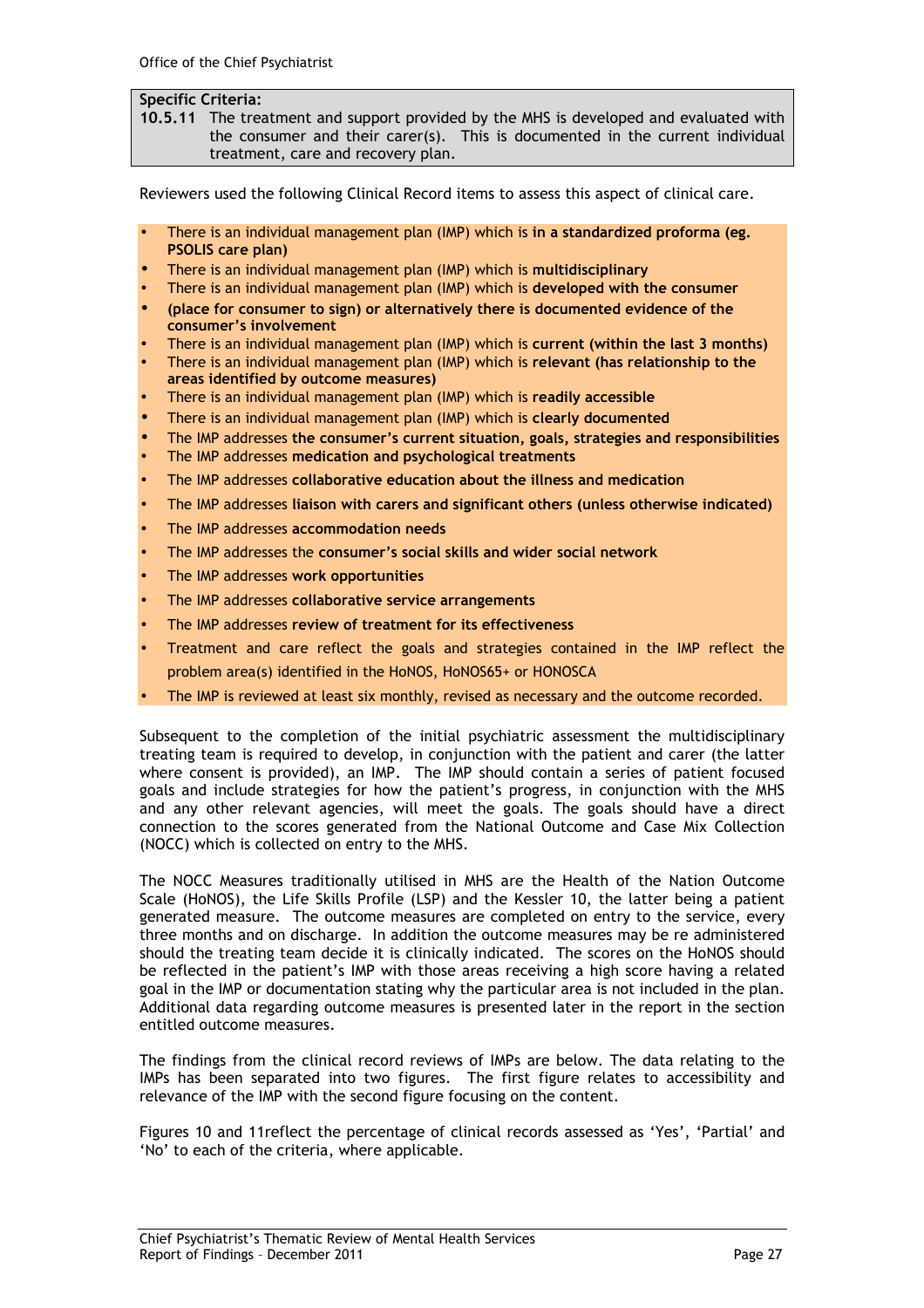#### Figure 10: Individual Management Plans



Figure 10 illustrates four significant clinical issues that require attention including the IMP being:

- multidisciplinary (MDT)
- relevant (IMP has a relationship to the areas identified by assessments)
- reflective of the HoNOS scores
- reviewed and revised as necessary

Of the 630 clinical records that did not have a MDT IMP, comments from reviewers highlighted:

- IMP initially written and updated by the Case Manager only
- Nursing plans evident in file, but no MDT plan
- Those patients that only see a Consultant Psychiatrist in an outpatient setting are less likely to have an MDT IMP.

Less than half of the IMPs (N=545) had goals that were rated as relevant. A number of the IMPs contained goals that were MHS goals regarding the management of the patient rather than patient generated goals to assist the patient in recovery. 127 clinical records were rated as partially relevant indicating a mix of MHS and patient centred goals.

Similarly, a significant number of IMPs (N=626) did not contain goals and strategies that reflected those issues identified in the HoNOS. Not all clinicians utilise the HoNOS as a clinical tool but rather see the process as simply a data collection exercise for the Mental Health Commission. Where scores and graphs are generated and placed on the patient's clinical record the IMP is more likely to be reflective of the issues highlighted by the HoNOS.

The fourth clinical area requiring attention relates to the review of the IMP as required. MHS are required to review patients once every three months. This review is MDT based and should include the readministering of the HoNOS and LSP and updating of the patient's IMP. Just over 50% (N=587) of the clinical records reviewed showed no evidence of the IMP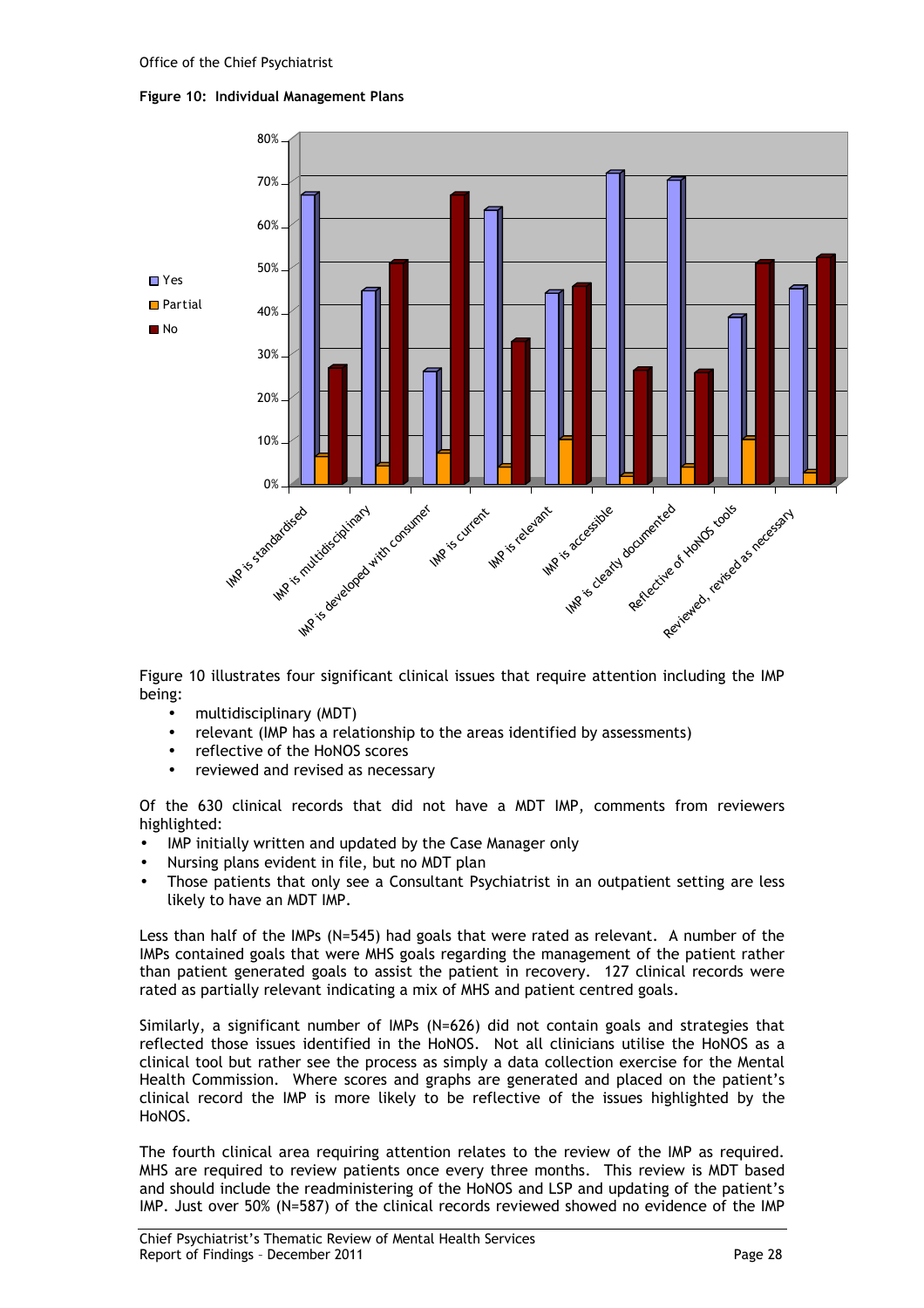having been reviewed or revised within the time frame or any entries to suggest why the IMP had not been updated. Clinicians identified a number of logistical issues relating to the IMP being updated every three months including:

- Large case loads make a three monthly review impractical
- Geographic location (access to the patient) may impact on the ability to complete within the three months
- The goals and strategies for chronic patients often remain stable for periods of time and hence a three monthly review is not justified.



Figure 11: Content of the IMP

In addition to the significant clinical issues the figures also highlight priority areas that should be an integral component of best practice IMPs. These priority areas include:

- IMP development in conjunction with the patient (Figure 10)
- Accommodation needs
- Work Opportunities

While only 26% of clinical records provided evidence that the IMP was developed with the consumer, 43% of consumers who provided feedback (N=306) confirmed that they were involved in drawing up their IMP. The discrepancy in the figures may relate to consumers being included in discussions regarding their IMP but not subsequently being offered an opportunity to sign the plan or being provided with a copy of the plan. 40% of consumers also reported that their families had been invited to be involved in their treatment. When asked how good staff members are at including their carers/family members 78% of respondents indicated staff were very good or good.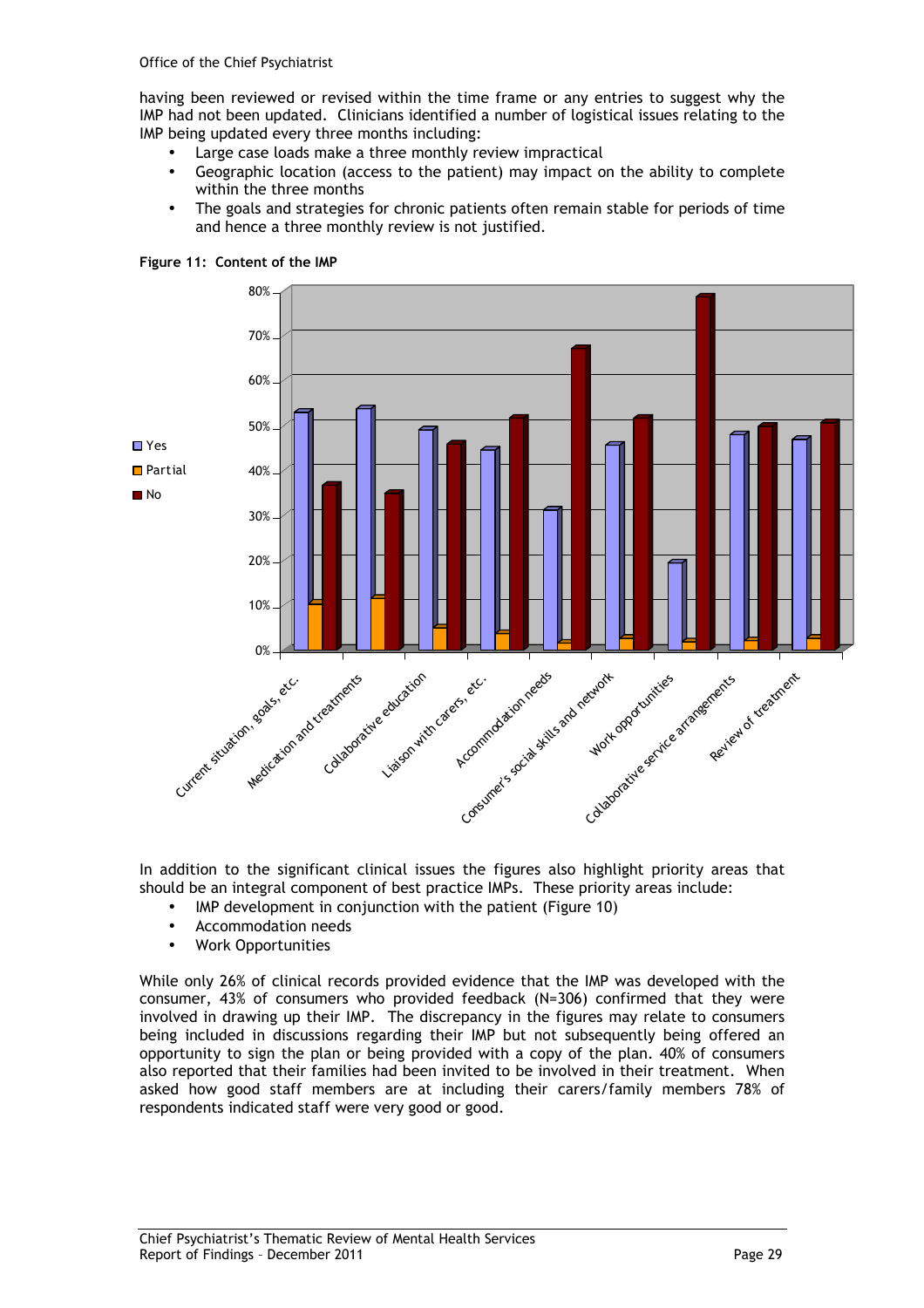|               | Table 3: Patient Feedback - How good are staff members at this service at including your family |  |  |  |
|---------------|-------------------------------------------------------------------------------------------------|--|--|--|
| in your care? |                                                                                                 |  |  |  |

| <b>Response</b> | <b>Frequency</b> |
|-----------------|------------------|
| Very Good       | 43%              |
| Good            | 35%              |
| Fair            | 12%              |
| Poor            | 11%              |

27% of patients reported that they have not seen a copy of their IMP. However, of those who reported to have seen their IMP, 78% agreed with the content.

In relation to accommodation needs and work opportunities only 31% and 19% respectively IMPs contained any reference to either criterion. Accommodation is a particularly important aspect given its direct link with effective discharge planning. It is imperative that patients that are returning home have strategies in place to manage this transition and to minimise any potential relapses.

In addition to examining the clinical records reviewers also examined entries on the Psychiatric Services Online Information System (PSOLIS) to establish if, in the cases where there was no evidence on the file there was an electronic version on PSOLIS. Although the Business Rules relating to PSOLIS indicate that the IMP must be entered onto PSOLIS and then printed off for the consumer and clinician to sign it became evident, during the review, that this practice is inconsistent.

#### Table 4: Individual Management Plans on PSOLIS

| <b>IMP on PSOLIS</b> | Number of<br><b>Records</b> | <b>Comments</b>                                                                                        |
|----------------------|-----------------------------|--------------------------------------------------------------------------------------------------------|
| Yes                  | 711                         | 70 of these were in draft form on PSOLIS                                                               |
| No                   | 486                         | 16 files had no admission on PSOLIS for the MHS at<br>which the hard copy clinical record was reviewed |
| Not Applicable       | 8                           | Consultation - Liaison patients                                                                        |
| Unable to Determine  | 43                          | Unable to locate the clinical record on PSOLIS                                                         |

A review of the hard copy clinical records indicated 829 records had evidence of a standardised care plan. The difference between the number of electronic IMPs (711) and the hard copy IMPs (829) relates to those MHS that utilise an alternative standardised IMP proforma other than the PSOLIS one.

The 43 clinical records that were unable to be located on PSOLIS are related to patients that have only accessed MHS and have not ever presented to a general hospital for treatment and hence have not been allocated a Unit Medical Record Number (UMRN).

There are a number of criteria within this clinical area that require attention. The Chief Psychiatrist recommends the following.

#### Recommendations – Individual Management Plans

- 7. The MHS ensures that all patients have a current multidisciplinary IMP on their clinical record and on PSOLIS.
- 8. The MHS ensures that all patients IMPs are reviewed within a time frame that is practicable for the MHS and appropriate for interval reviews.
- 9. The MHS ensures that all patients that are "Medical only" have a current IMP on the clinical record and on PSOLIS.
- 10. The MHS ensures that the goals and strategies in the IMP are reflective of the scores on the outcome measures.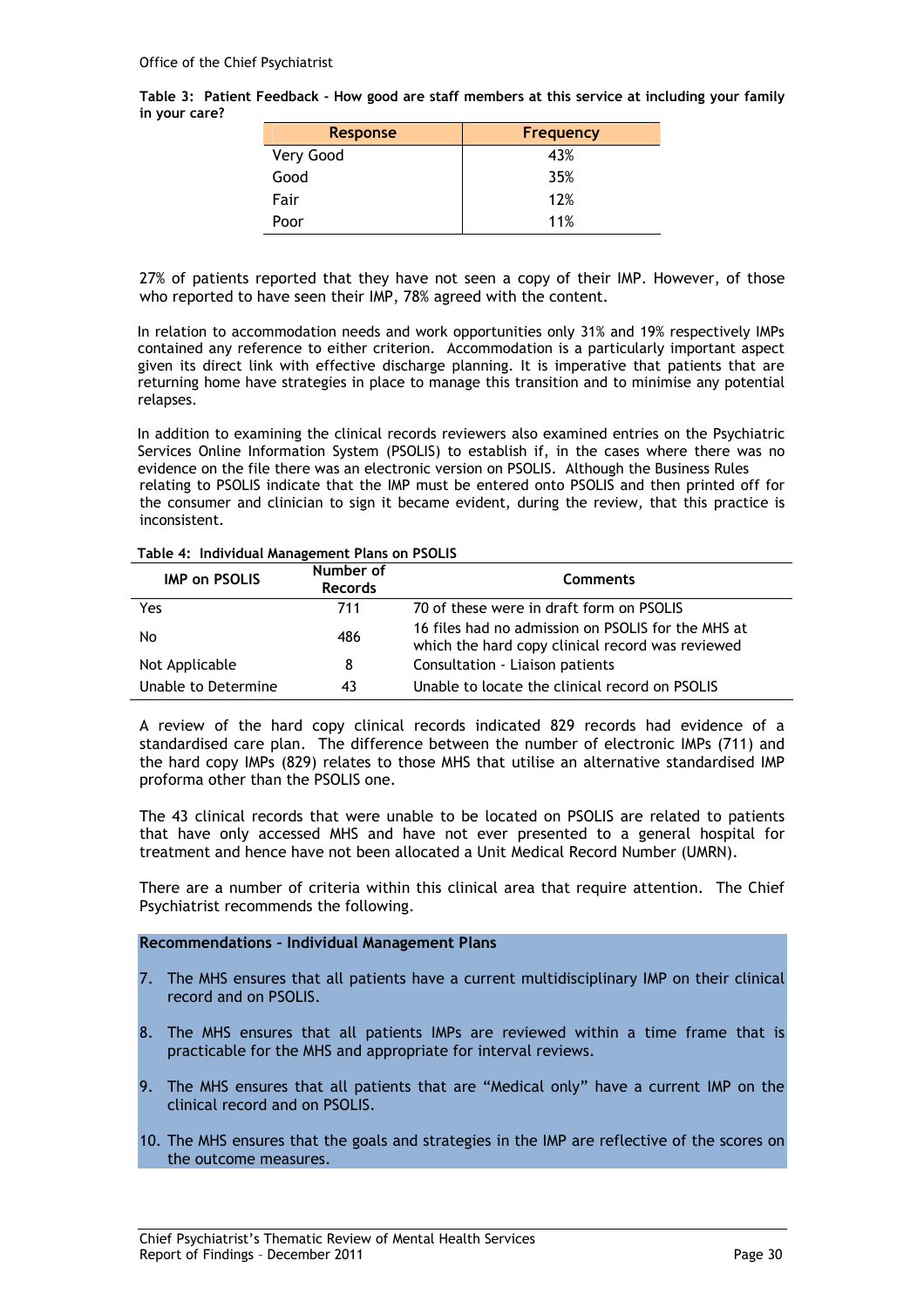#### Outcome Measures

In 1992, Australian Health Ministers endorsed the National Mental Health Strategy. An important factor contributing to the Strategy was recognition of the lack of quality information and the absence of a consistent data collection set for mental health. The National Outcome and Casemix Collection commenced in all jurisdictions in Australia in 2004 following a commitment made in June 1999 by Australian Health Ministers.

The accurate entry of all data collected after completing outcome measures is a critical success factor for the NOCC. This will enable clinicians to make:

- Meaningful interpretation of change scores Where clients and clinicians will be able to determine if and how client outcomes as measured by the instruments change over a period of time.
- Cross sectional comparisons Where outcomes for clients with the same case complexity and diagnosis can be compared.

The relevant NSMHS is Standard 10 Delivery of Care.

#### NATIONAL STANDARD FOR MENTAL HEALTH SERVICES

#### Standard 10 – DELIVERY OF CARE

#### 10.4 - ASSESSMENT AND REVIEW

Consumers receive a comprehensive, timely and accurate assessment and a regular review of progress is provided to the consumer and their carer(s).

#### Specific Criteria:

- 10.4.1 Assessments conducted and diagnoses made are evidence based and use accepted methods and tools, as well as internationally accepted disease classification systems.
- 10.4.2 Assessments are conducted during the consumer's first contact with the MHS by appropriately qualified staff experienced and trained in assessing mental health problems, and where possible in a consumer's preferred setting with consideration of safety for all involved.
- 10.4.5 The MHS conducts a review of a consumer's treatment, care and recovery plan when the consumer:
	- Requests a review
	- Declines treatment and support
	- Is at significant risk of injury to themselves or another person
	- Receives involuntary treatment or is removed from an involuntary order
	- Is transferred between service sites
	- Is going to exit the MHS
	- Is observed through monitoring of their outcomes (satisfaction with service, measure of quality of life, measure of functioning) to be in decline.
- 10.4.8 There is a current individual interdisciplinary treatment, care and recovery plan which is developed in consultation with and regularly reviewed with the consumer and with the consumer's informed consent, their carer(s) and the treatment, care and recovery plan is available to both of them.

The Clinical Record items used by the Reviewers to assess this aspect of clinical care are outlined in the shaded box below.

- The consumer's intake assessment has included the completion of the HoNOS, HoNOS 65+ or HoNOSCA
- There is evidence in the file of additional collections (3 monthly) of the HoNOS, HoNOS 65+ or HoNOSCA
- Treatment and care reflect the goals and strategies contained in the IMP reflect the problem area(s) identified in the HoNOS, HoNOS65+ or HONOSCA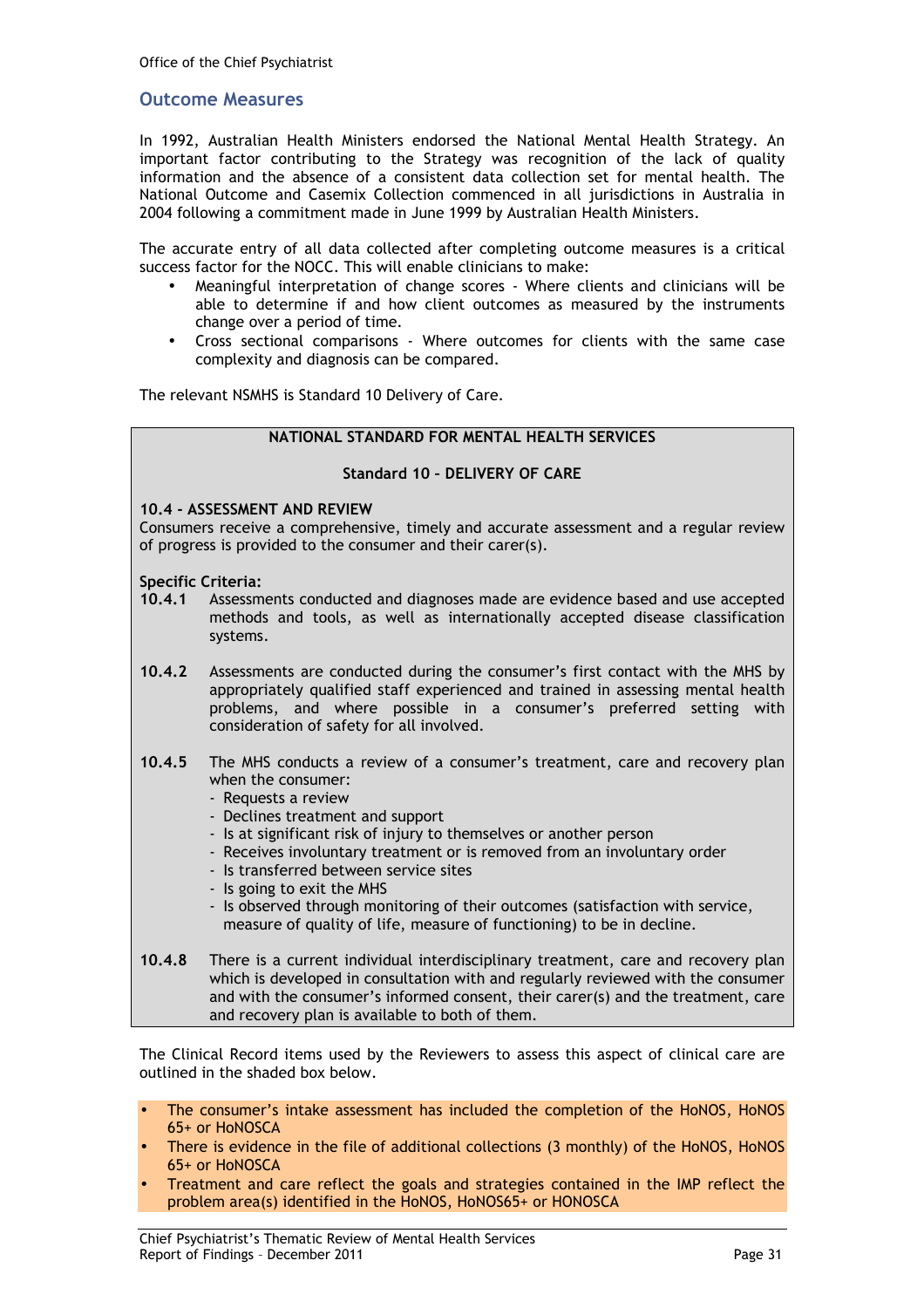#### • The IMP is reviewed at least six monthly, revised as necessary and the outcome recorded.

Of the 1248 clinical records reviewed 56% of inpatients had evidence of outcome measures being completed on entry to the MHS, 35% had no evidence of admission measures being completed and 9% were rated as partial.



Figure 12: Admission - Outcome Measures by Setting Note - 'Not Applicable' responses have been removed from dataset

As demonstrated in Figure 12 above, there is very little difference between outcome measure completion rate on admission to inpatient or outpatient / community services (56% and 55% completed respectively).

The HoNOS data is captured on the Psychiatric Services on Line Information System (PSOLIS). As per the PSOLIS Business Rules Clinicians are required to enter the HoNOS data collected into PSOLIS and then generate a summary score sheet and the associated graphs. Although in contrast to the Business Rules the Chief Psychiatrist requires that clinicians file the summary score sheet on the consumer's file and utilise the scores in developing the patient's individual management plan. Of the 35% (N= 131) inpatient and 43% (N=372) outpatient/community that did not contain evidence of outcome measures having been completed, on entry, it is unclear how many of these have been completed on PSOLIS and have simply not been printed out and put on the file.

In addition to reviewing files to find evidence of outcome measures being completed on entry to the MHS the reviewers also examined the files to find evidence of review outcome measures being completed. As Figure 13 indicates a significant number 78% (N=257) of inpatient files and 50% (N=426) of outpatient/community files reviewed did not contain evidence of review outcome measures being conducted. 20% of inpatients and 50% outpatient/community patient records contained documented evidence of review outcome measures being conducted and 2% and 4% respectively had partially completed reviews.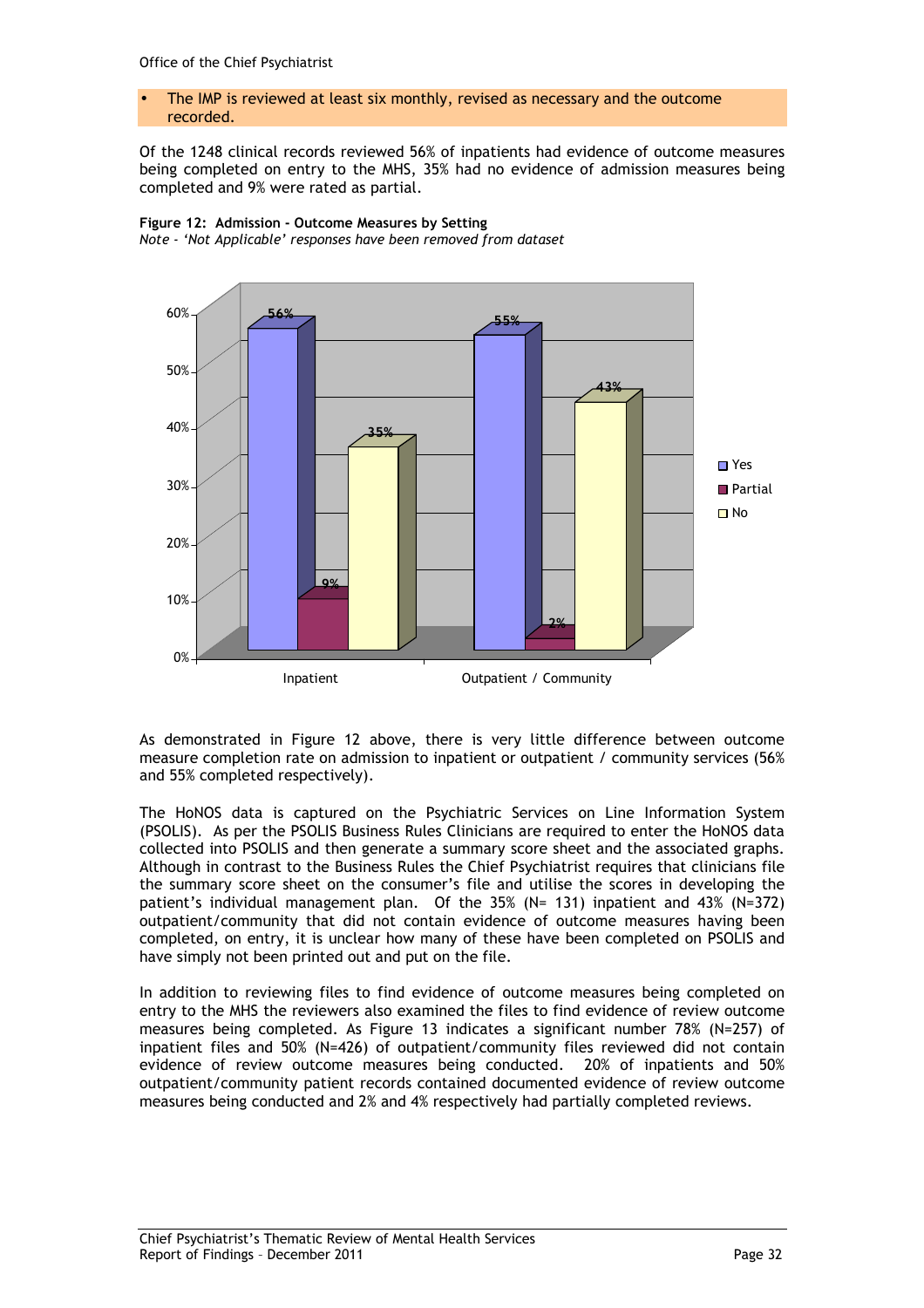Figure 13: Review - Outcome Measures - by Setting Note - 'Not Applicable' responses have been removed from dataset



When examining the difference between review outcome measure completion rates in an inpatient setting compared to outpatient/community, there are some notable trends. Review outcome measures are completed more frequently in the outpatient/community setting than in an inpatient setting, as demonstrated in Figure 13. 45% of files reviewed in the outpatient/community settings contained evidence of review outcome measures being completed compared to only 20% in the inpatient setting.

Reviewers were also required to assess if the HoNOS scores were reflected in the goals and strategies identified in the IMP. 39% of IMPs reflected the HoNOS scores. 51% of IMPs did not contain evidence of the HoNOS scores being reflected in the IMP and 10% partially reflected the HoNOS scores.



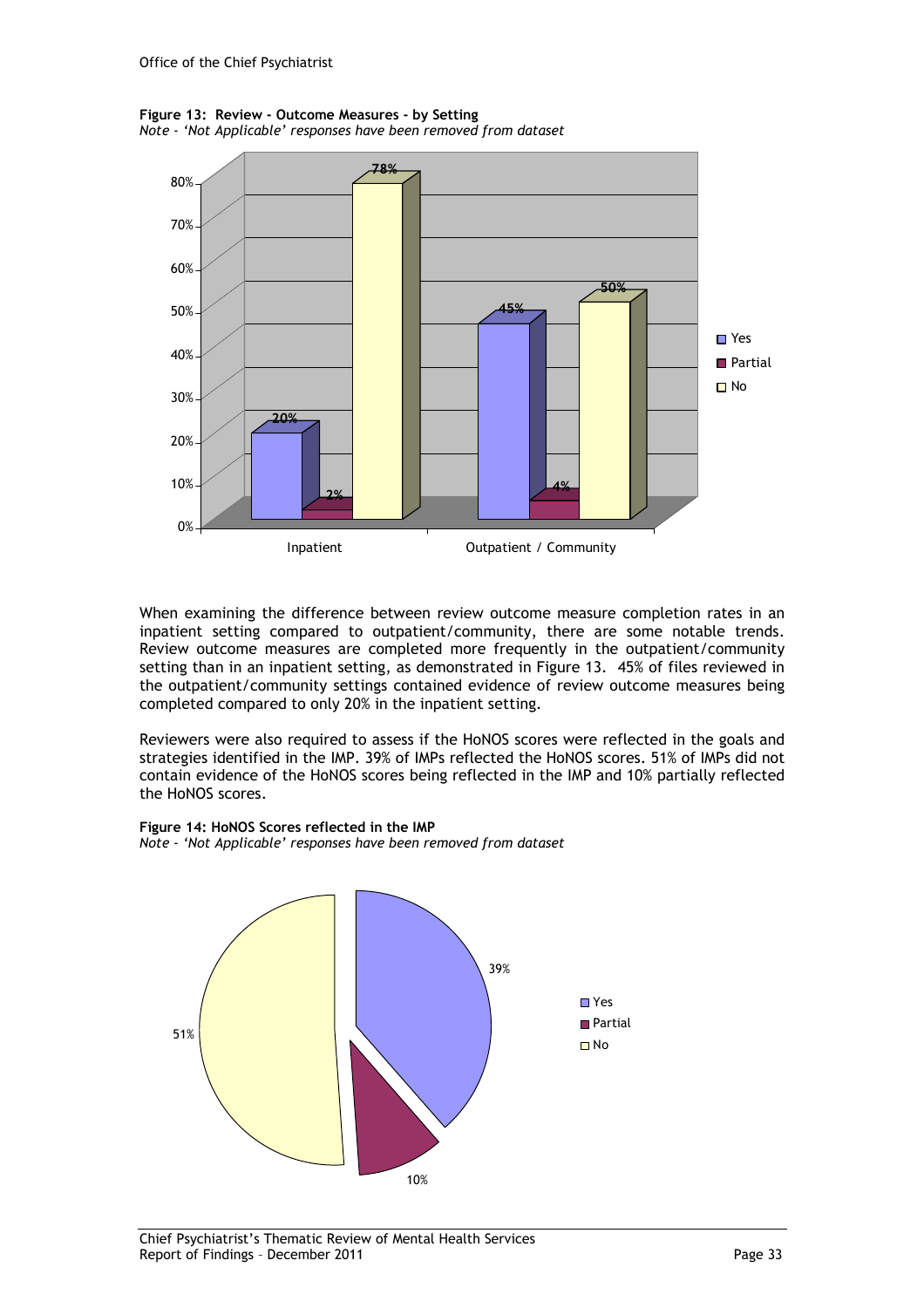In addition to reviewing the clinical records patients were also asked to provide feedback in relation to outcome measures. The Kessler 10 is a self administered measure which MHS should offer to patients on presentation to the MHS. Of the 211 consumers who provided feedback in relation to outcome measures, only 53 respondents (25%) reported ever having been asked to complete a Kessler-10.

The Chief Psychiatrist makes the following recommendations:

#### Recommendations – Outcome Measures

- 11. MHS must ensure that outcome measures are collected on entry to the MHS, at three monthly intervals and on discharge.
- 12. MHS must ensure that the outcome measures summary score sheets are printed off and filed on the consumers' clinical record.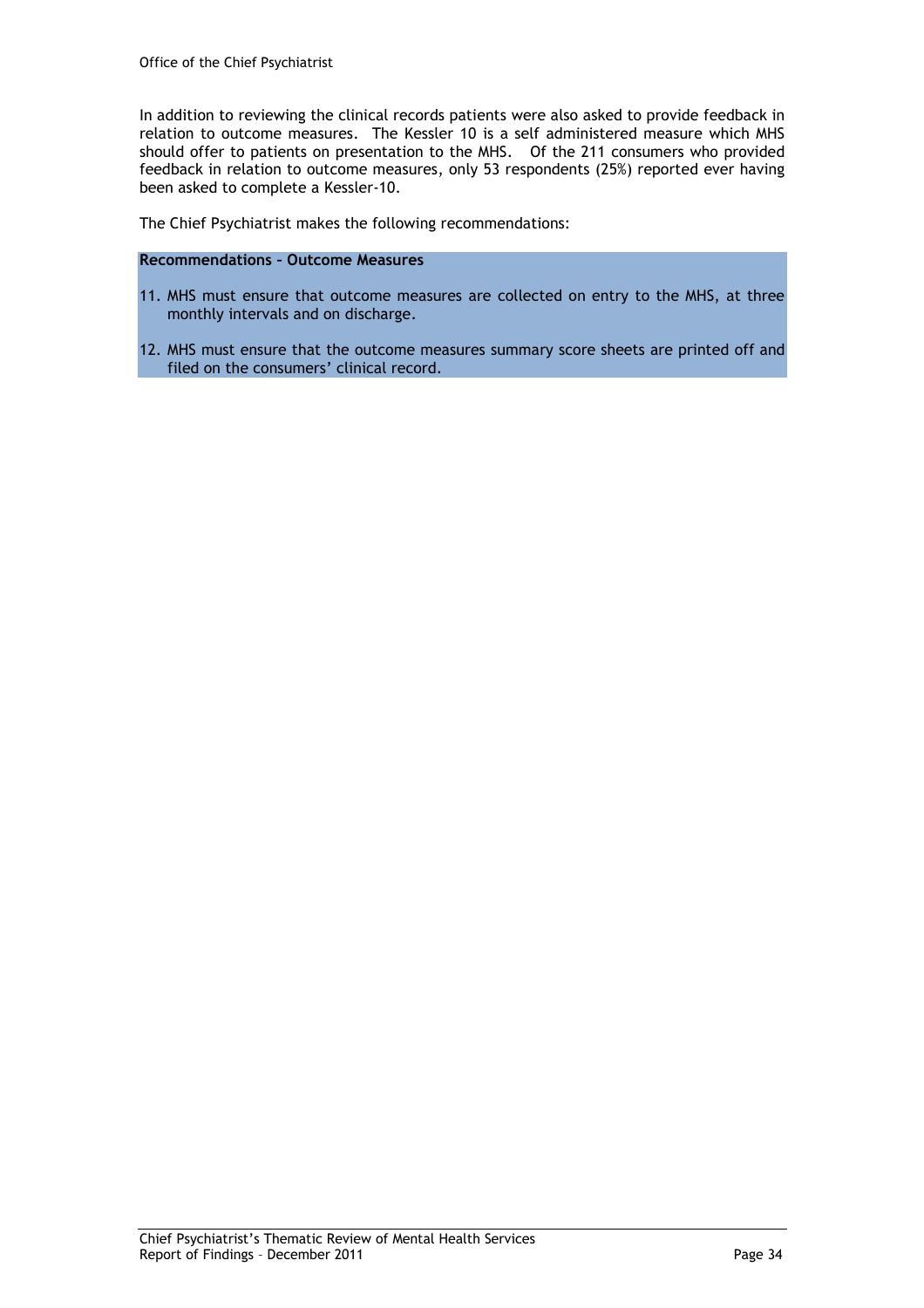#### Use of the Mental Health Act (1996) (MHA)

The aim of the MHA is:

- To ensure that persons having a mental illness receives the best care and treatment with the least restriction of their freedom and the least interference with their rights and dignity.
- To ensure the proper protection of patients as well as the public and
- To minimize the adverse effects of mental illness on family life

It is imperative that the requirements of the MHA are met. This section of the report relates to Community Treatment Orders, Involuntary admissions, emergency psychiatric treatment, seclusion and mechanical bodily restraint.

The relevant NSMHS is Standard 10 Delivery of Care.

#### NATIONAL STANDARD FOR MENTAL HEALTH SERVICES

#### Standard 10 – DELIVERY OF CARE

#### 10.1 - SUPPORTING RECOVERY

The MHS incorporates recovery principles into service delivery, culture and practice providing consumers with access and referral to a range of programs that will support sustainable recovery.

#### 10.2 - ACCESS

The MHS is accessible to the individual and meets the needs of its community in a timely manner.

#### 10.3 - ENTRY

The entry process to the MHS meets the needs of its community and facilitates timeliness of entry and ongoing assessment.

#### 10.4 - ASSESSMENT AND REVIEW

Consumers receive a comprehensive, timely and accurate assessment and a regular review of progress is provided to the consumer and their carer(s).

#### 10.5 - TREATMENT AND SUPPORT

The MHS provides access to a range of evidence based treatments and facilitates access to rehabilitation and support programs which address the specific needs of consumers and promotes their recovery.

#### 10.6 - EXIT AND RE ENTRY

The MHS assists consumers to exit the service and ensures re-entry according to the consumer's needs.

The Clinical Record items used by the Reviewers to assess this aspect of clinical care are outlined in the shaded box below.

- Reviews by the Mental Health Review Board are recorded
- Any restrictions applied have been recorded (eg. phone, visitors, letters)

#### Community Treatment Orders (Forms 10, 11, 12, 13, 14)

- Forms completed correctly
- Forms sent to the Mental Health Review Board
- Copy of Forms provided to patient
- Patient and / or carer informed of Rights
- Consent discussed with consumer (allowable without consent, but this should be recorded in the notes)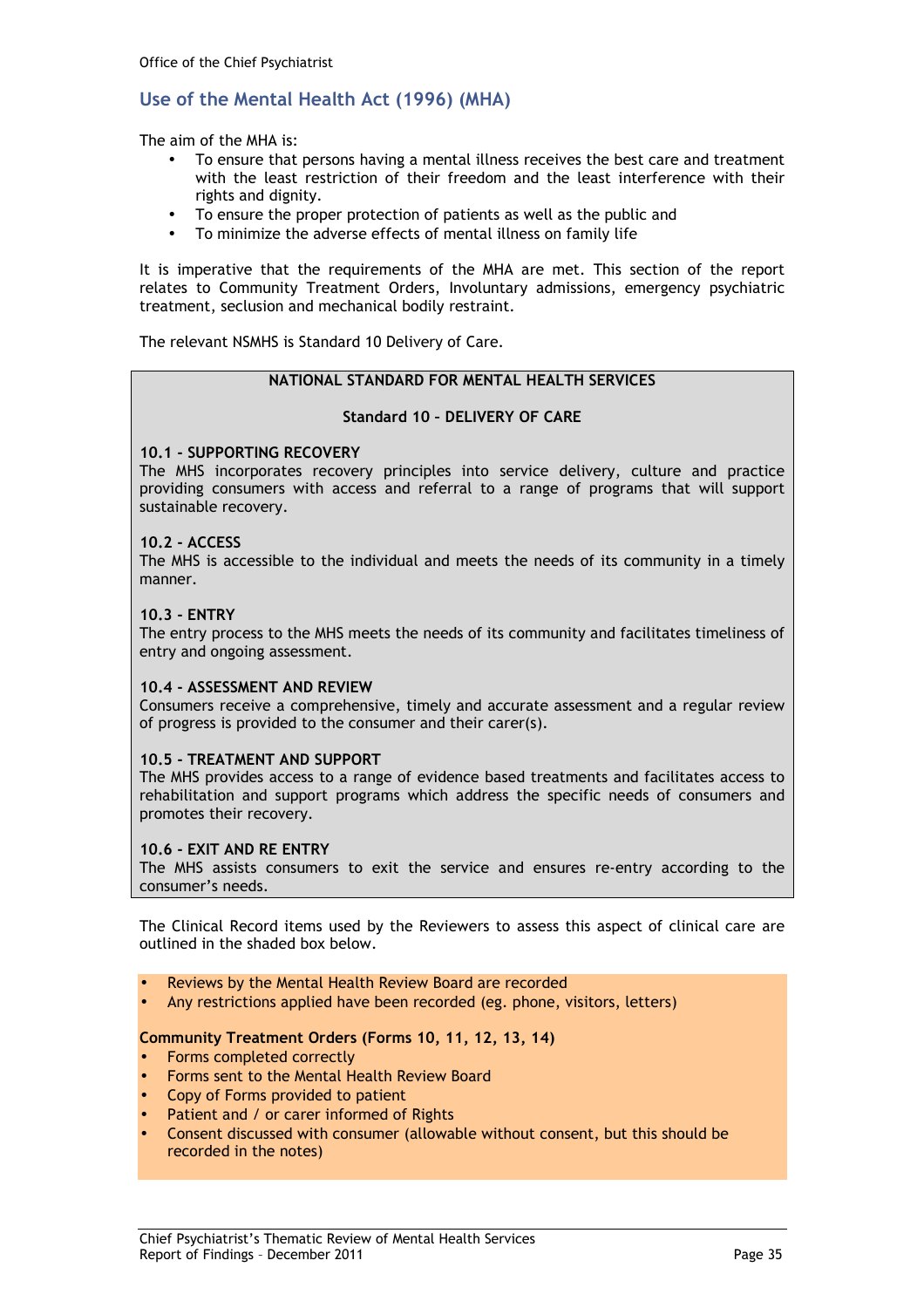#### Involuntary admission

- Forms completed correctly
- Forms sent to the Mental Health Review Board
- Copy of Forms provided to patient
- Patient and / or carer informed of Rights
- Consent discussed with consumer (allowable without consent, but this should be recorded in the notes)

#### Emergency Psychiatric Treatment

- Record is made of any treatment given
- Record of treatment given is provided to the Mental Health Review Board

#### **Seclusion**

- Record is made of any intervention given
- Record of intervention given is provided to the Mental Health Review Board

#### Mechanical Bodily Restraint

- Record is made of any intervention given
- Record of intervention given is provided to the Mental Health Review Board

#### Community Treatment Orders

Figure 15 depicts the criteria relating to the use of Community Treatment Orders (CTOs). Of the 1,248 clinical records reviewed 333 clinical records had evidence of Community Treatment Orders being used. Four of the five criteria require attention and include:

- Evidence of the CTO being sent to the Mental Health Review Board (MHRB)
- A copy of the CTO form being provided to the patient
- Patients and carers are informed of their rights
- Consent is discussed with the patient

#### Figure 15: Community Treatment Orders

Note - 'Not Applicable' responses have been removed from dataset

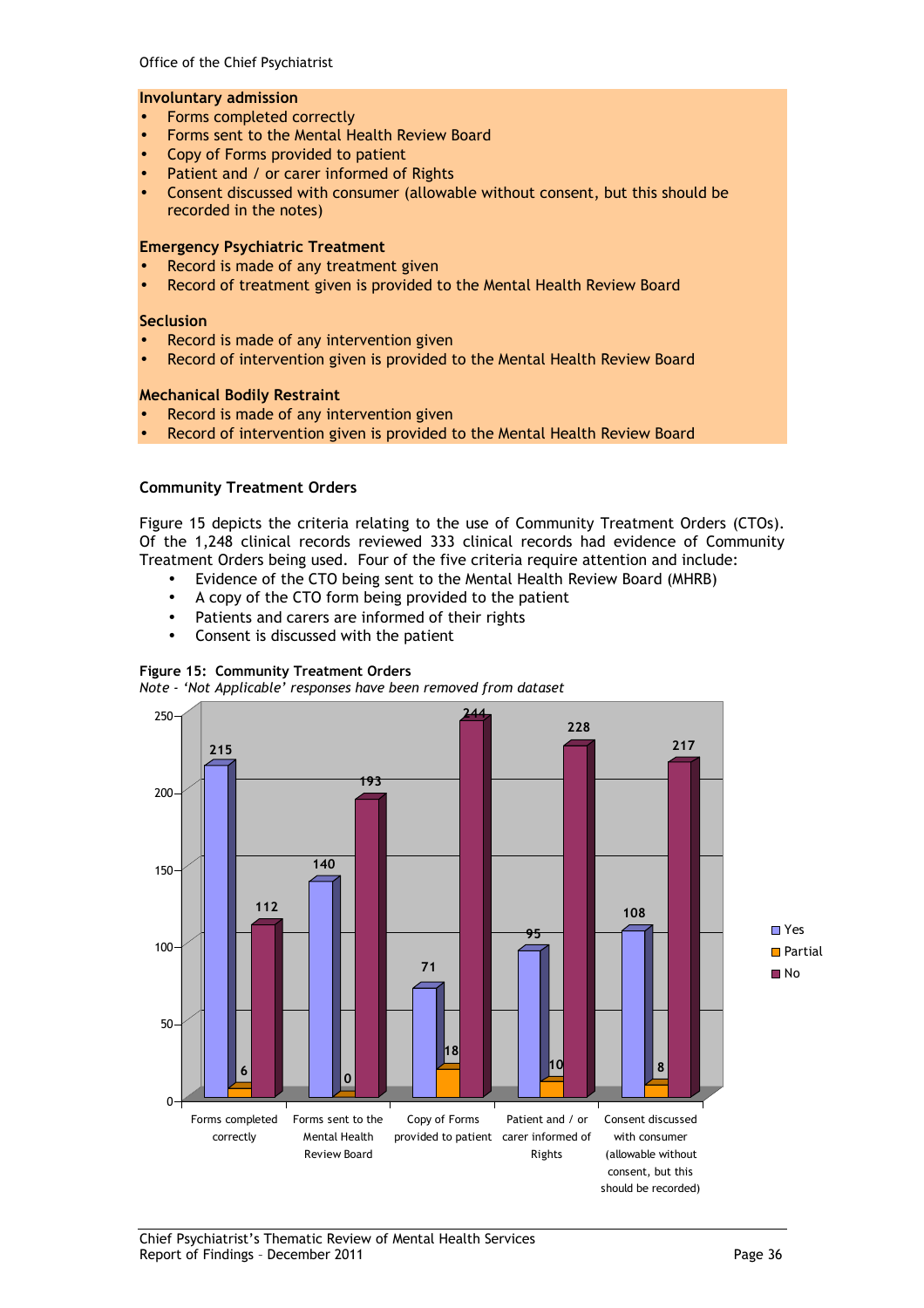58% of files did not have evidence of the MHRB being informed of the patient being placed on a CTO. 73% of clinical records provided no evidence of a copy of the CTO being provided to the patient. 68% of the clinical records did not reflect the patient or carer being informed of their rights and 65% of clinical records did not have evidence of consent being discussed with the patient.

#### Involuntary Inpatient Admission

Of the 1,248 clinical records reviewed, 288 had evidence of an involuntary inpatient admission. Similar to the patients on the CTO four of the five involuntary admission criteria require attention including:

- Evidence of the forms being sent to the Mental Health Review Board (MHRB)
- A copy of the form (where applicable) being provided to the patient
- Patients and carers are informed of their rights
- Consent is discussed with the patient

196 clinical records provided no evidence of forms being faxed to the MHRB, 193 (67%) records had no evidence that a copy of the form (where applicable) was provided to the patient, 126 (44%) of the 288 involuntary admissions provided evidence of the patient and their carer being advised of their rights and 96 (33%) had evidence of the decision to admit involuntary was discussed with the consumer.

#### Figure 16: Involuntary Inpatient Admission

Note - 'Not Applicable' responses have been removed from dataset



#### Emergency Psychiatric Treatment, Seclusion and Mechanical Bodily Restraint

In the files reviewed there were 23 recorded cases of Emergency Psychiatric Treatment (EPT), 28 incidences of seclusion and 58 recorded cases of Mechanical Bodily Restraint (MBR) being performed. Figure 17 below represents how these incidences were recorded in the clinical records.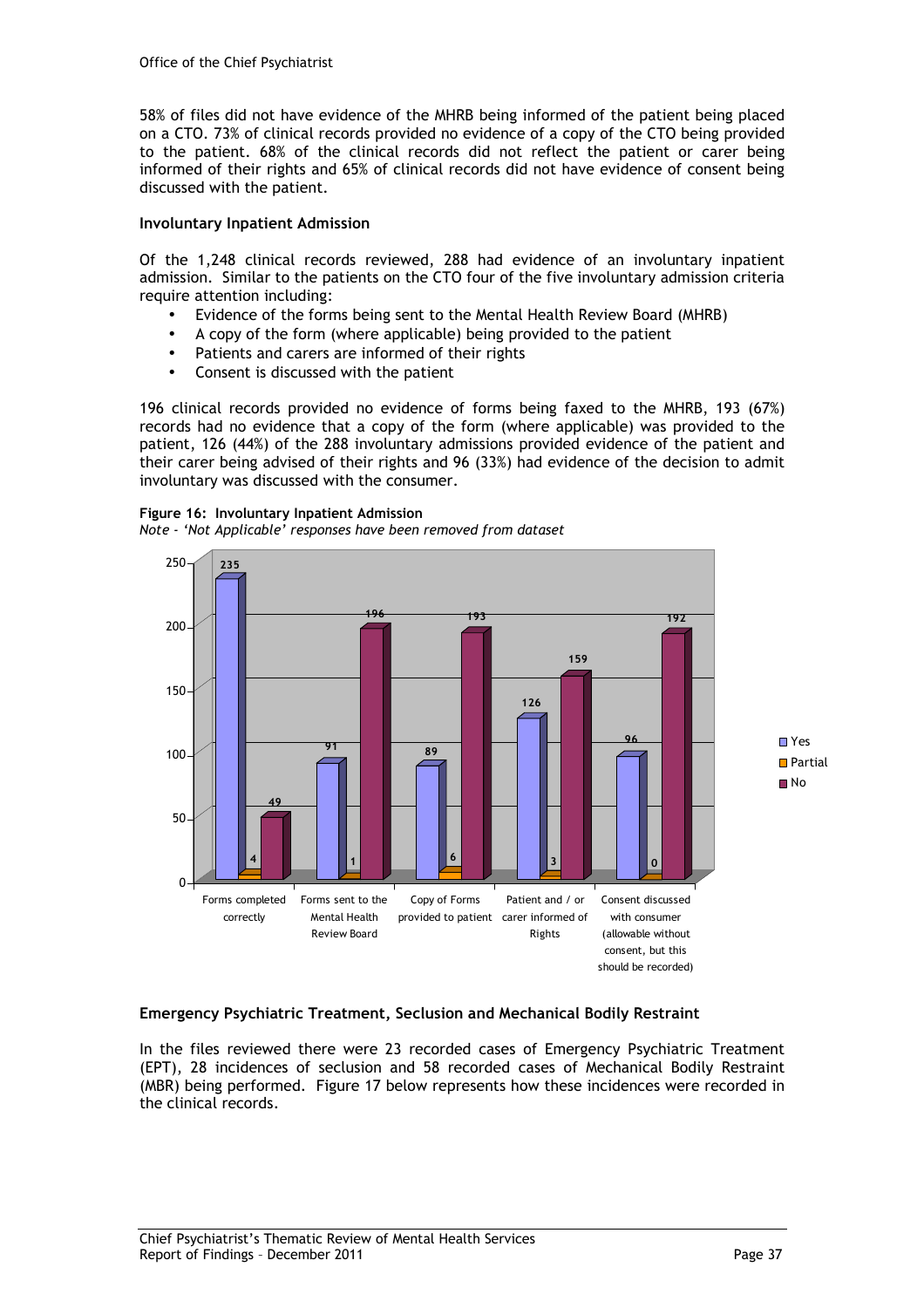

Figure 17: Emergency Psychiatric Treatment, Seclusion and Mechanical Bodily Restraint Note - 'Not Applicable' responses have been removed from dataset

 As is illustrated in Figure 17, reporting to the MHRB is an issue in all three of the clinical areas under review. The Reviewers also found that there was inconsistent documenting in the clinical record of when Mechanical Bodily Restraint was being used.

In addition to the Clinical Reviewers examining the clinical records, patients also provided feedback with regard to the use of the MHA.

#### Patient Feedback

Of the 227 patients who responded to the 'Mental Health Act' section of the questionnaire, 107 reported being made involuntary and admitted to a secure inpatient ward, and 21 reported being made involuntary and placed on a Community Treatment Order. 14 of these respondents reported being both admitted involuntarily and being placed on a CTO.

| Criteria                                                        | Yes | <b>No</b> | Not sure | <b>Not</b><br>Answered |
|-----------------------------------------------------------------|-----|-----------|----------|------------------------|
| Was it explained to you why you were<br>being made involuntary? | 78  | 56        |          |                        |

Consumers reported that it is usually a doctor that explains why they were being made involuntary.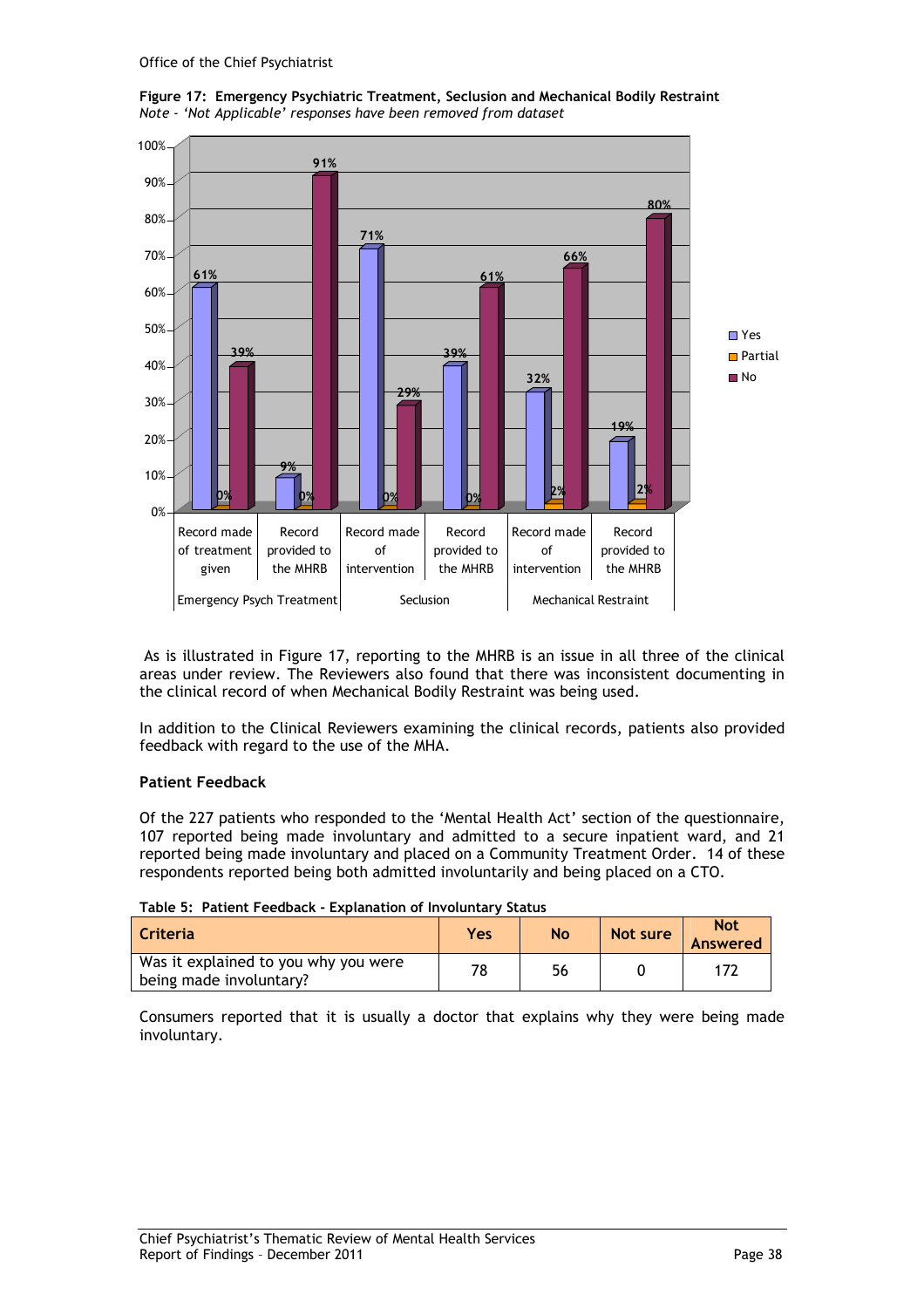Office of the Chief Psychiatrist

#### Table 6: Patient Feedback - Mental Health Act Forms

| Criteria                                                                          | <b>Yes</b> | <b>No</b> | Not sure | <b>Not</b><br><b>Answered</b> |
|-----------------------------------------------------------------------------------|------------|-----------|----------|-------------------------------|
| If you were put on a CTO, did you<br>receive a copy of your CTO form?             | 36         | 44        |          | 225                           |
| If your CTO was extended, did you<br>receive a copy of the CTO Extension<br>form? | 17         | 63        |          | 225                           |
| Have you received a copy of any other<br>MHA forms?                               | 47         | 103       |          | 156                           |

Of those who responded 'Yes' to the questions above, they reported receiving not only copies of MHA forms, but also pamphlets and information on rights.

While the number of files and clinical records reviewed for this section was small the results highlighted a number of issues that could potentially lead to a breach of the MHA. The Chief Psychiatrist makes the following recommendations.

#### Recommendations – Use of the MHA (1996)

- 13. The MHS must ensure there is a process in place for consistent reporting to the MHRB
- 14. The MHS must ensure that there is a documented record of Seclusion and Mechanical Bodily Restraint if it is utilised, consistent with the requirements of Mental Health Regulations.
- 15. The MHS must ensure that patients and their families/carers are provided with documentation regarding their rights and copies of MHA forms where appropriate.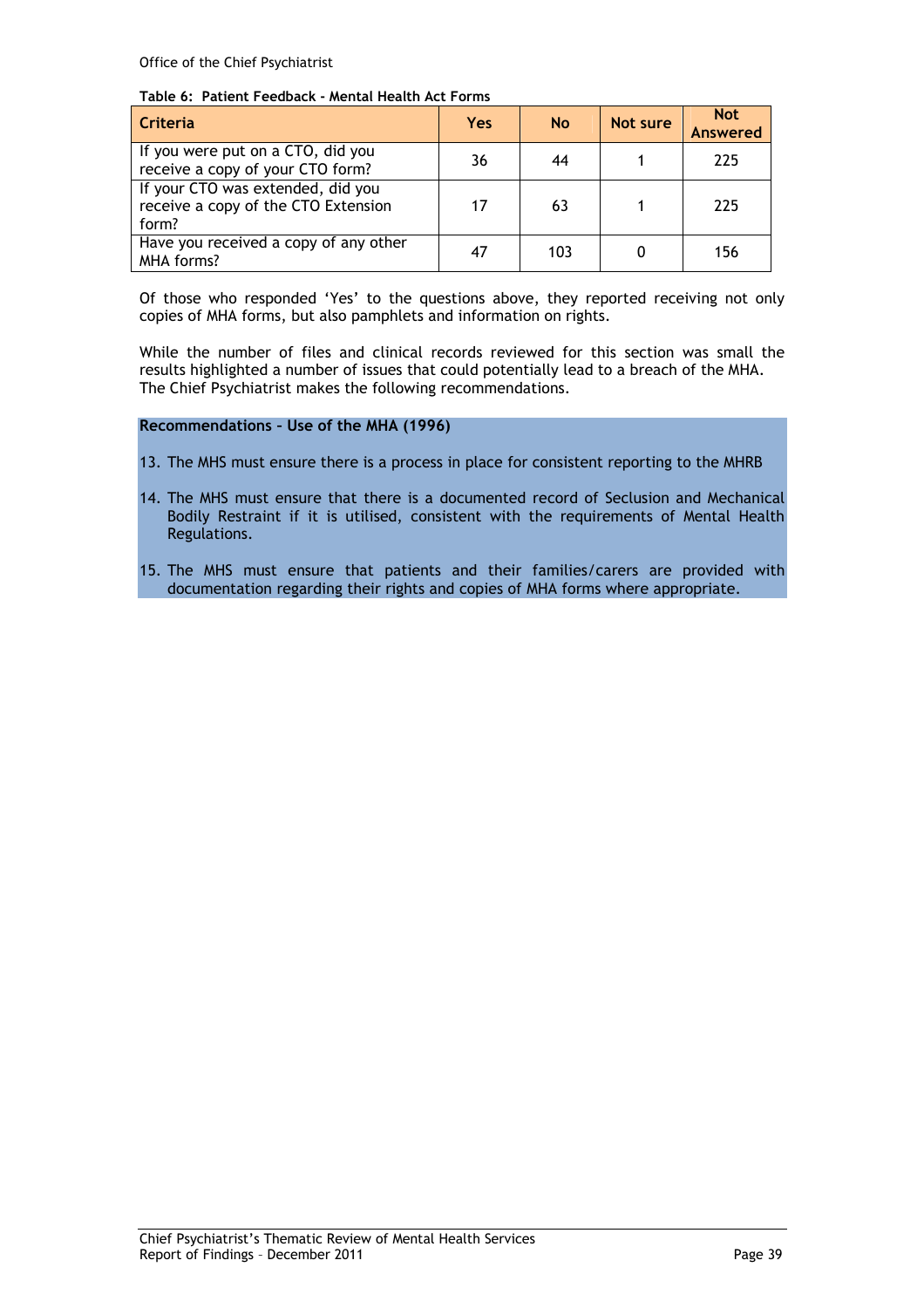#### Discharge Planning

Discharge Planning presents a structured and standardised process for ensuring safe and successful transition of people with a mental illness from time of admission to hospital to post-discharge. It supports patient safety, reduced adverse events and aims for improved patient, family and carer outcomes. Discharge planning recognises that mental illness may impair many aspects of a patient's life, often for extended periods of time. Effective discharge planning recognises the importance of engaging other agencies, service providers, carers and the patient. Improved discharge planning has been shown to have a positive impact on length of stay (LOS), follow up care within the specified 7 day time frame and unplanned readmissions within 28 days (National Key Performance Indicator for Mental Health Services).

The relevant NSMHS is Standard 10 Delivery of Care.

#### NATIONAL STANDARD FOR MENTAL HEALTH SERVICES

#### Standard 10 – DELIVERY OF CARE

#### 10.4 - ASSESSMENT AND REVIEW

Consumers receive a comprehensive, timely and accurate assessment and a regular review of progress is provided to the consumer and carer(s).

#### Specific Criteria:

- 10.4.4 The MHS actively plans as early as possible in the course of psychiatric inpatient admission, for the discharge of the consumer from inpatient care.
- 10.4.6 The MHS conducts a review of a consumer's treatment, care and recovery plan when the consumer:
	- Requests a review Declines treatment and support
	- Is at significant risk of injury to themselves or another person
	- Receives involuntary treatment or is removed from an involuntary order
	- Is transferred between service sites
	- Is going to exit the MHS
	- Is observed through monitoring of their outcomes (satisfaction with service, measure of quality of life, measure of functioning) to be in decline.

#### 10.6 - EXIT AND RE ENTRY

The MHS assists consumers to exit the service and ensures re-entry according to the consumer's needs

### Specific Criteria:<br>10.6.3 The MH

- The MHS has a process to commence development of an exit plan at the time of the consumers enters the service.
- 10.6.4 The consumer and their carer(s) and other service providers are involved in developing the exit plan. Copies of the exit plan are made available to the consumer and with the consumers' informed consent, their carer(s).
- 10.6.7 Staff Review the outcomes of treatment and support as well as ongoing follow –up arrangements for each consumer prior to their exit from the MHS.
- 10.6.8 The MHS, in conjunction with the treating clinician, has a procedure for appropriate follow – up within 7 days after discharge from inpatient care wherever possible, and has a follow-up procedure for those consumers who do not keep the planned follow-up arrangements.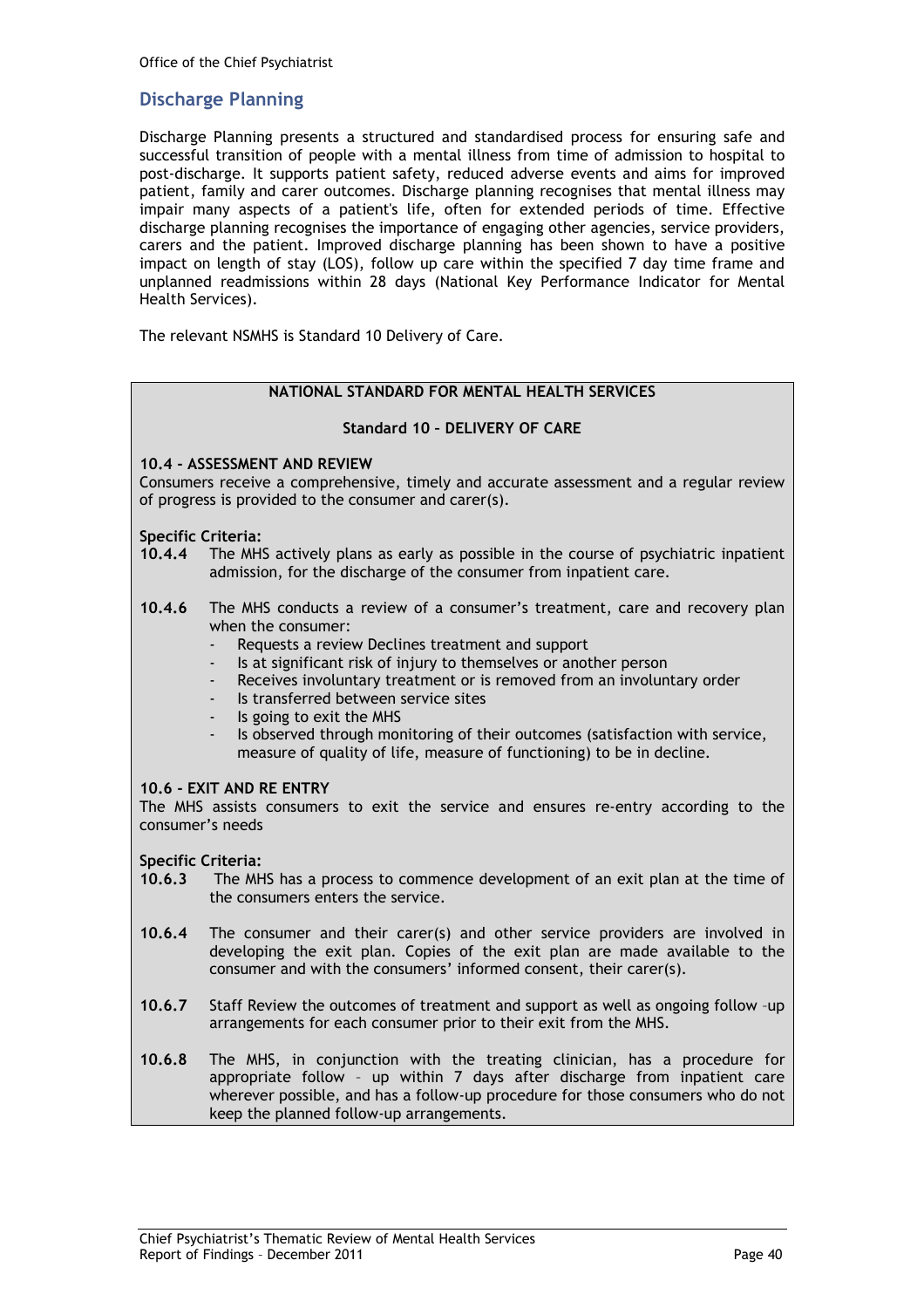The Clinical Record items used by the Reviewers to assess this aspect of clinical care are outlined in the shaded box below.

- The service has a documented policy on discharge planning and case closure
- There is evidence that discharge planning commenced on the person's admission to the inpatient unit
- The record demonstrates that a comprehensive clinical review and consultation with the consumer (and carers unless otherwise indicated) has been undertaken prior to discharge
- There is evidence that the discharge decision has been reviewed by the treating team
- The service ensures that consumers referred to other service providers have established contact and that the arrangements made for ongoing follow up are, wherever possible, satisfactory to the consumer, their carers and other relevant service providers prior to discharge from the service.
- Necessary follow up has been undertaken within a reasonable timeframe for the consumer's condition.
- Discharge has been formalised in writing
- The consumer, carers (unless otherwise indicated) and any relevant service provider has been advised on how to re-access the service if necessary in the future, and has been provided with emergency contact numbers
- The service provides consumers, carers and other agencies involved in ongoing care to identify early warning signs of relapse that indicate thee mental health service should be contacted.
- The service attempts to re-engage with consumers who do not adhere to the planned follow up arrangements.

Figure 18: Evidence that Discharge Planning commenced on Admission to Inpatient Unit



Discharge planning beginning on admission is a concept fraught with challenges, as is supported by the 70% of clinical records that did not contain evidence of discharge planning commencing on admission to the inpatient unit. Discharge Planning policies were collected from each MHS with a total of 83% of having a documented policy. While theses policies stated that discharge planning should begin on entry to the MHS, discussion with clinicians indicated that there are a number of additional variables that will impact on whether a patient's discharge planning begins on entry. Discussions with clinicians have reported the following issues associated with naming a projected discharge date on entry to the MHS: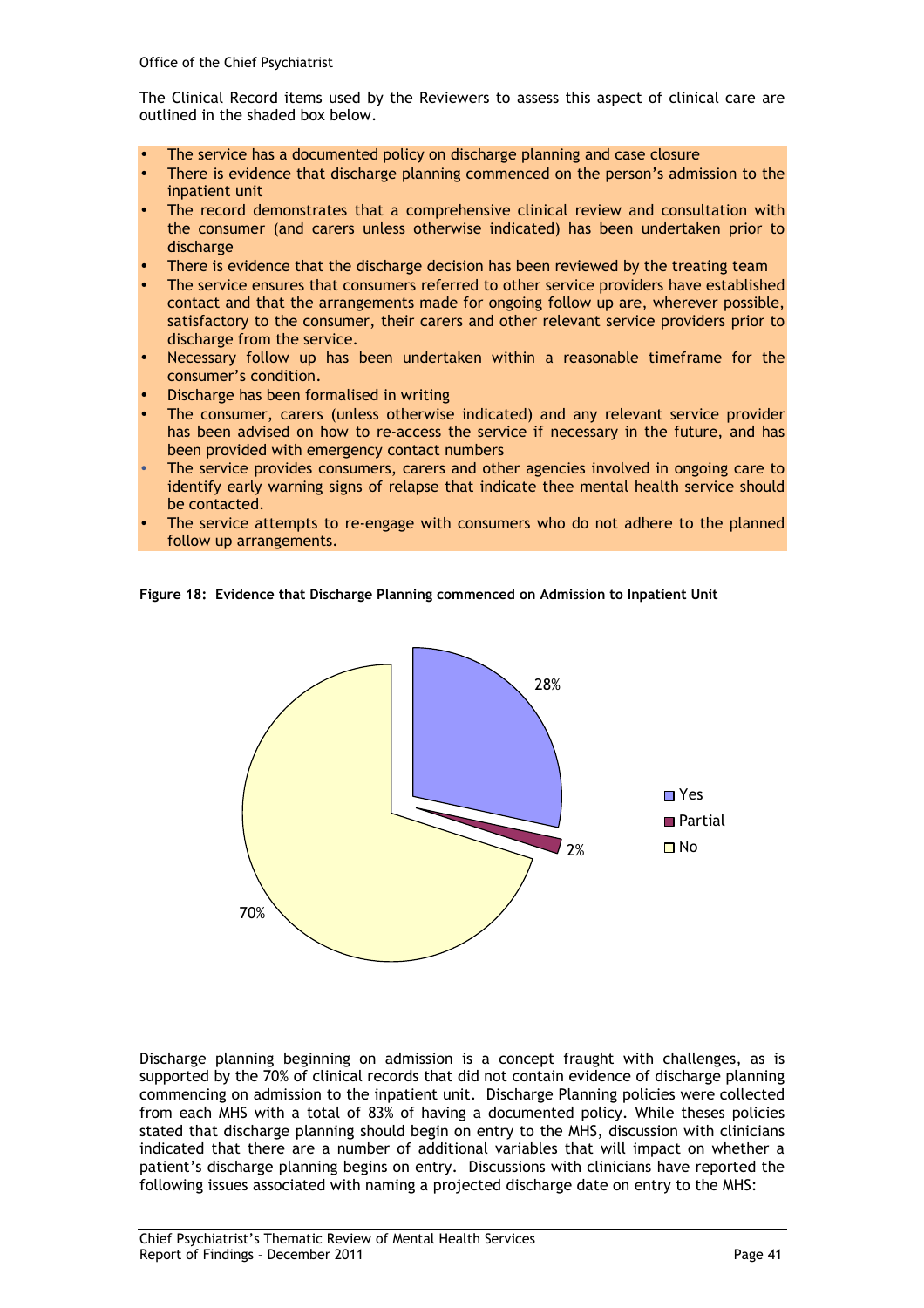- The information may be used to alleviate the bed pressures with patients identified as being ready for discharge on a particular date when in fact they are not well enough for discharge.
- The expectation of being discharged on a particular may not be in the best interest of patients who may expect to be discharged despite not being well enough.
- It is impractical to have a projected discharge date for those patients, with accommodation issues, who are long stay patients.

From these comments it can be suggested that the process for discharge planning on entry to the MHS may vary depending on the type of patient (long stay (rehabilitation or accommodation issues), short stay or forensic).

#### Table 7: Evidence of Discharge Planning

Note - 'Not Applicable' responses have been removed from dataset

| <b>Criteria</b>                                                                                                                                                                                                                                                                                                      | <b>Yes</b> | <b>Partial</b> | N <sub>O</sub> |
|----------------------------------------------------------------------------------------------------------------------------------------------------------------------------------------------------------------------------------------------------------------------------------------------------------------------|------------|----------------|----------------|
| The record demonstrates that a comprehensive clinical<br>review and consultation with the consumer (and carers<br>unless otherwise indicated) has been undertaken prior to<br>discharge                                                                                                                              | 23%        | 1%             | 76%            |
| There is evidence that the discharge decision has been<br>reviewed by the treating team                                                                                                                                                                                                                              | 16%        | 1%             | 83%            |
| The service ensures that consumers referred to other<br>service providers have established contact and that the<br>arrangements made for ongoing follow up are, wherever<br>possible, satisfactory to the consumer, their carers and<br>other relevant service providers prior to discharge from the<br>service.     | 79%        | 2%             | 18%            |
| Necessary follow up has been undertaken within a<br>reasonable timeframe for the consumer's condition                                                                                                                                                                                                                | 84%        | 2%             | 14%            |
| Discharge has been formalised in writing                                                                                                                                                                                                                                                                             | 73%        | 4%             | 24%            |
| The consumer, carers (unless otherwise indicated) and any<br>relevant service provider has been advised on how to re-<br>access the service if necessary in the future, and has been<br>provided with emergency contact numbers                                                                                      | 66%        | 2%             | 32%            |
| The service provides consumers, carers and other agencies<br>involved in ongoing care to identify early warning signs of<br>relapse that indicate thee mental health service should be<br>contacted. The service attempts to re-engage with<br>consumers who do not adhere to the planned follow up<br>arrangements. | 64%        | 2%             | 35%            |
| The service attempts to re-engage with consumers who do<br>not adhere to the planned follow up arrangements                                                                                                                                                                                                          | 72%        | 2%             | 27%            |

Table 7 presents the eight criteria used to assess effective discharge planning. The two clinical aspects that require attention include:

- A comprehensive clinical review prior to discharge and consultation with the patient and their carer
- Evidence that the treating team is supportive of the discharge decision.

As can be seen in Figure 19 overleaf, 124 of the patient respondents indicated that discharge planning had not been discussed with them. A sample of patient comments has also been provided to highlight some of the patient concerns.

Although not collected in this review, data from previous Clinical Governance Reviews indicates that carers with whom mental health patients reside are often not advised about their discharge, and that discharge occurs with no support from other agencies. It would appear from the data collected in relation to criteria 3 that this has improved with 79% of clinical records providing evidence of other service providers having been contacted in relation to ongoing follow up with the knowledge of the patient and their carer. Similarly, 84% clinical records provided evidence of follow up being timely and 73% had a formal discharge letter on file.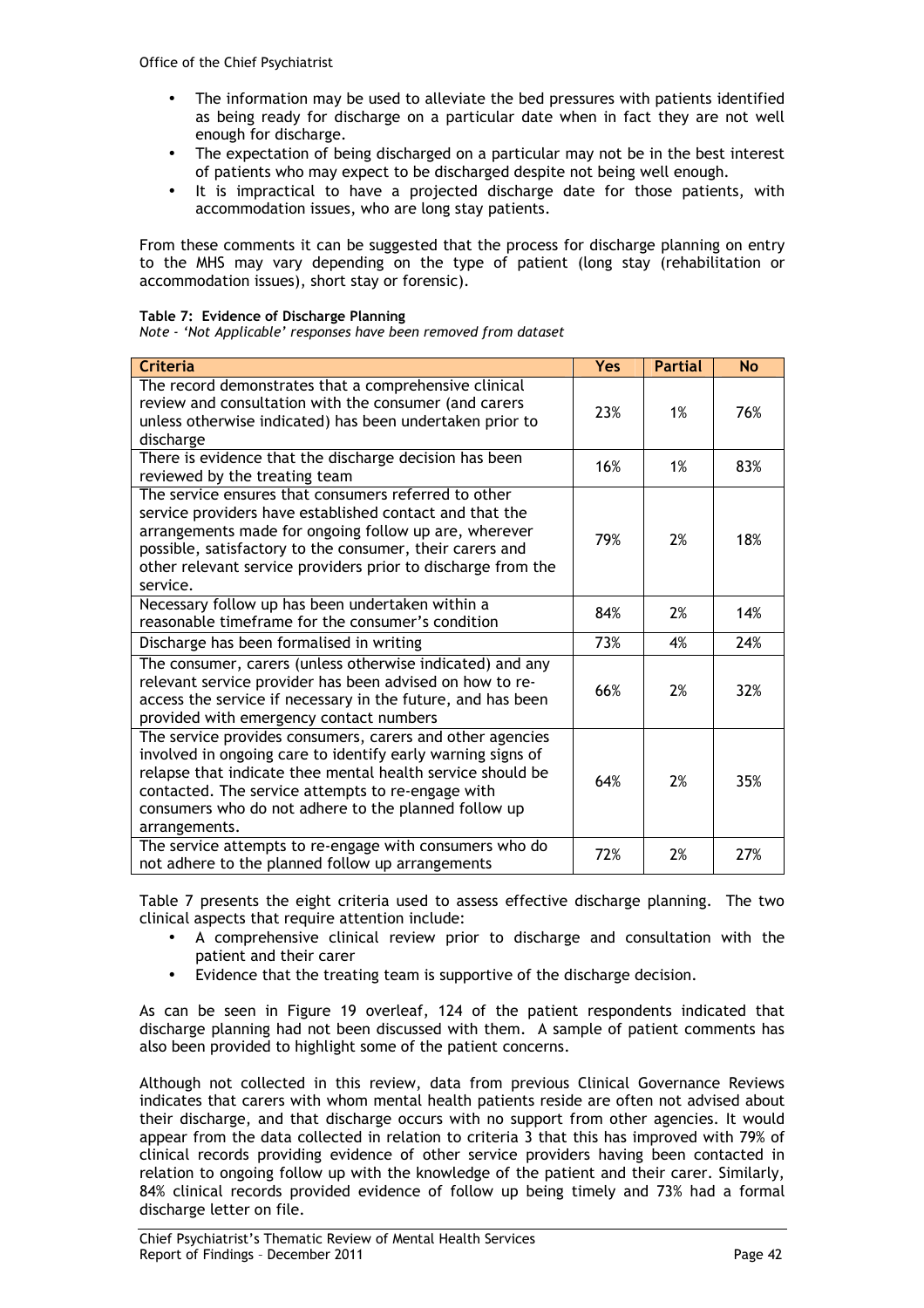There was slightly less evidence found in relation to patients and their families being provided with information about how to re-access the MHS and being provided with emergency contact numbers (66%). Similarly, 64% of files provided evidence of the MHS assisting to re-engage those patients who do not adhere to the planned follow up arrangements.

Discussions with clinicians regarding the effectiveness of discharge planning has indicated that the decision to discharge a patient is often made solely by the Consultant Psychiatrist, without reference to the treating team, especially in the case when there are pressures on the system to vacate a mental health bed. Comments from Reviewers also indicates that if the most recent medical review was within two weeks prior to discharge there is less likely to be a comprehensive review conducted prior to discharge.

Further comments from the Reviewers suggests that there are a significant number of cases in which the case manager, who is likely to be most aware of the patients mental health state, has a contrary opinion to the Consultant Psychiatrist in relation to the patient's readiness for discharge. Further discussions with Clinicians suggested that large case loads and the pressure on mental health beds are the two main reasons contributing to such decisions.

#### Patient Feedback



Figure 19: Patient Feedback - Has Discharge Planning Been Discussed with You?

28% of consumer respondents said that a staff member had discussed possibility discharge with them.

When asked what was discussed, an example of some of the comments made are below:

- Nothing I was asked a week ago by my inpatient doctor if I would be prepared to be discharged tomorrow, as triage was asking when my bed would be available. So I had no choice but to say yes, even though I'm not ready, not well
- Doctor said I need to settle down then I can be discharged
- That I need to stabilise my medication first but it doesn't seem to be working
- Can't be because of Clozapine need monitoring
- I connected with other services I have used before. They ordered me to community MH. Discharge plan was for Monday but it changed and nothing was organised
- Making sure I have the right support from my family and friends
- Getting support in the community, what I need to do to stay well
- When I was planned to leave the ward the staff helped me meet the community mental health nurse. They organised housing. I was meeting my counsellor after I left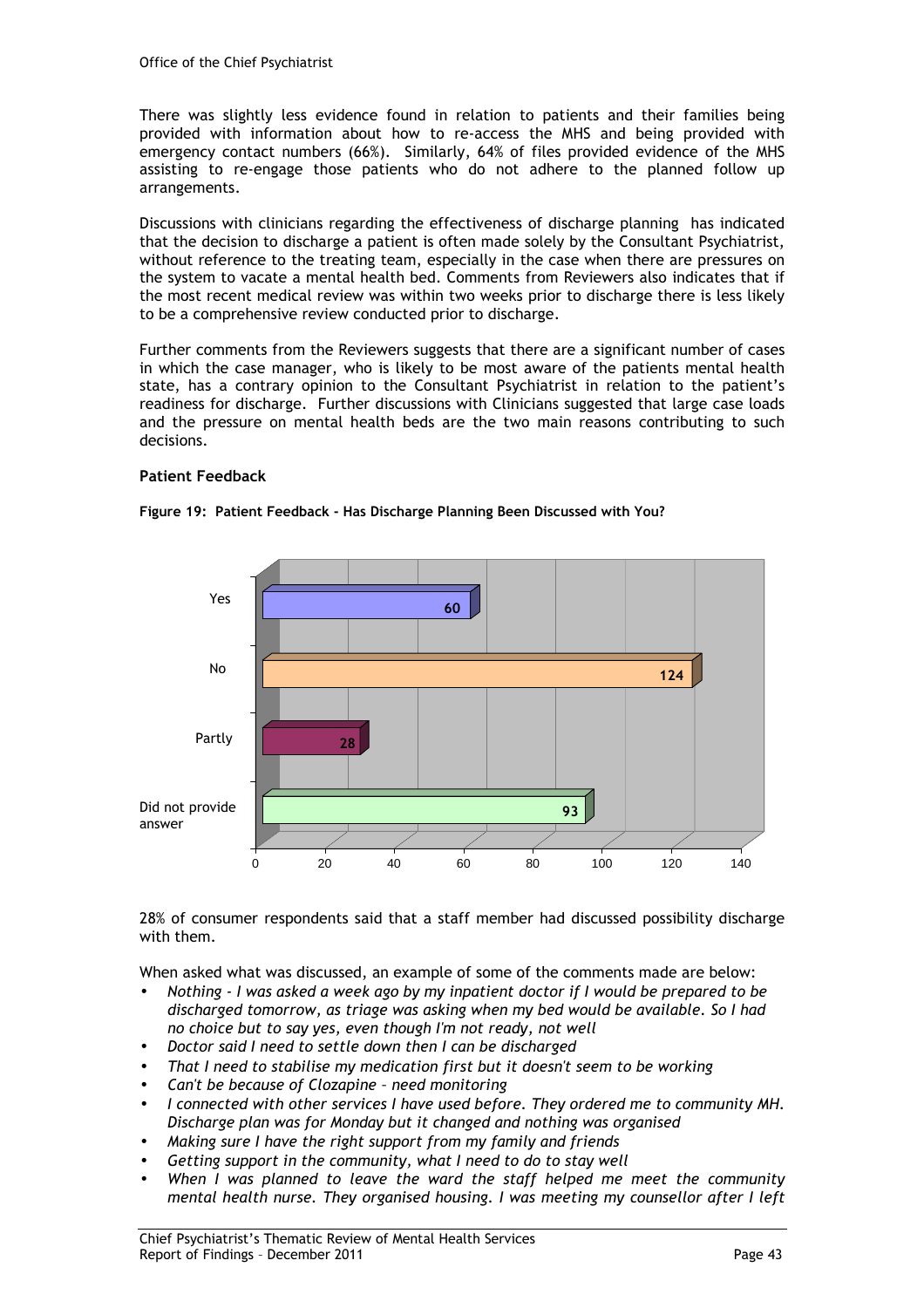hospital. Community mental health nurse helped me into Centrelink, linked me into the community

- A daily plan on what I'm going to do each day
- What community support I'll receive and how to make the transition from hospital to home
- My future, how I am feeling
- Leaving and I don't want to

As there are a number of previously mentioned positives to starting discharge planning on entry to the MHS, it can be suggested that the definition of discharge planning on entry to the MHS be further defined to ensure that each of the criteria are able to be met regardless of anticipated length of stay.

#### Recommendations – Discharge Planning

- 16. The MHS ensures that all patients receive a Multidisciplinary Team (MDT) comprehensive review prior to discharge.
- 17. The MHS ensures there is documented evidence in the file that the treating team is in agreement with the decision to discharge the patient. Alternatively, evidence is documented in the file as to why the decision was made that may have been different from the treatment team plan for discharge.
- 18. The MHS ensures that carers, where consent is provided and where appropriate, are involved in the patient's discharge planning.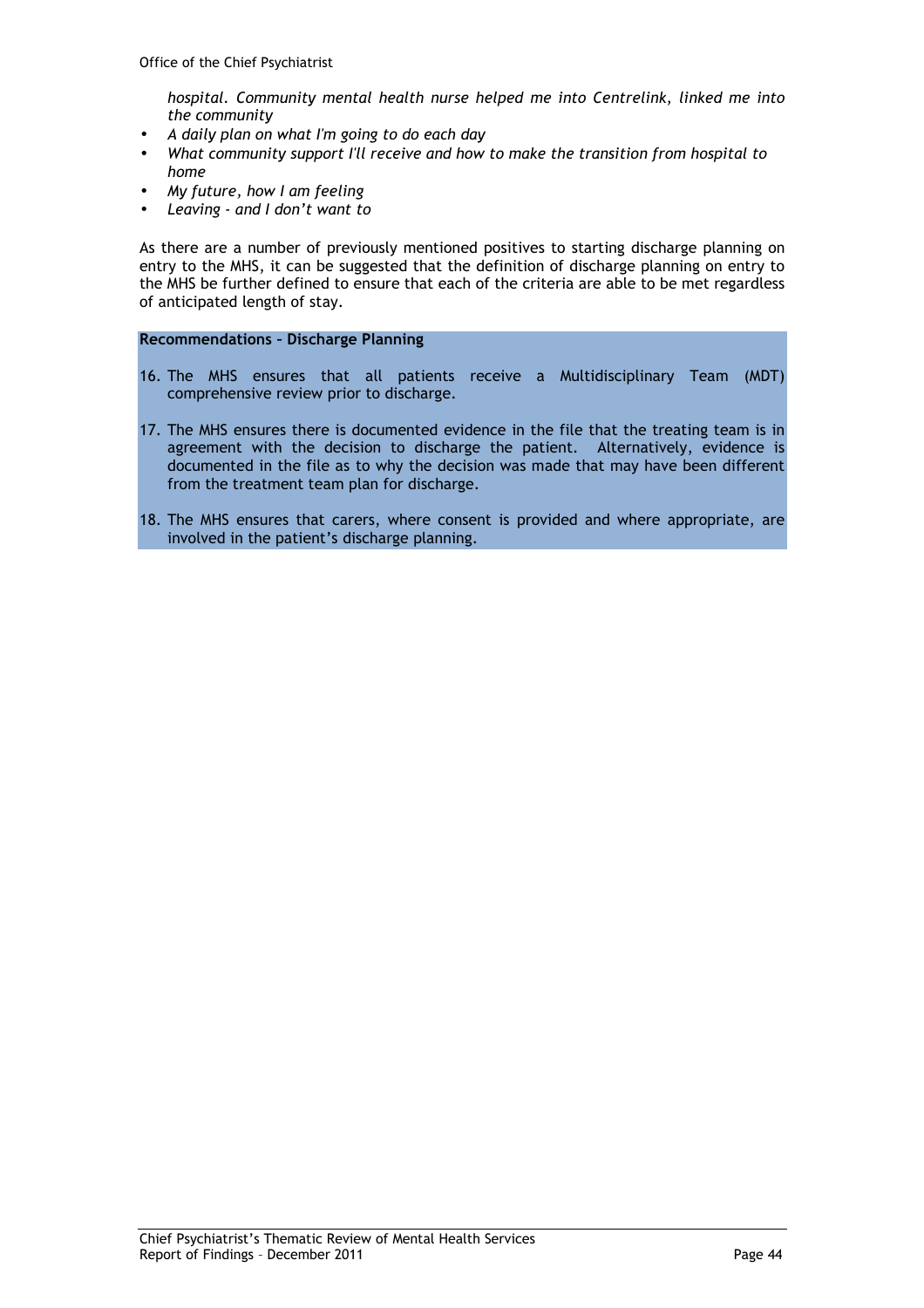### Limitations of the Review

One of the main limitations to this Thematic Review was the low response rate from Consumers in relation to the Consumer Questionnaire sent out. 1,500 Consumer Questionnaires (Appendix A) were sent to a random sample of mental health Consumers across all four streams. A total of 207 questionnaires were completed and returned (14% return rate) despite including a self addressed, stamped envelope to assist consumers in returning their forms. In addition to the questionnaire, a consumer reviewer formed part of the thematic review team, and interviewed 99 consumers across multiple sites.

The following highlights the factors that impacted on the completion of patient questionnaires.

#### Consent Form Distribution

The decision was taken by the OCP to allow the service to decide how to distribute their consent forms. This was to ensure the most appropriate form of distribution for their client group.

The OCP suggested:

"The forms can be left at reception, or maybe handed out at appointments, groups, home visits, etc. For inpatient wards, we suggest including it as part of an admission pack. It's really up to the service as to how you think it best to reach as many of your patients as possible - across each of your sites"

Problems that arose with distribution included:

- Not all programs within the service being included
- Some services chose to mail consent forms to their clients and received little to no response

The OCP also responded to a number of queries from liaison people who were unclear on how to distribute their consent forms. They were advised to discuss it with their clinical teams as to the most appropriate method for their service.

#### Involvement of Clinical Staff

It appears that some MHS chose to leave the consent forms in patient areas for patients to pick up, with little or no follow up. This means that no forms were filled in or handed back to the service.

Other services asked their clinicians to hand out the forms, along with an explanation to their patients. Where this happened, there was an excellent uptake from patients.

Where the clinical teams were informed and involved in distribution of the forms, there was a much higher rate of consent forms being signed.

Further reviews should consider asking the MHS to document the number of consumers that the information is sent to. While it may not increase the uptake, it would allow a more accurate presentation of the uptake.

#### Choice of Liaison Person

Each service was asked to nominate a liaison person to assist the OCP in preparing for the thematic review.

"In order to assist with this, can you please identify a person at your service for my Office to liaise with. This person will work with representatives from my Office in order to:

• Arrange for the distribution of consent forms to consumers of your service for the review of their clinical records.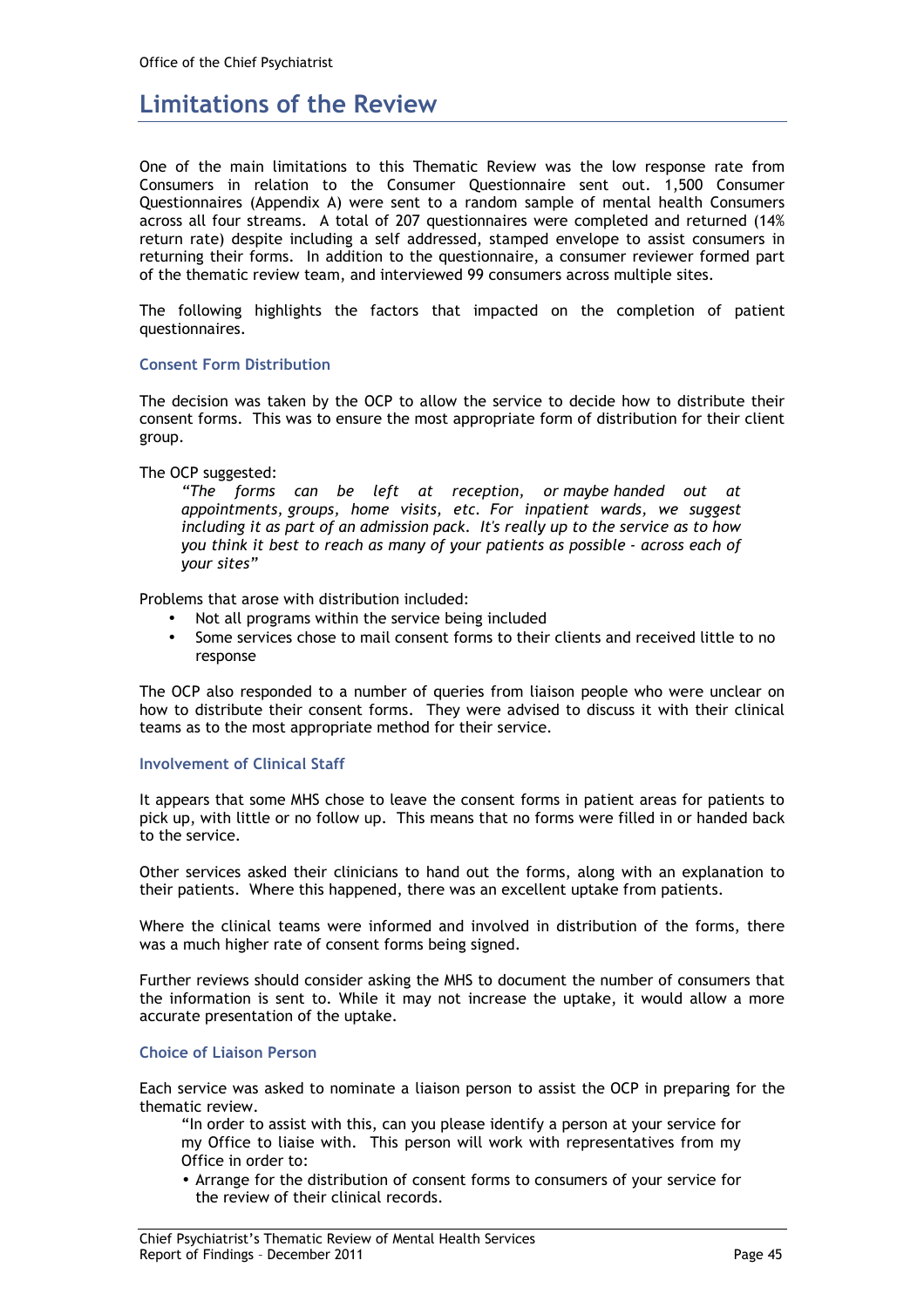- Compile all complete consent forms and arrange for those clinical records to be available to our reviewers when they are on site
- Meet with the reviewers when they arrive at your service

Past experience indicates that the most appropriate person to fill this role is not necessarily a Manager, but rather an administrative staff member who has a good knowledge of the working of the service."

Problems that arose due to choice of liaison person:

- Where the liaison person did either not have a good understanding of their service, or was not in a position to liaise with the clinical teams, consent forms were not distributed to all areas of the service, or little follow up was undertaken to ensure forms were being signed.
- High level Managers, while in principal are a good choice, sometimes do not have the time to be able to dedicate to ensuring appropriate distribution and collation of the forms. This contributes to a limited number of consent forms being signed.

#### Timing of Consent Distribution

The OCP began distributing the consent forms in May 2011 (two and a half months before the review start date of 01/08/11) when advised by the services of their liaison person.

Some services did not provide details of their liaison person, and were followed up by the OCP on 13/06/11. The final liaison person was contacted on 30/06/11, giving that service only a one month lead in time to get consents distributed, signed and returned.

Other services were provided with their consent forms, but did not distribute them upon receipt. Some services only distributed their forms 1 - 2 weeks prior to the site visit, leading to only a small number of consents being signed.

This suggests that a three month lead time may be more appropriate.

#### Lack of Clarity of Service Structures

Despite previous reviews, the OCP was unaware of a number of services when organising this Thematic Review. The OCP was informed of these omissions either by another service, or by Regional Management in the late planning stages, and while we were able to make contact with these services and involve them in the Thematic Review, they did not have the lead-in time that other services had. We believe the list of services is now complete, with 48 services included in this review.

The reporting structures of the CAMHS services also presented a problem, with each individual CAMHS program needing to be contacted separately (even those based on the same site as other programs and services). This is due to the new structure of CAMHS under CAHS, and the different reporting lines within that structure. The review organisers were not aware of these reporting lines until the end of review planning.

#### Data Integrity

The final limitation relates to data integrity. Although this was not a common occurrence the issue of having multiple reviewers at one MHS site and asking them to respond to an item in the record review form that related to the MHS as a whole (not specifically to each record) lead to some data inconsistency. An example relates to question 54 in the Discharge Planning section in which Reviewers were asked to rate the following item "The service has a documented policy on discharge planning and case closure YOU WILL NEED TO ASK A STAFF MEMBER ABOUT THIS" as Yes, No, Partial or Not Applicable. Reviewers at the same MHS provided conflicting results. This is likely to relate to the knowledge of the particular staff member that they spoke with at the MHS.

The author overcame this discrepancy by requesting a copy of the discharge planning policy from all MHS. As is noted previously in the report a total 83% of MHS were able to provide a copy of the policy.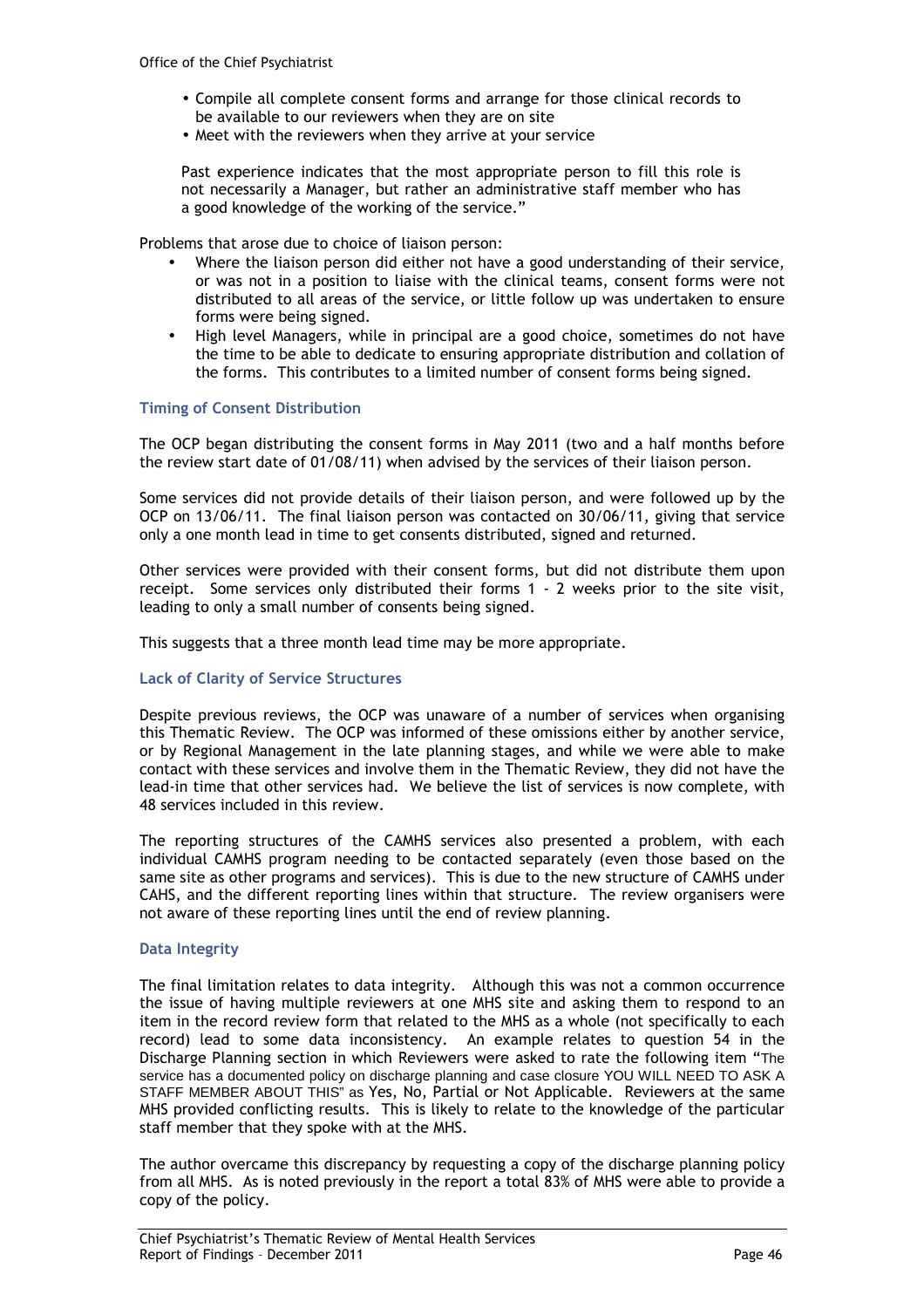### **Conclusion**

This extensive review of six clinical areas across all Western Australian MHS has provided the Chief Psychiatrist with an understanding of the areas of statewide gaps in quality processes that support care and aspects of comprehensive care that is provided to patients. 18 recommendations have been made with the expectation that all MHS will implement the recommendations within a six month time frame. In addition to implementing the recommendations the Chief Psychiatrist has an expectation that MHS will build in an internal monitoring system (audit process) to ensure that changes identified as important and necessary are maintained over time.

It is intended that the Chief Psychiatrist will develop guidelines in relation to each of the six clinical areas. These guidelines will be disseminated to MHS to facilitate the adoption of the recommendations. The Chief Psychiatrist will conduct an audit of the recommendations six months post the release of the guidelines.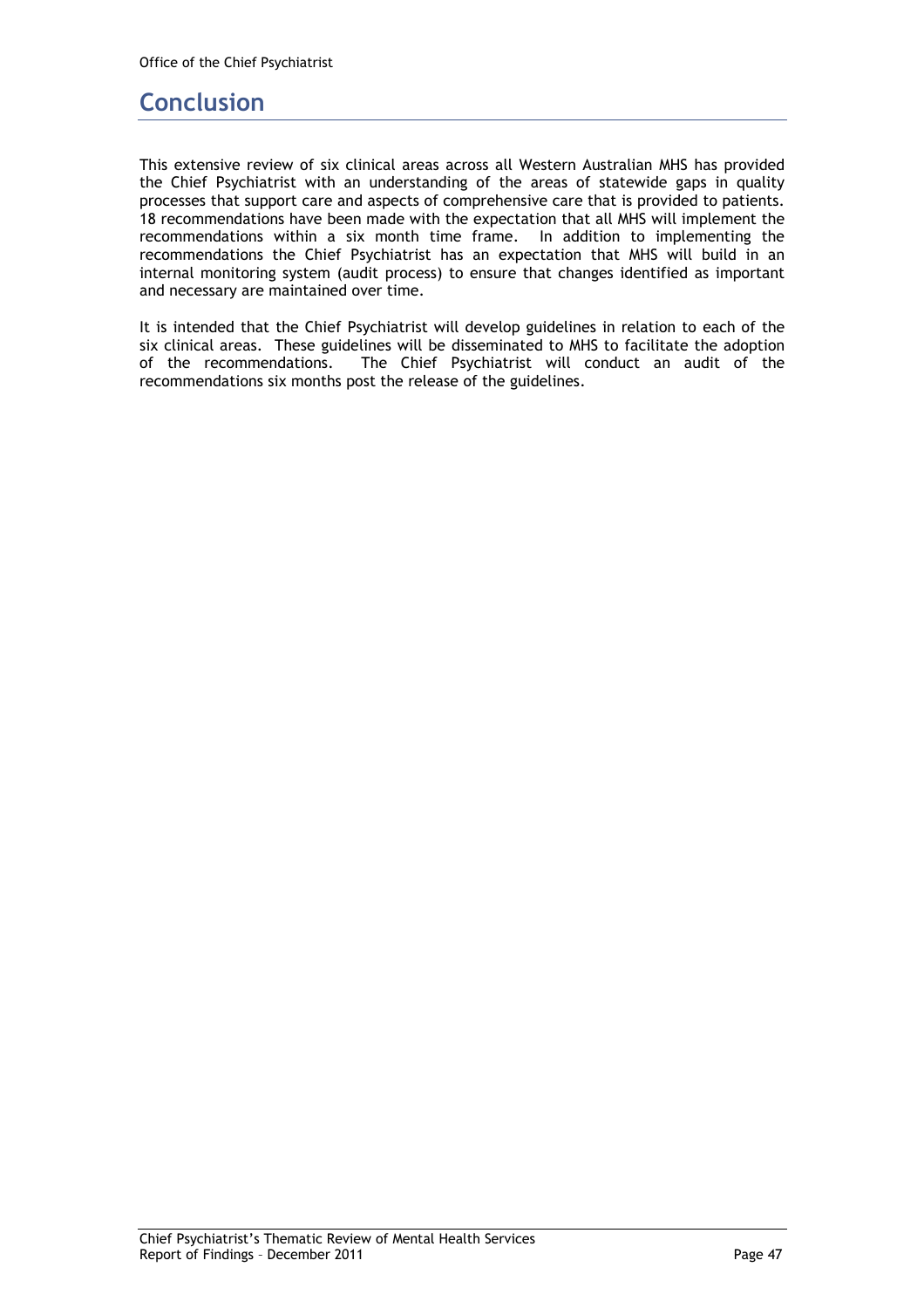### References

Commonwealth of Australia (2010). National Standards for Mental Health Services (NSMHS). Australian Government.

Mental Health Act (1996) Western Australia

Mental Health Division, Department of Health Western Australia (2008). Clinical Risk Assessment and Management in Western Australian Mental Health Services: Policy and standards. Perth, Western Australia: Department of Health

Office of the Chief Psychiatrist, Department of Health (2009). Clinician's Guide to the Mental Health Act (Fourth Edition – 2009). Department of Health Western Australia

Office of the Chief Psychiatrist, Department of Health (2007). Communicating with Carers and Families. Perth, Western Australia: Department of Health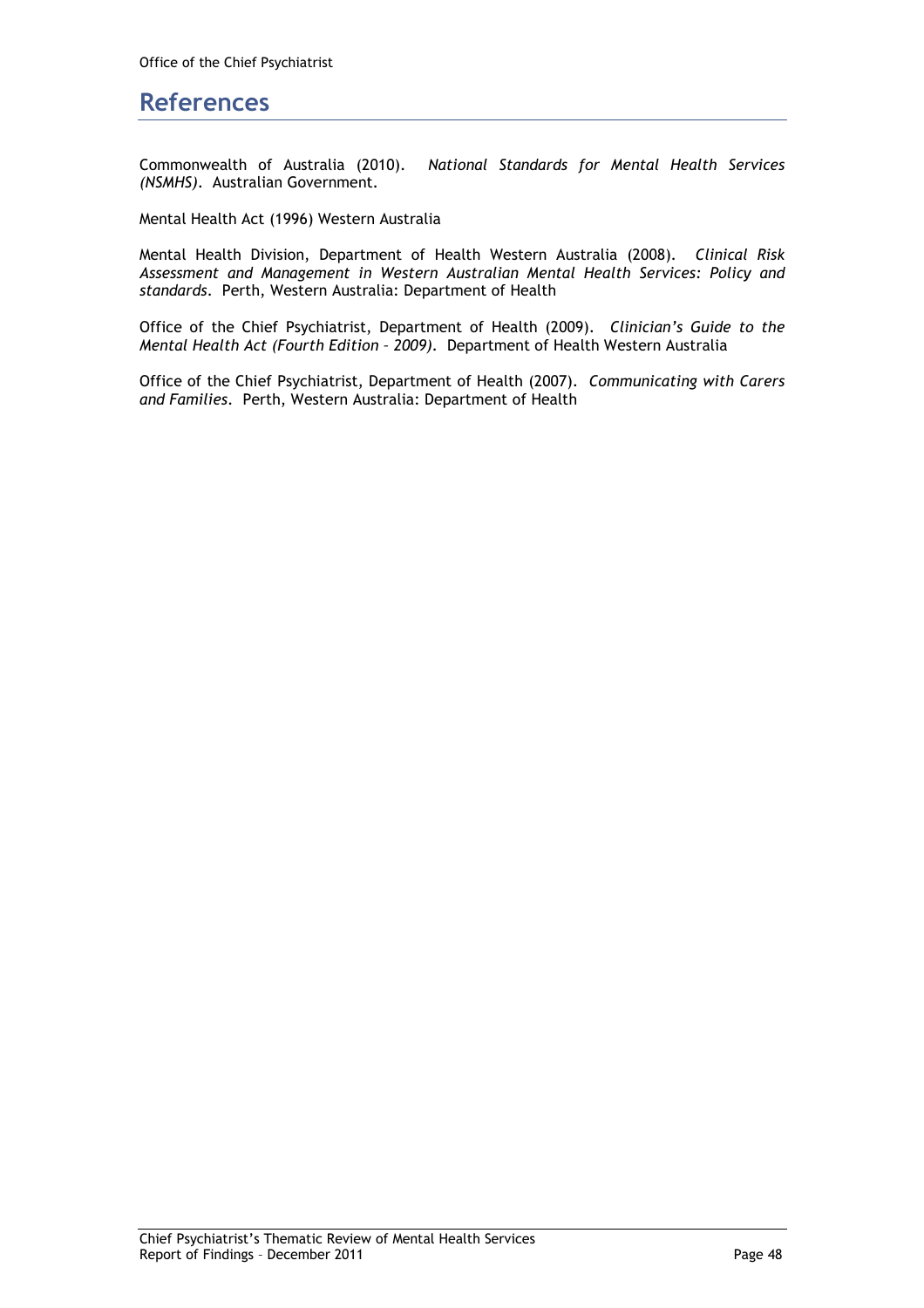### Appendix A

Chief Psychiatrist's Clinical Record Review Tool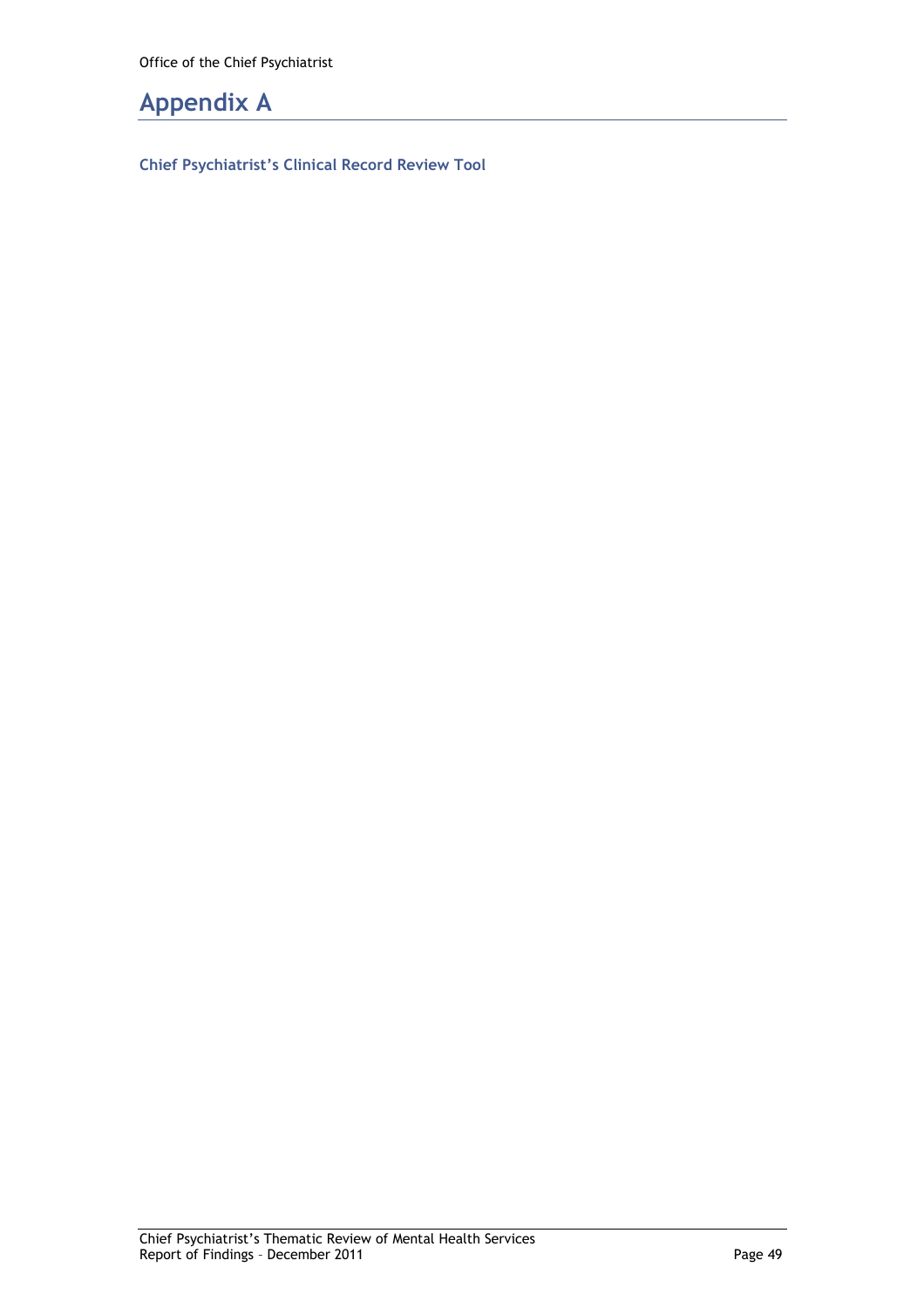#### Clinical Record Review Recording Sheet

| <b>Review Information</b>                |                                                                |                                                                                       |                                     |  |  |
|------------------------------------------|----------------------------------------------------------------|---------------------------------------------------------------------------------------|-------------------------------------|--|--|
|                                          |                                                                |                                                                                       |                                     |  |  |
|                                          |                                                                |                                                                                       |                                     |  |  |
|                                          |                                                                |                                                                                       |                                     |  |  |
| <b>Record Information</b>                |                                                                |                                                                                       |                                     |  |  |
| <b>Gender:</b> $\Box$ Male $\Box$ Female |                                                                |                                                                                       | Date of Birth: $\frac{\sqrt{2}}{2}$ |  |  |
|                                          |                                                                |                                                                                       |                                     |  |  |
|                                          |                                                                |                                                                                       |                                     |  |  |
| Service                                  | Stream                                                         | Setting                                                                               |                                     |  |  |
| $\Box$ Metro<br>□ Rural<br>□ State-wide  | $\Box$ CAMHS<br>$\Box$ Adult<br>$\Box$ Elderly<br>$\Box$ Youth | $\Box$ Inpatient<br>$\Box$ Outpatient<br>□ Community Program<br>$\Box$ Rehabilitation |                                     |  |  |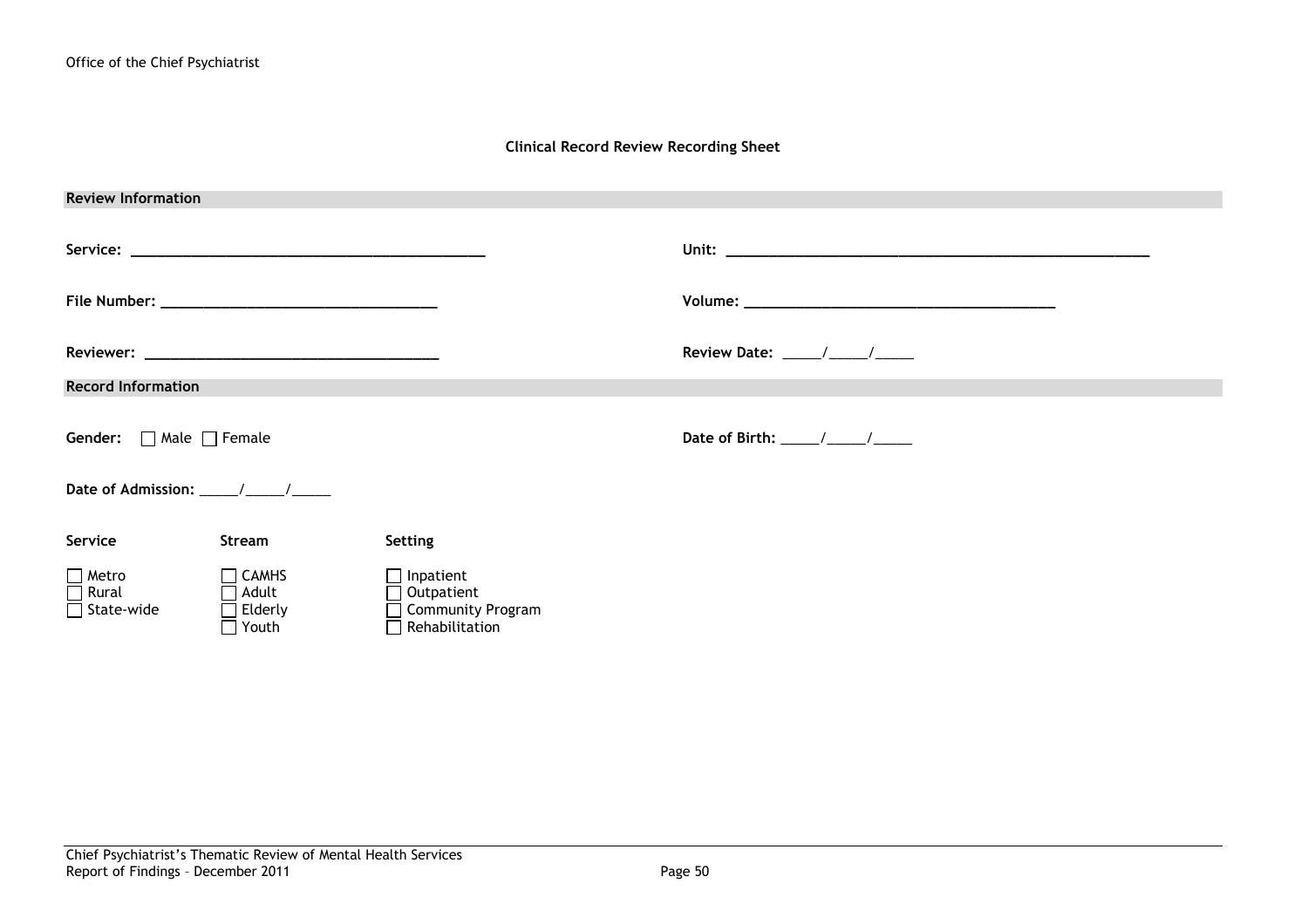| <b>ENTRY &amp; ASSESSMENT - WITHIN 12 MONTHS</b>                                                                        | <b>COMPLIANCE</b>          |                                                | <b>EVIDENCE/COMMENTS</b>                                 |
|-------------------------------------------------------------------------------------------------------------------------|----------------------------|------------------------------------------------|----------------------------------------------------------|
| Intake and Assessment                                                                                                   |                            |                                                |                                                          |
| A full psychiatric assessment has been conducted<br>$\overline{1}$ .                                                    | Yes                        | $\daleth$ Partial                              | <b>Brief Risk Assessment:</b><br>$\Box$ No<br>$\Box$ Yes |
| $\overline{2}$ .<br>An examination of the consumer has been undertaken,                                                 | $\Box$ No<br>Yes<br>$\Box$ | $\Box$ N/A<br>$\overline{\phantom{a}}$ Partial |                                                          |
| including comprehensive Risk assessment                                                                                 | $\Box$ No                  | $\Box$ N/A                                     |                                                          |
| $\overline{3}$ .<br>The consumer's intake assessment has included the completion<br>of the HoNOS, HoNOS 65+ or HoNOSCA. | $\Box$ Yes<br>$\Box$ No    | $\Box$ Partial<br>$\Box$ N/A                   |                                                          |
| There is evidence in the file of additional collections (3)<br>4.<br>monthly) of the HoNOS, HoNOS 65+ or HoNOSCA        | $\Box$ Yes<br>$\Box$ No    | $\overline{\phantom{a}}$ Partial<br>$\Box$ N/A |                                                          |
| <b>TREATMENT AND SUPPORT</b>                                                                                            | <b>COMPLIANCE</b>          |                                                | <b>EVIDENCE/COMMENTS</b>                                 |
| <b>Individual Management Plans</b>                                                                                      | $\Box$ Section N/A         |                                                |                                                          |
| There is an individual management plan (IMP) which is in a<br>5.                                                        | $\Box$ Yes                 | $\sqcap$ Partial                               |                                                          |
| standardized proforma (eg. PSOLIS care plan)                                                                            | $\Box$ No                  | $\prod N/A$                                    |                                                          |
| 6.<br>There is an individual management plan (IMP) which is                                                             | $\Box$ Yes                 | $\Box$ Partial                                 |                                                          |
| multidisciplinary                                                                                                       | $\Box$ No                  | $\Box$ N/A                                     |                                                          |
| $\overline{7}$ .<br>There is an individual management plan (IMP) which is<br>developed with the consumer                | $\Box$ Yes                 | $\Box$ Partial                                 |                                                          |
| (place for consumer to sign) or alternatively there is<br>documented evidence of the consumer's involvement             | $\Box$ No                  | $\prod N/A$                                    |                                                          |
| There is an individual management plan (IMP) which is current<br>8.                                                     | $\Box$ Yes                 | $\overline{\mathsf{a}}$ Partial                |                                                          |
| (within the last 3 months)                                                                                              | $\Box$ No                  | $\prod N/A$                                    |                                                          |
| There is an individual management plan (IMP) which is<br>9.                                                             | $\Box$ Yes                 | $\Box$ Partial                                 |                                                          |
| relevant (has relationship to the areas identified by<br>outcome measures)                                              | $\Box$ No                  | $\Box$ N/A                                     |                                                          |
| There is an individual management plan (IMP) which is readily<br>10.                                                    | $\Box$ Yes                 | $\Box$ Partial                                 |                                                          |
| accessible                                                                                                              | $\Box$ No                  | $\Box$ N/A                                     |                                                          |
| 11. There is an individual management plan (IMP) which is clearly                                                       | $\Box$ Yes                 | $\Box$ Partial                                 |                                                          |
| documented                                                                                                              | $\Box$ No                  | $\Box$ N/A                                     |                                                          |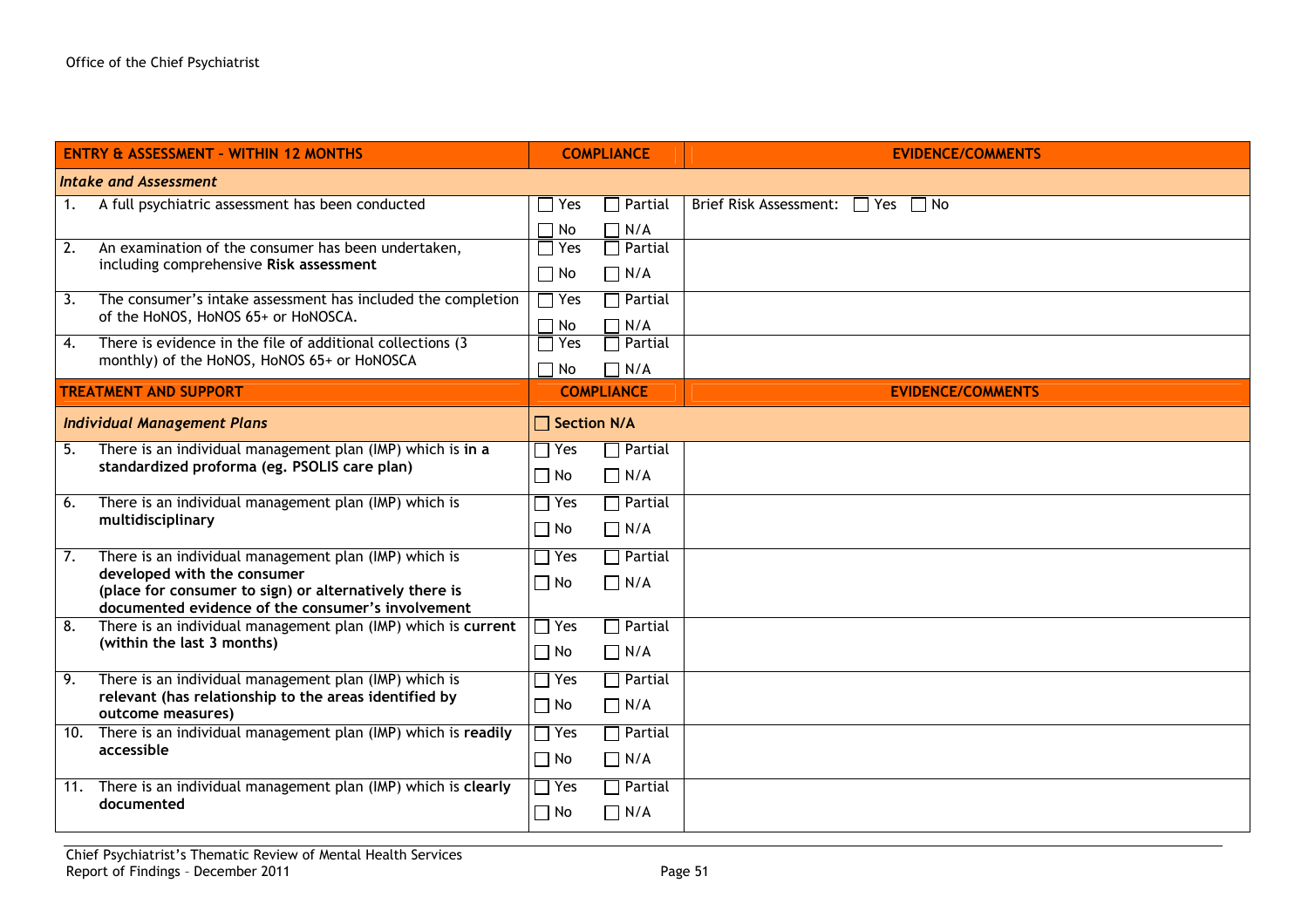| 12. | The IMP addresses the consumer's current situation, goals,<br>strategies and responsibilities                                                           | $\Box$ Yes<br>$\Box$ No                   | $\Box$ Partial<br>$\Box$ N/A                   |  |
|-----|---------------------------------------------------------------------------------------------------------------------------------------------------------|-------------------------------------------|------------------------------------------------|--|
|     | 13. The IMP addresses medication and psychological treatments                                                                                           | $\sqsupset$ Yes<br>$\Box$ No              | $\Box$ Partial<br>$\Box$ N/A                   |  |
| 14. | The IMP addresses collaborative education about the illness<br>and medication                                                                           | $\sqsupset$ Yes<br>$\Box$ No              | $\Box$ Partial<br>$\Box$ N/A                   |  |
|     | 15. The IMP addresses liaison with carers and significant others<br>(unless otherwise indicated)                                                        | $\Box$ Yes<br>$\Box$ No                   | $\Box$ Partial<br>$\Box$ N/A                   |  |
|     | 16. The IMP addresses accommodation needs                                                                                                               | $\sqsupset$ Yes<br>$\Box$ No              | $\sqcap$ Partial<br>$\Box$ N/A                 |  |
|     | 17. The IMP addresses the consumer's social skills and wider<br>social network                                                                          | $\sqsupset$ Yes<br>$\Box$ No              | $\Box$ Partial<br>$\Box$ N/A                   |  |
|     | 18. The IMP addresses work opportunities                                                                                                                | $\sqsupset$ Yes<br>$\Box$ No              | $\Box$ Partial<br>$\Box$ N/A                   |  |
|     | 19. The IMP addresses collaborative service arrangements                                                                                                | $\exists$ Yes<br>$\Box$ No                | $\Box$ Partial<br>$\Box$ N/A                   |  |
| 20. | The IMP addresses review of treatment for its effectiveness                                                                                             | $\exists$ Yes<br>$\Box$ No                | $\overline{\phantom{a}}$ Partial<br>$\Box$ N/A |  |
| 21. | Treatment and care reflect the goals and strategies contained<br>in the IMP reflect the problem area(s) identified in the HoNOS,<br>HoNOS65+ or HONOSCA | $\sqsupset$ Yes<br>$\Box$ No              | $\Box$ Partial<br>$\Box$ N/A                   |  |
| 22. | The IMP is reviewed at least six monthly, revised as necessary<br>and the outcome recorded.                                                             | $\overline{\phantom{a}}$ Yes<br>$\Box$ No | $\Box$ Partial<br>$\Box$ N/A                   |  |
|     | <b>Risk Assessment</b>                                                                                                                                  | $\Box$ Section N/A                        |                                                |  |
| 23. | Is a more comprehensive risk assessment warranted from<br>initial assessment                                                                            | $\sqsupset$ Yes<br>$\Box$ No              | $\sqcap$ Partial<br>$\Box$ N/A                 |  |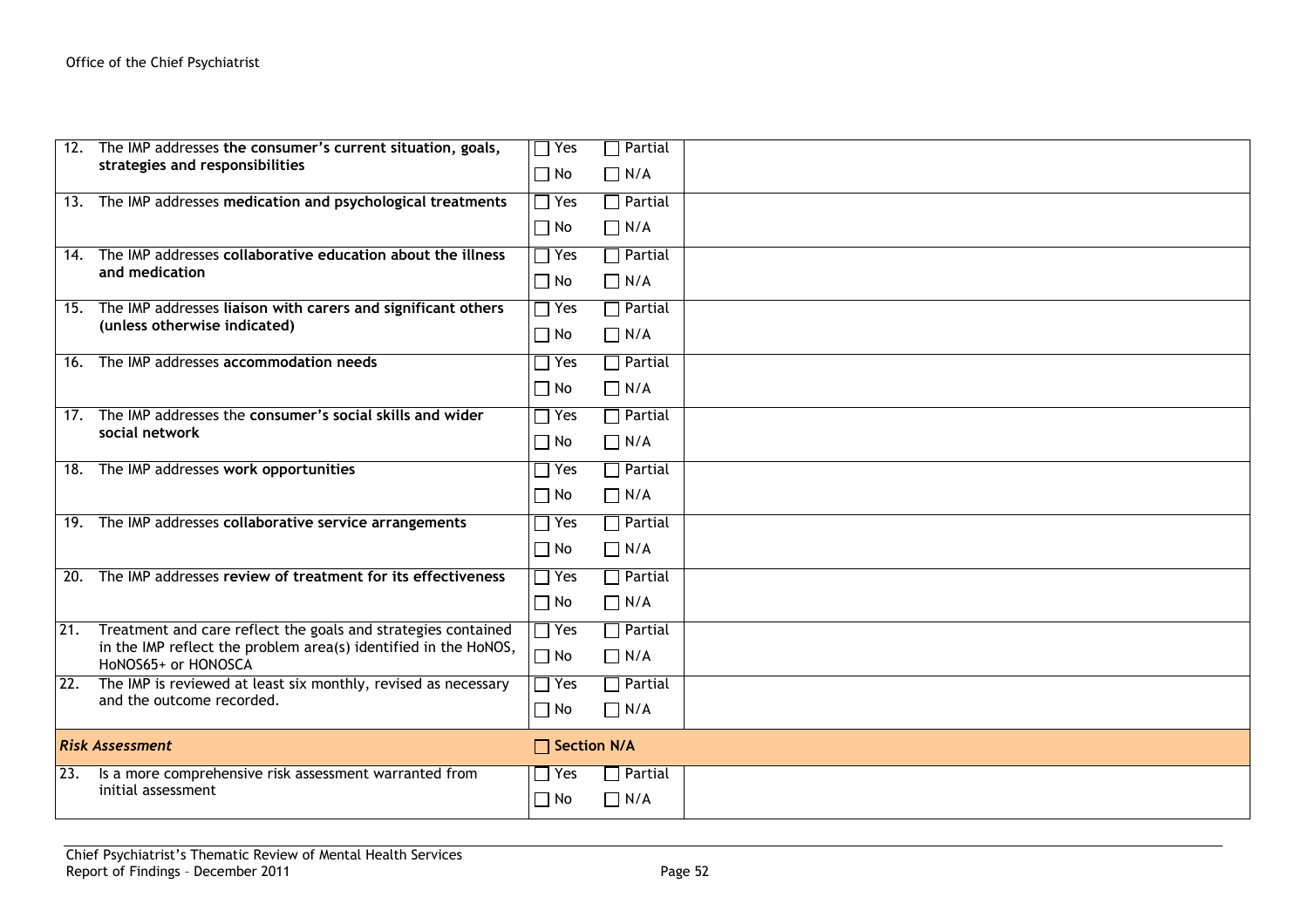| 24. | The MHS uses a standardised risk assessment tool (ie. CRAM as<br>endorsed by the Mental Health Division).                                                                                                                                                 | $\Box$ Yes<br>$\Box$ No    | $\sqcap$ Partial<br>$\prod N/A$                |  |
|-----|-----------------------------------------------------------------------------------------------------------------------------------------------------------------------------------------------------------------------------------------------------------|----------------------------|------------------------------------------------|--|
| 25. | A comprehensive risk assessment is completed on admission/<br>intake to the service.                                                                                                                                                                      | $\Box$ Yes<br>$\Box$ No    | $\Box$ Partial<br>$\Box$ N/A                   |  |
| 26. | The risk assessment tool provides Level of Risk                                                                                                                                                                                                           | $\Box$ Yes<br>$\Box$ No    | $\Box$ Partial<br>$\Box$ N/A                   |  |
| 27. | The risk assessment tool provides Formulation of Risk                                                                                                                                                                                                     | $\Box$ Yes<br>$\Box$ No    | $\sqcap$ Partial<br>$\Box$ N/A                 |  |
| 28. | The risk assessment tool provides Risk Management Plan (as<br>appropriate to identified risk(s))                                                                                                                                                          | $\Box$ Yes<br>$\Box$ No    | $\overline{\phantom{a}}$ Partial<br>$\Box$ N/A |  |
| 29. | Evidence on the file of risk being reviewed at any of the<br>following:<br>• At clinical team reviews<br>• When discharged or transferred<br>• If there is a significant change in the consumer's status<br>• When there are clinical concerns about risk | $\Box$ Yes<br>$\square$ No | $\Box$ Partial<br>$\Box$ N/A                   |  |
|     | <b>Risk Management</b>                                                                                                                                                                                                                                    | $\Box$ Section N/A         |                                                |  |
| 30. | Documented risk management plan including Types of risk and<br>to whom                                                                                                                                                                                    | $\Box$ Yes<br>$\Box$ No    | $\sqcap$ Partial<br>$\Box$ N/A                 |  |
| 31. | Documented risk management plan including Triggers for<br>escalating and diffusing risk                                                                                                                                                                   | $\Box$ Yes<br>$\Box$ No    | $\Box$ Partial<br>$\Box$ N/A                   |  |
| 32. | Documented risk management plan including Strategies for<br>reducing risk                                                                                                                                                                                 | $\Box$ Yes<br>$\Box$ No    | $\Box$ Partial<br>$\Box$ N/A                   |  |
| 33. | Documented risk management plan including Review data                                                                                                                                                                                                     | $\Box$ Yes<br>$\Box$ No    | $\Box$ Partial<br>$\Box$ N/A                   |  |
| 34. | Documented risk management plan including Clinician<br>responsible                                                                                                                                                                                        | $\Box$ Yes<br>$\Box$ No    | $\Box$ Partial<br>$\Box$ N/A                   |  |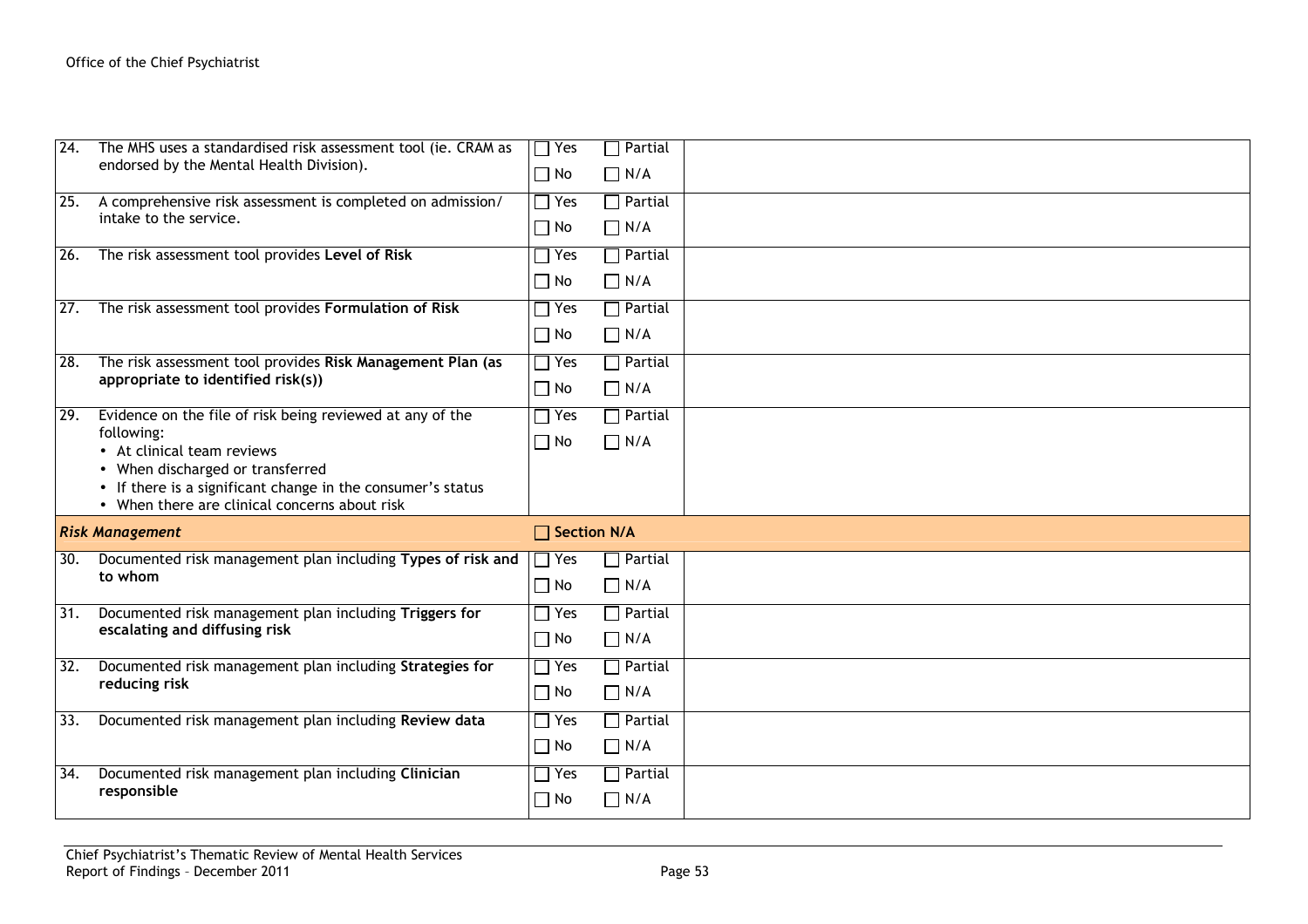| 35. Evidence of risk being revised as per assessments           | $\Box$ Partial<br>$\Box$ Yes                   |                            |
|-----------------------------------------------------------------|------------------------------------------------|----------------------------|
|                                                                 | $\Box$ N/A<br>$\Box$ No                        |                            |
| USE OF THE MENTAL HEALTH ACT                                    | <b>COMPLIANCE</b>                              | <b>EVIDENCE / COMMENTS</b> |
| 36. Reviews by the Mental Health Review Board are recorded      | $\Box$ Yes<br>$\Box$ Partial                   |                            |
|                                                                 | $\Box$ N/A<br>$\Box$ No                        |                            |
| Any restrictions applied have been recorded (eg. phone,<br>37.  | $\Box$ Yes<br>$\Box$ Partial                   |                            |
| visitors, letters)                                              | $\Box$ No<br>$\Box$ N/A                        |                            |
| Community Treatment Orders (Forms 10, 11, 12, 13, 14)           | $\Box$ Section N/A                             |                            |
| 38. Forms completed correctly                                   | $\Box$ Yes<br>$\Box$ Partial                   |                            |
|                                                                 | $\Box$ No<br>$\Box$ N/A                        |                            |
| 39. Forms sent to the Mental Health Review Board                | $\Box$ Yes<br>$\Box$ Partial                   |                            |
|                                                                 | $\Box$ No<br>$\Box$ N/A                        |                            |
| 40. Copy of Forms provided to patient                           | $\Box$ Yes<br>$\Box$ Partial                   |                            |
|                                                                 | $\Box$ No<br>$\Box$ N/A                        |                            |
| 41. Patient and / or carer informed of Rights                   | $\Box$ Yes<br>$\Box$ Partial                   |                            |
|                                                                 | $\Box$ No<br>$\Box$ N/A                        |                            |
| 42. Consent discussed with consumer (allowable without consent, | $\Box$ Yes<br>$\Box$ Partial                   |                            |
| but this should be recorded in the notes)                       | $\Box$ N/A<br>$\Box$ No                        |                            |
| <b>Involuntary Admission</b>                                    | $\Box$ Section N/A                             |                            |
| 43. Forms completed correctly                                   | $\Box$ Yes<br>$\Box$ Partial                   |                            |
|                                                                 | $\Box$ No<br>$\Box$ N/A                        |                            |
| 44. Forms sent to the Mental Health Review Board                | $\Box$ Partial<br>$\Box$ Yes                   |                            |
|                                                                 | $\Box$ N/A<br>$\Box$ No                        |                            |
| 45. Copy of Forms provided to patient                           | $\Box$ Yes<br>$\overline{\phantom{a}}$ Partial |                            |
|                                                                 | $\Box$ No<br>$\Box$ N/A                        |                            |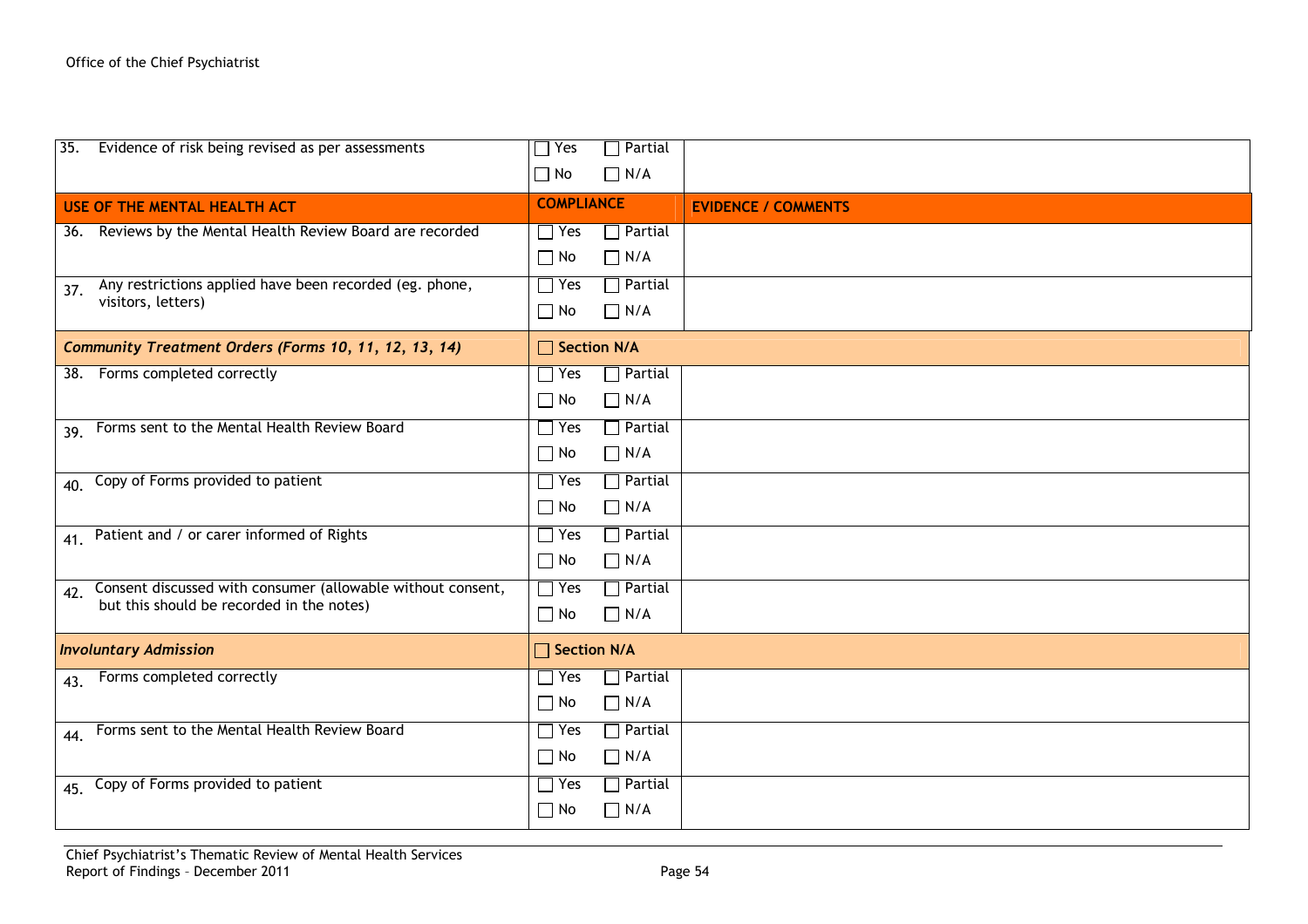| 46. Patient and / or carer informed of Rights                                                                                          | $\sqcap$ Partial<br>Yes<br>$\prod N/A$<br>$\Box$ No                       |                            |
|----------------------------------------------------------------------------------------------------------------------------------------|---------------------------------------------------------------------------|----------------------------|
| Consent discussed with consumer (allowable without consent,<br>47.<br>but this should be recorded in the notes)                        | $\Box$ Yes<br>$\Box$ Partial<br>$\Box$ No<br>$\Box$ N/A                   |                            |
| USE OF THE MENTAL HEALTH ACT                                                                                                           | <b>COMPLIANCE</b>                                                         | <b>EVIDENCE / COMMENTS</b> |
| <b>Emergency Psychiatric Treatment</b>                                                                                                 | □ Section N/A                                                             |                            |
| Record is made of any treatment given<br>48.                                                                                           | $\Box$ Yes<br>$\sqrt{\frac{1}{1}}$ Partial<br>$\Box$ N/A<br>$\Box$ No     |                            |
| Record of treatment given is provided to the Mental Health<br>49.<br><b>Review Board</b>                                               | $\Box$ Partial<br>$\Box$ Yes<br>$\Box$ N/A<br>$\Box$ No                   |                            |
| <b>Seclusion</b>                                                                                                                       | $\Box$ Section N/A                                                        |                            |
| Record is made of any treatment given<br>50.                                                                                           | $\overline{\phantom{a}}$ Partial<br>$\Box$ Yes<br>$\Box$ N/A<br>$\Box$ No |                            |
| Record of treatment given is provided to the Mental Health<br>51.<br><b>Review Board</b>                                               | $\Box$ Yes<br>$\Box$ Partial<br>$\Box$ N/A<br>$\Box$ No                   |                            |
| <b>Mechanical Restraint</b>                                                                                                            | □ Section N/A                                                             |                            |
| Record is made of any treatment given<br>52.                                                                                           | $\sqcap$ Partial<br>$\Box$ Yes<br>$\Box$ N/A<br>$\Box$ No                 |                            |
| Record of treatment given is provided to the Mental Health<br>53.<br><b>Review Board</b>                                               | $\Box$ Partial<br>$\Box$ Yes<br>$\Box$ N/A<br>$\Box$ No                   |                            |
| <b>DISCHARGE AND CASE CLOSURE</b>                                                                                                      | <b>COMPLIANCE</b>                                                         | <b>EVIDENCE/COMMENTS</b>   |
| <b>Discharge and Case Closure</b>                                                                                                      | □ Section N/A                                                             |                            |
| The service has a documented policy on discharge planning<br>54.<br>and case closure<br>YOU WILL NEED TO ASK A STAFF MEMBER ABOUT THIS | $\Box$ Partial<br>$\Box$ Yes<br>$\Box$ N/A<br>$\Box$ No                   |                            |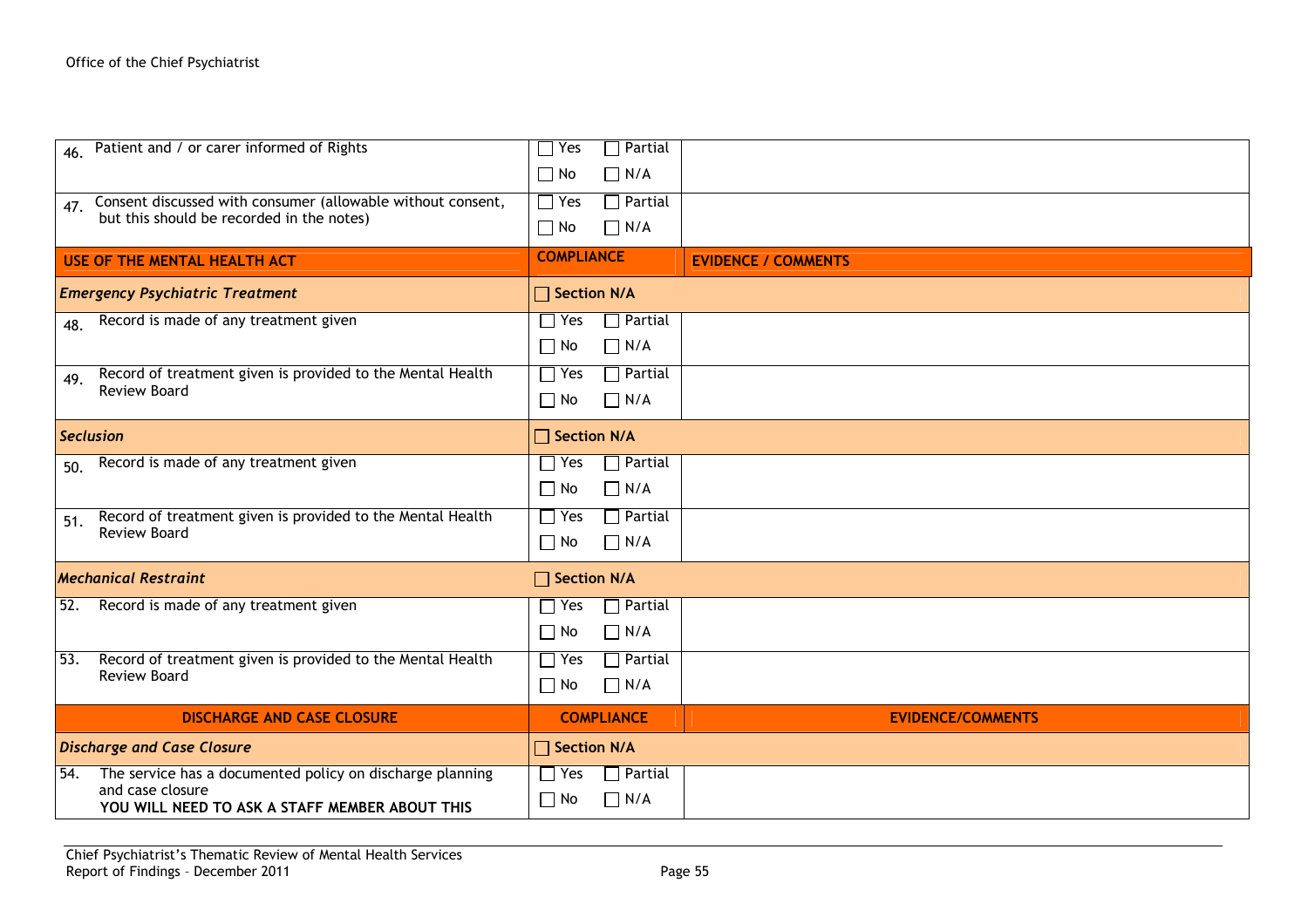| 55. | There is evidence that discharge planning commenced on the<br>person's admission to the inpatient unit                          | Yes<br>$\Box$ No           | $\sqcap$ Partial<br>$\Box$ N/A |  |
|-----|---------------------------------------------------------------------------------------------------------------------------------|----------------------------|--------------------------------|--|
| 56. | The record demonstrates that a comprehensive clinical review                                                                    | $\sqsupset$ Yes            | $\sqsupset$ Partial            |  |
|     | and consultation with the consumer (and carers unless<br>otherwise indicated) has been undertaken prior to discharge            | $\Box$ No                  | $\Box$ N/A                     |  |
| 57. | There is evidence that the discharge decision has been                                                                          | $\Box$ Yes                 | $\Box$ Partial                 |  |
|     | reviewed by the treating team                                                                                                   | $\Box$ No                  | $\Box$ N/A                     |  |
| 58. | The service ensures that consumers referred to other service                                                                    | $\sqsupset$ Yes            | $\Box$ Partial                 |  |
|     | providers have established contact and that the arrangements<br>made for ongoing follow up are, wherever possible,              | $\Box$ No                  | $\Box$ N/A                     |  |
|     | satisfactory to the consumer, their carers and other relevant                                                                   |                            |                                |  |
|     | service providers prior to discharge from the service.                                                                          |                            |                                |  |
| 59. | Necessary follow up has been undertaken within a reasonable<br>timeframe for the consumer's condition.                          | Yes                        | $\Box$ Partial                 |  |
|     |                                                                                                                                 | $\Box$ No                  | $\Box$ N/A                     |  |
| 60. | Discharge has been formalised in writing                                                                                        | Yes                        | $\Box$ Partial                 |  |
|     |                                                                                                                                 | $\Box$ No                  | $\Box$ N/A                     |  |
| 61. | The consumer, carers (unless otherwise indicated) and any                                                                       | $\Box$ Yes                 | $\Box$ Partial                 |  |
|     | relevant service provider has been advised on how to re-access<br>the service if necessary in the future, and has been provided | $\Box$ No                  | $\Box$ N/A                     |  |
|     | with emergency contact numbers                                                                                                  |                            |                                |  |
| 62. | The service provides consumers, carers and other agencies                                                                       | $\overline{\mathsf{Y}}$ es | $\Box$ Partial                 |  |
|     | involved in ongoing care to identify early warning signs of<br>relapse that indicate thee mental health service should be       | $\Box$ No                  | $\Box$ N/A                     |  |
|     | contacted.                                                                                                                      | $\Box$ Yes                 |                                |  |
| 63. | The service attempts to re-engage with consumers who do not<br>adhere to the planned follow up arrangements.                    |                            | $\Box$ Partial                 |  |
|     |                                                                                                                                 | $\Box$ No                  | $\neg N/A$                     |  |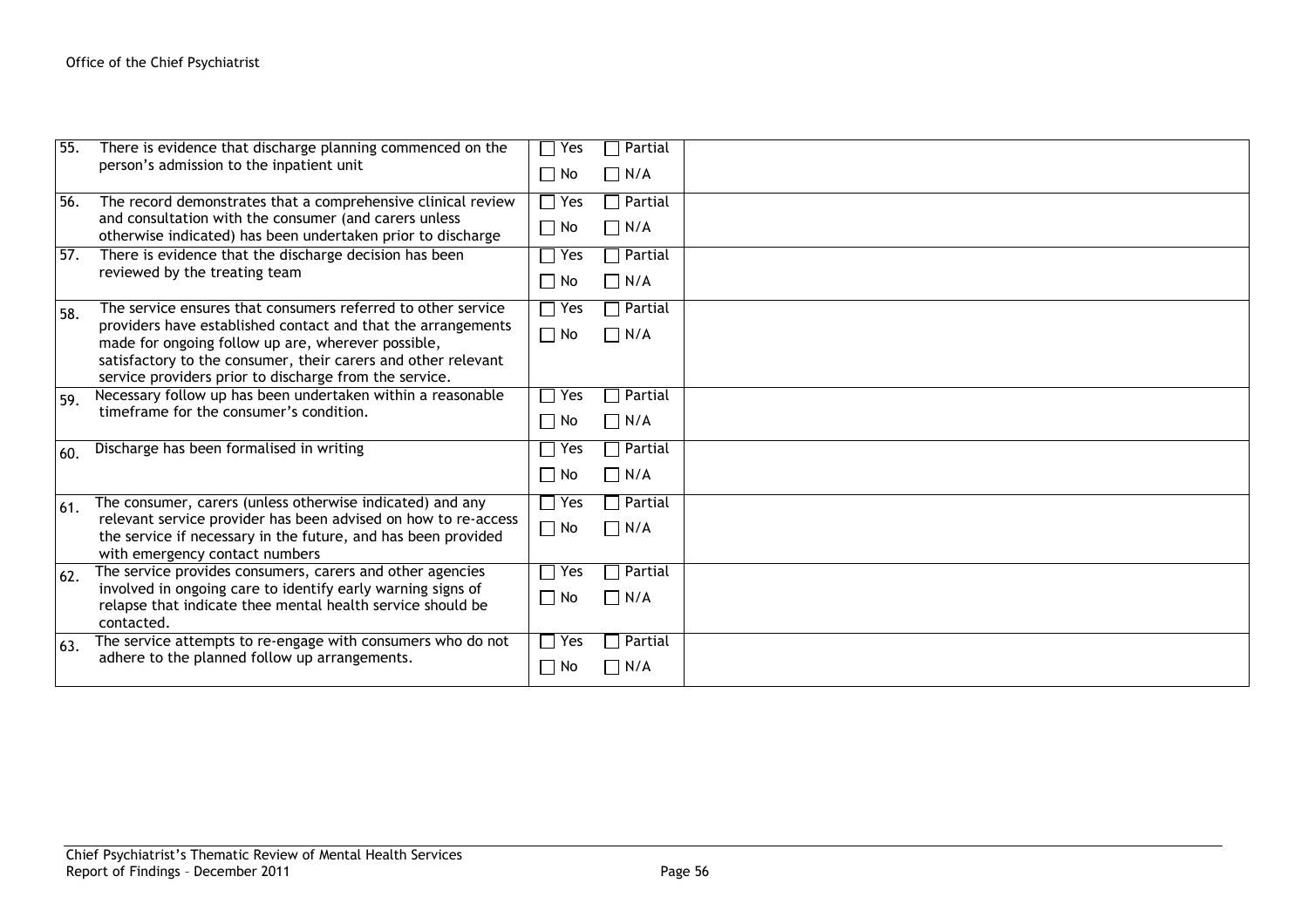### Appendix B

#### Chief Psychiatrist's Consumer Questionnaire

#### Thematic Review of Mental Health Services - 2011

Consumer Questionnaire

Please complete the questions and return the completed questionnaire in the envelope provided.

The questions relate to the following areas:

- Your involvement in your treatment
- Physical Health

| Interview Details |  |
|-------------------|--|
|-------------------|--|

What is the name of Mental Health Service you are currently attending?

| Date: |                                                                                                                                                                    | Type of interview: | Face to Face Interview                                                                |
|-------|--------------------------------------------------------------------------------------------------------------------------------------------------------------------|--------------------|---------------------------------------------------------------------------------------|
|       |                                                                                                                                                                    |                    | Telephone Interview                                                                   |
|       |                                                                                                                                                                    |                    | Questionnaire                                                                         |
|       | <b>Involvement - Decision about Treatment and Support</b>                                                                                                          |                    |                                                                                       |
|       | Please think about your current episode of care and answer the following questions.<br>Please tick the appropriate boxes and make comments in the spaces provided. |                    |                                                                                       |
| 1.    | Are you (please tick all that apply):                                                                                                                              |                    |                                                                                       |
|       | $\Box$ Inpatient - Voluntary                                                                                                                                       |                    | Inpatient - Involuntary                                                               |
|       | Outpatient (seen at clinic only)                                                                                                                                   |                    |                                                                                       |
|       | $\Box$ Community services (seen in your home)                                                                                                                      |                    |                                                                                       |
| 2.    | Do you know who your key worker or case manager is? (A case manager is a<br>person you contact if you need support)                                                |                    | person within the Mental Health Service who is responsible for your care. This is the |
|       | Yes<br>No                                                                                                                                                          |                    |                                                                                       |
| 3.    | have written down the treatment and support you are to get).<br>Yes<br>No (If No, go to Question 4)                                                                |                    | Have you got an individual management plan? (a piece of paper where the staff         |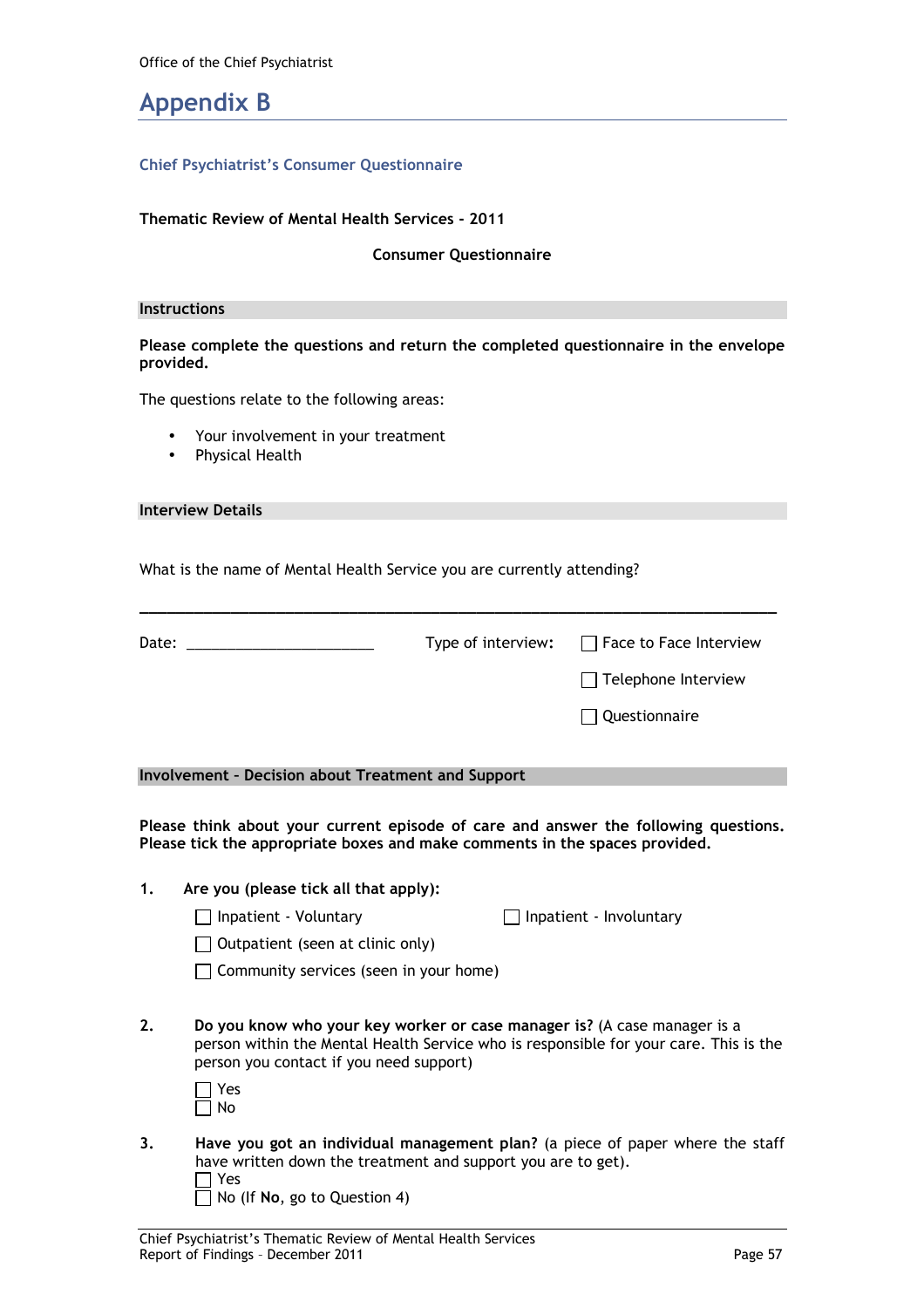#### 3.a) Were you involved in drawing up your individual management plan?

- $\Box$  Yes No Partly I don't have a Management Plan
- 3.b) Do you agree with what is in your individual management plan?
	- Yes ا No Partly I have not seen my Management Plan
- 3.c) Have you been provided with a copy of your individual management plan?

| $\Box$ Yes |                                  |
|------------|----------------------------------|
| $\Box$ No  |                                  |
|            | □ I don't have a Management Plan |

4. Have you ever been asked to complete a 'Kessler 10' form?

| c      |
|--------|
| ר<br>J |

5. Have other members of your family been invited to be involved in your treatment?

| Yes    |
|--------|
| l No   |
| Partly |

6. How good are the staff members at this Service at including your family in your care?

\_\_\_\_\_\_\_\_\_\_\_\_\_\_\_\_\_\_\_\_\_\_\_\_\_\_\_\_\_\_\_\_\_\_\_\_\_\_\_\_\_\_\_\_\_\_\_\_\_\_\_\_\_\_\_\_\_\_\_\_\_\_\_\_\_\_\_\_\_\_\_\_ \_\_\_\_\_\_\_\_\_\_\_\_\_\_\_\_\_\_\_\_\_\_\_\_\_\_\_\_\_\_\_\_\_\_\_\_\_\_\_\_\_\_\_\_\_\_\_\_\_\_\_\_\_\_\_\_\_\_\_\_\_\_\_\_\_\_\_\_\_\_\_\_

- Very good Good Fair Poor
- 7. Has anybody discussed your possible discharge plan with you?

| Yes    |
|--------|
| l I No |
| Partly |

7.a) What have they talked about?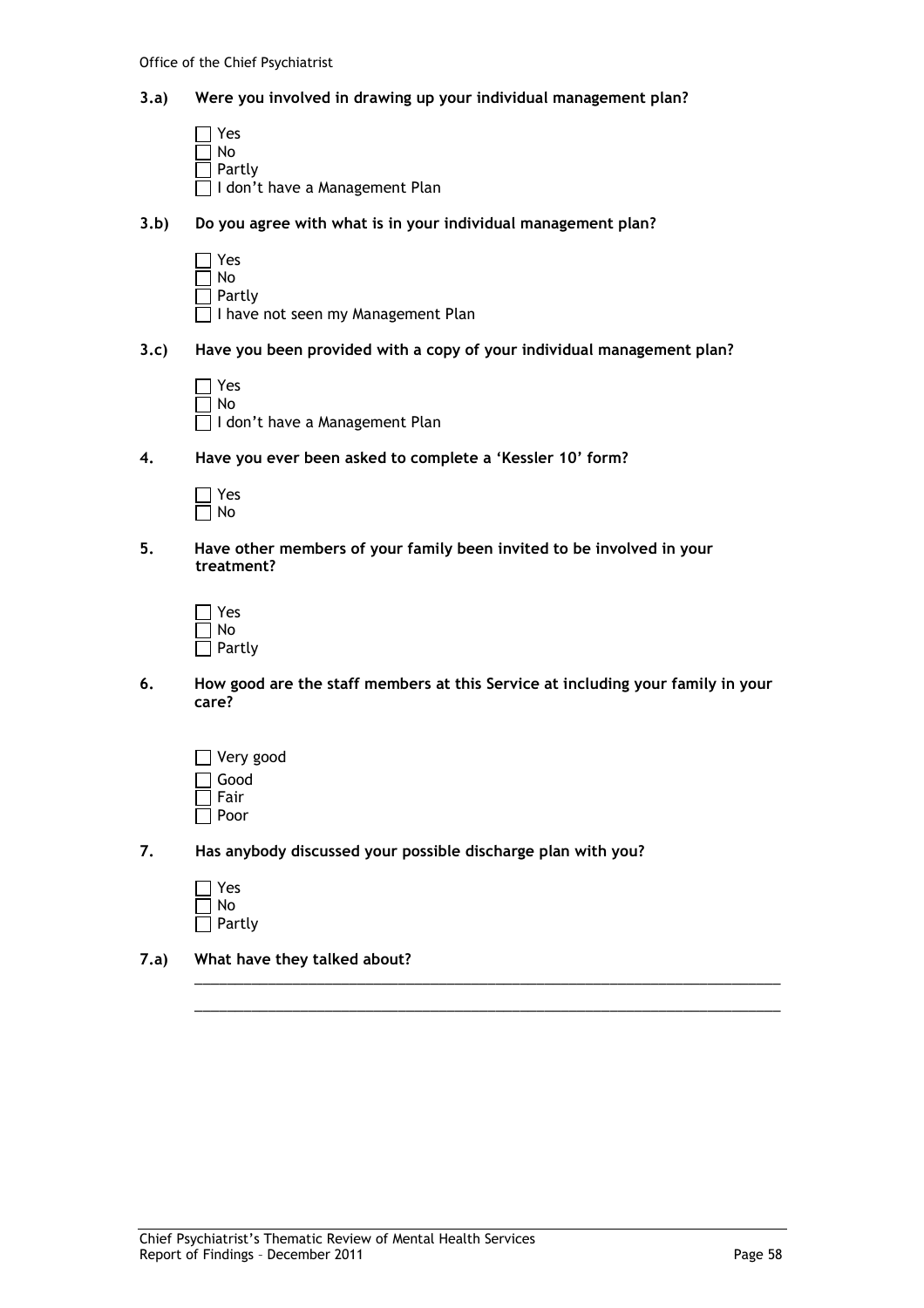### Mental Health Act

| 8.    | Have you ever been made an involuntary patient under the Mental Health Act<br>(1996)?                                      |  |  |
|-------|----------------------------------------------------------------------------------------------------------------------------|--|--|
|       | (Please tick all that apply)                                                                                               |  |  |
|       | Yes - made an inpatient and admitted to hospital<br>Yes - put on a Community Treatment Order<br>No                         |  |  |
| 9.    | Was it explained to you why you were being made involuntary?                                                               |  |  |
|       | Yes<br>No                                                                                                                  |  |  |
| 9.a)  | If yes, who explained to you:                                                                                              |  |  |
|       |                                                                                                                            |  |  |
|       |                                                                                                                            |  |  |
| 10.   | If you were put on a Community Treatment Order, did you receive a copy of<br>your Community Treatment Order form?          |  |  |
|       | Yes<br>No                                                                                                                  |  |  |
| 11.   | If your Community Treatment Order was extended, did you receive a copy of<br>the Community Treatment Order Extension form? |  |  |
|       | Yes<br>No                                                                                                                  |  |  |
| 12.   | Have you received a copy of any other Mental Health Act Forms?                                                             |  |  |
|       | Yes<br>No                                                                                                                  |  |  |
| 12.a) | If yes, which ones:                                                                                                        |  |  |
|       |                                                                                                                            |  |  |
|       | <b>Physical Health</b>                                                                                                     |  |  |
|       |                                                                                                                            |  |  |
| 13.   | When you first entered the service (for your current admission) did you receive<br>a physical health check?                |  |  |
|       | Yes<br>No                                                                                                                  |  |  |
| 13.a) | If yes, who checked your physical health? (please tick all that apply)                                                     |  |  |
|       | Doctor<br>Nurse<br>Other                                                                                                   |  |  |